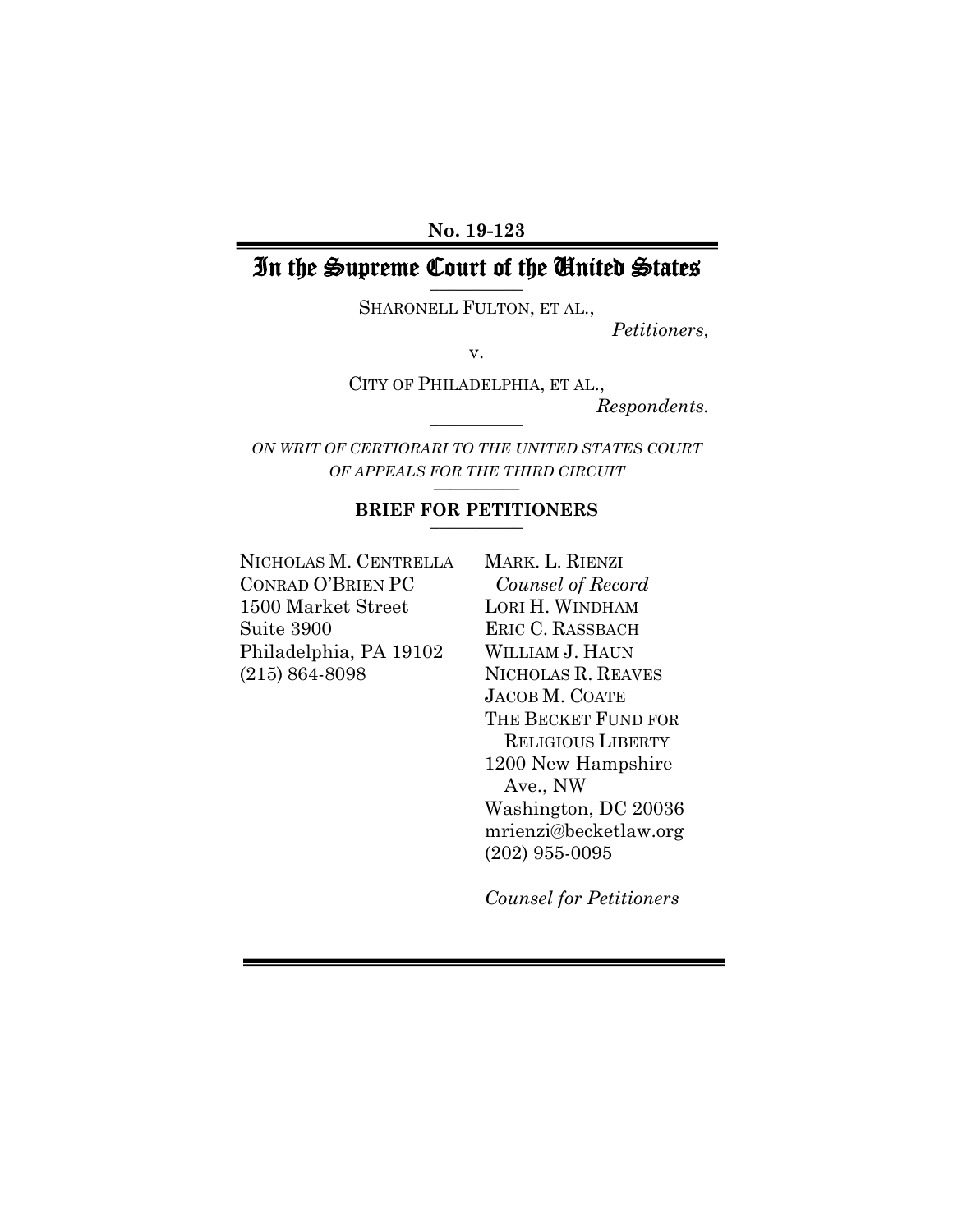## **QUESTIONS PRESENTED**

The City of Philadelphia chose to exclude a religious agency from the City's foster care system unless the agency agreed to act and speak in a manner inconsistent with its sincere religious beliefs about marriage. The Third Circuit upheld that action under *Employment Division* v. *Smith*.

The questions presented are:

1. Whether free exercise plaintiffs can only succeed by proving a particular type of discrimination claim namely that the government would allow the same conduct by someone who held different religious views—as two circuits have held, or whether courts must consider other evidence that a law is not neutral and generally applicable, as six circuits have held?

2. Whether *Employment Division* v. *Smith* should be revisited?

3. Whether a government violates the First Amendment by conditioning a religious agency's ability to participate in the foster care system on taking actions and making statements that directly contradict the agency's religious beliefs?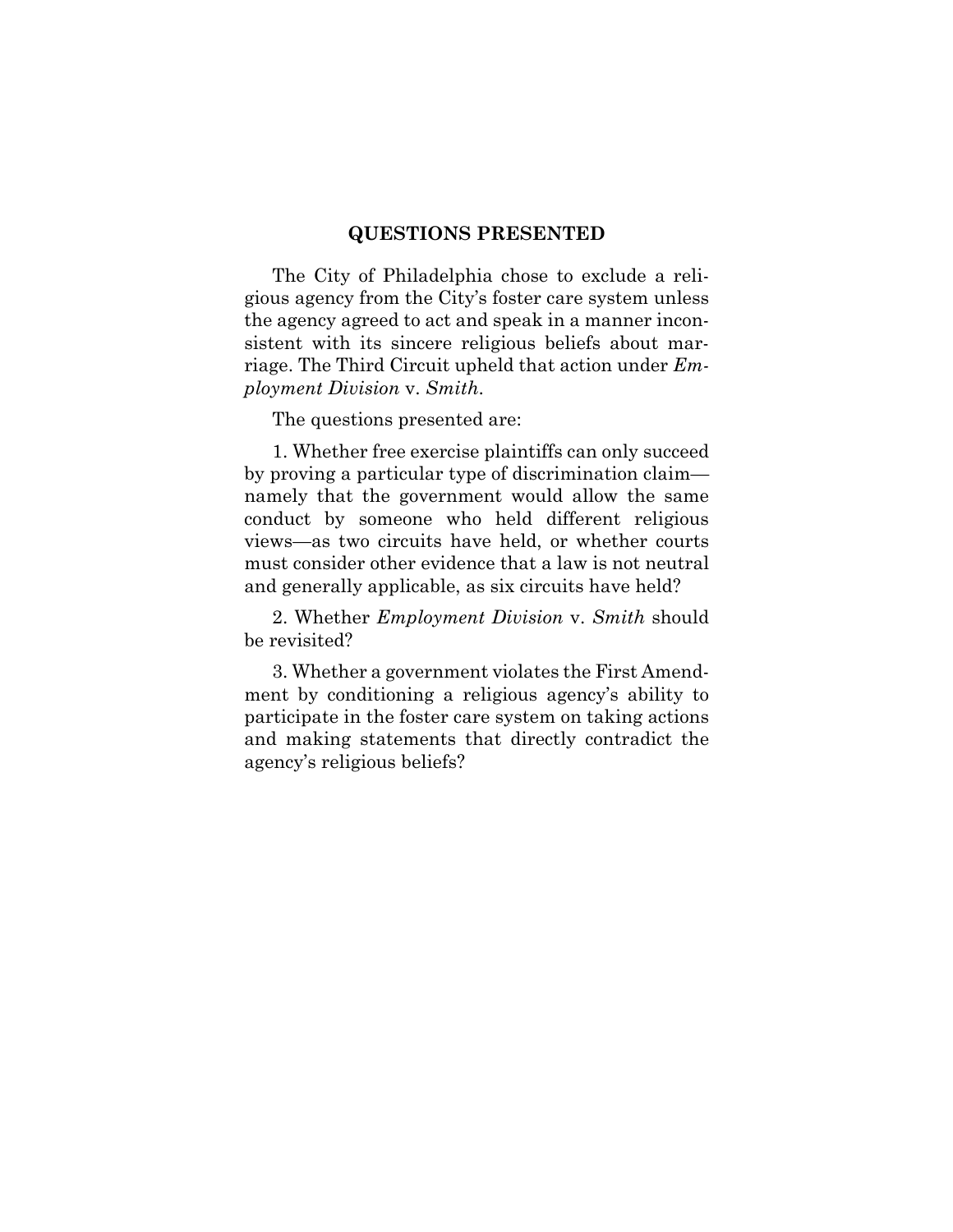## **PARTIES TO THE PROCEEDING AND CORPO-RATE DISCLOSURE STATEMENT**

Petitioners are Sharonell Fulton, Toni Lynn Simms-Busch, and Catholic Social Services.

Respondents are the City of Philadelphia, the Department of Human Services for the City of Philadelphia, and the Philadelphia Commission on Human Relations (all of which are original defendants in the case), along with Defendant-Intervenors the Support Center for Child Advocates and Philadelphia Family Pride.

None of the petitioners have any parent entities and they do not issue stock.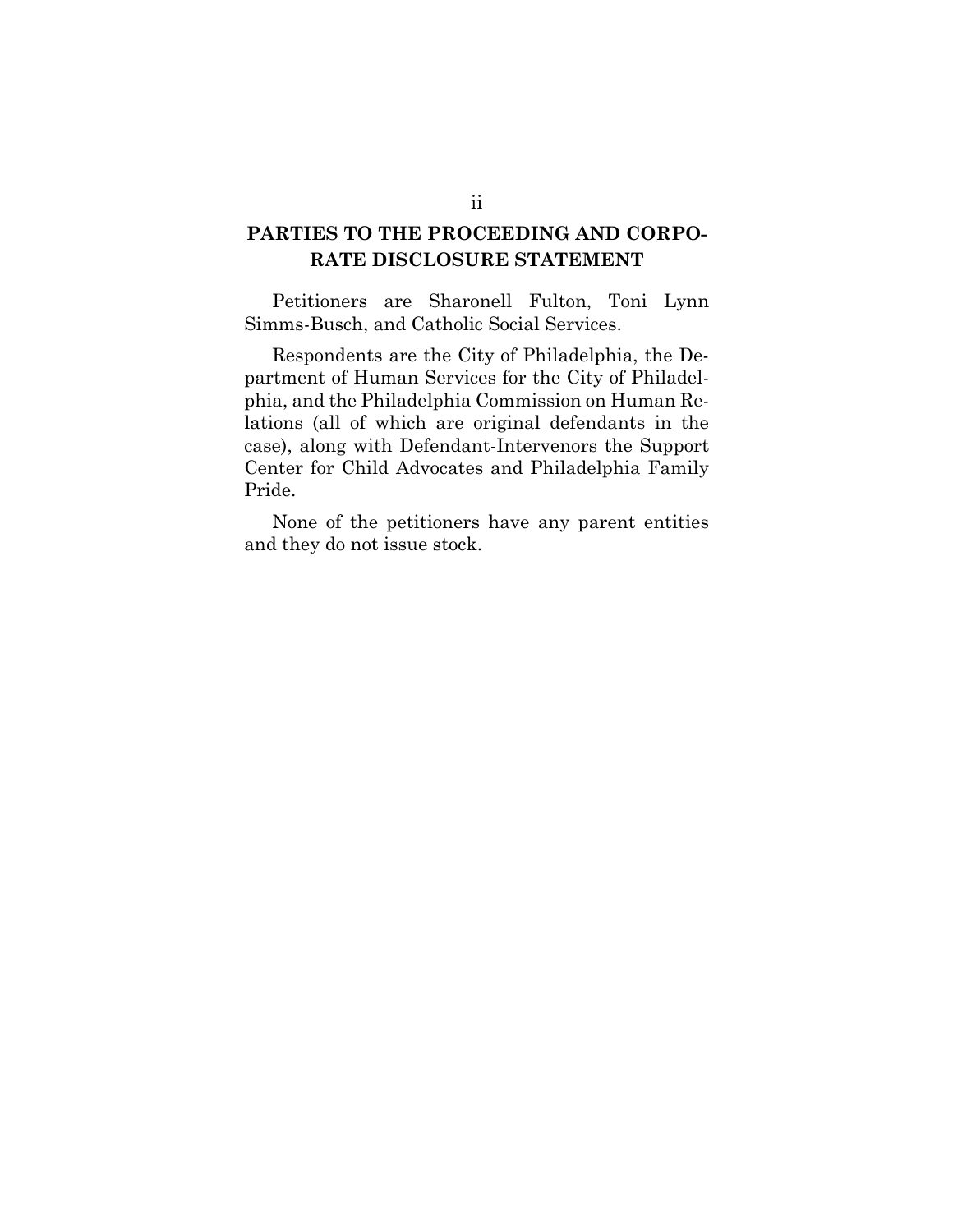## **TABLE OF CONTENTS**

iii

|             |              | PARTIES TO THE PROCEEDING AND<br>CORPORATE DISCLOSURE STATEMENTii     |  |
|-------------|--------------|-----------------------------------------------------------------------|--|
|             |              |                                                                       |  |
|             |              |                                                                       |  |
|             |              |                                                                       |  |
|             |              |                                                                       |  |
|             |              |                                                                       |  |
|             |              | CONSTITUTIONAL PROVISIONS                                             |  |
|             |              |                                                                       |  |
| $A_{-}$     |              | The Catholic Church has served<br>Philadelphia children for more than |  |
| B.          |              | Philadelphia relies on private                                        |  |
| $C_{\cdot}$ |              | Philadelphia excludes CSS from                                        |  |
| D.          |              | Philadelphia's six post hoc                                           |  |
|             | $\mathbf{1}$ | The Fair Practices Ordinance 13                                       |  |
|             | 2.           |                                                                       |  |
|             | 3.           | New non-discrimination language 14                                    |  |
|             | 4.           |                                                                       |  |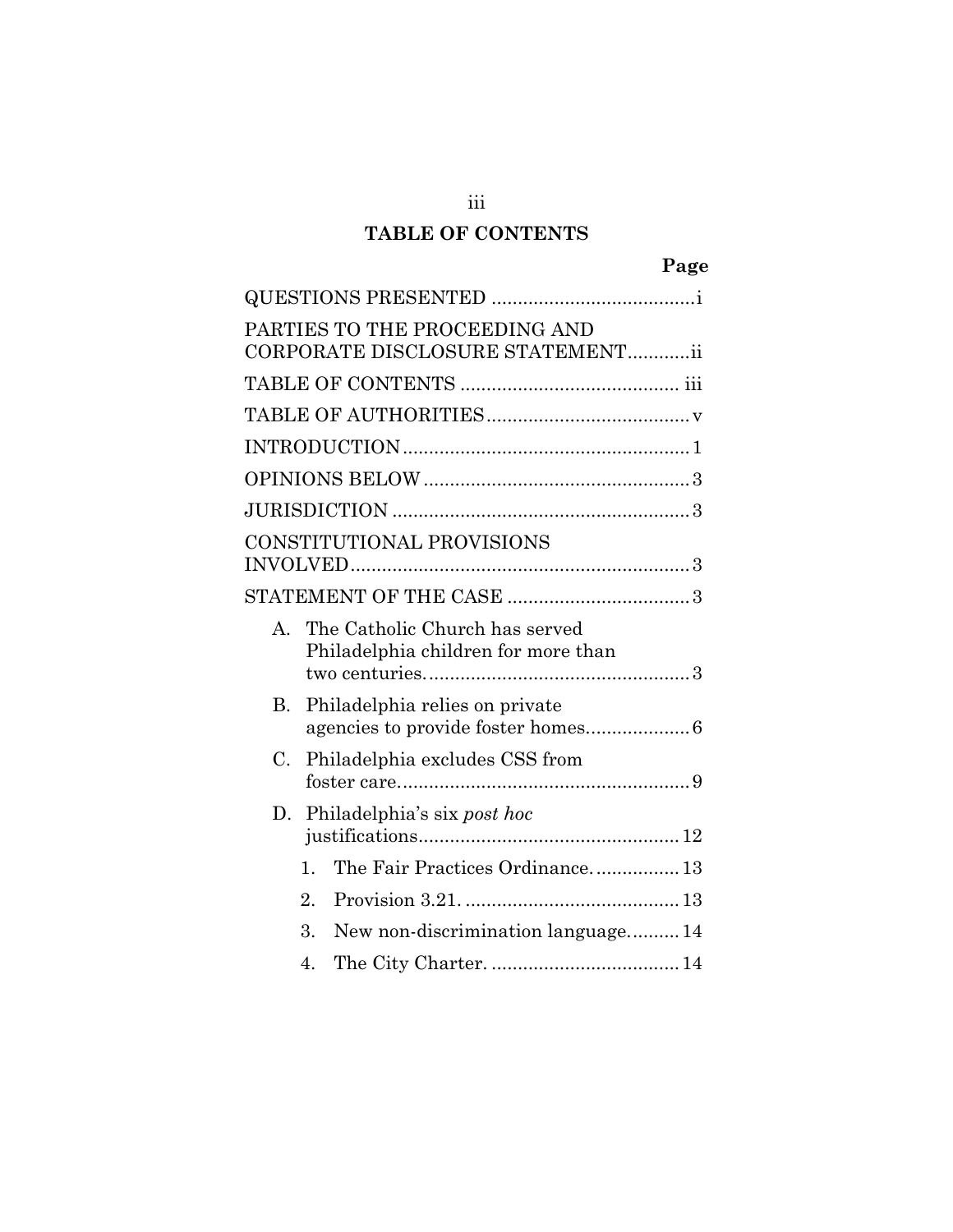|    |    | 5. | The "Waiver/Exemption                                                                                                           |  |
|----|----|----|---------------------------------------------------------------------------------------------------------------------------------|--|
|    |    | 6. | An "updated and more detailed<br>nondiscrimination provision." 15                                                               |  |
|    | Е. |    |                                                                                                                                 |  |
|    |    |    |                                                                                                                                 |  |
|    |    |    |                                                                                                                                 |  |
| I. |    |    | Philadelphia violated the First                                                                                                 |  |
|    |    |    | A. Smith does not apply to all free                                                                                             |  |
|    |    |    | B. Smith never should have applied to                                                                                           |  |
|    |    |    | C. Philadelphia's actions<br>unconstitutionally compel speech.  30                                                              |  |
|    |    |    | D. Philadelphia's actions fail strict                                                                                           |  |
|    |    |    | II. Smith should be replaced with a standard<br>that reflects the text, history, and<br>tradition of the Free Exercise Clause37 |  |
|    |    |    | A. Smith's predictions all proved wrong37                                                                                       |  |
|    |    |    | B. Smith is contrary to constitutional                                                                                          |  |
|    |    |    |                                                                                                                                 |  |
|    |    |    | D. Smith should be revisited and<br>replaced with a standard that is true<br>to the text, history, and tradition of             |  |
|    |    |    |                                                                                                                                 |  |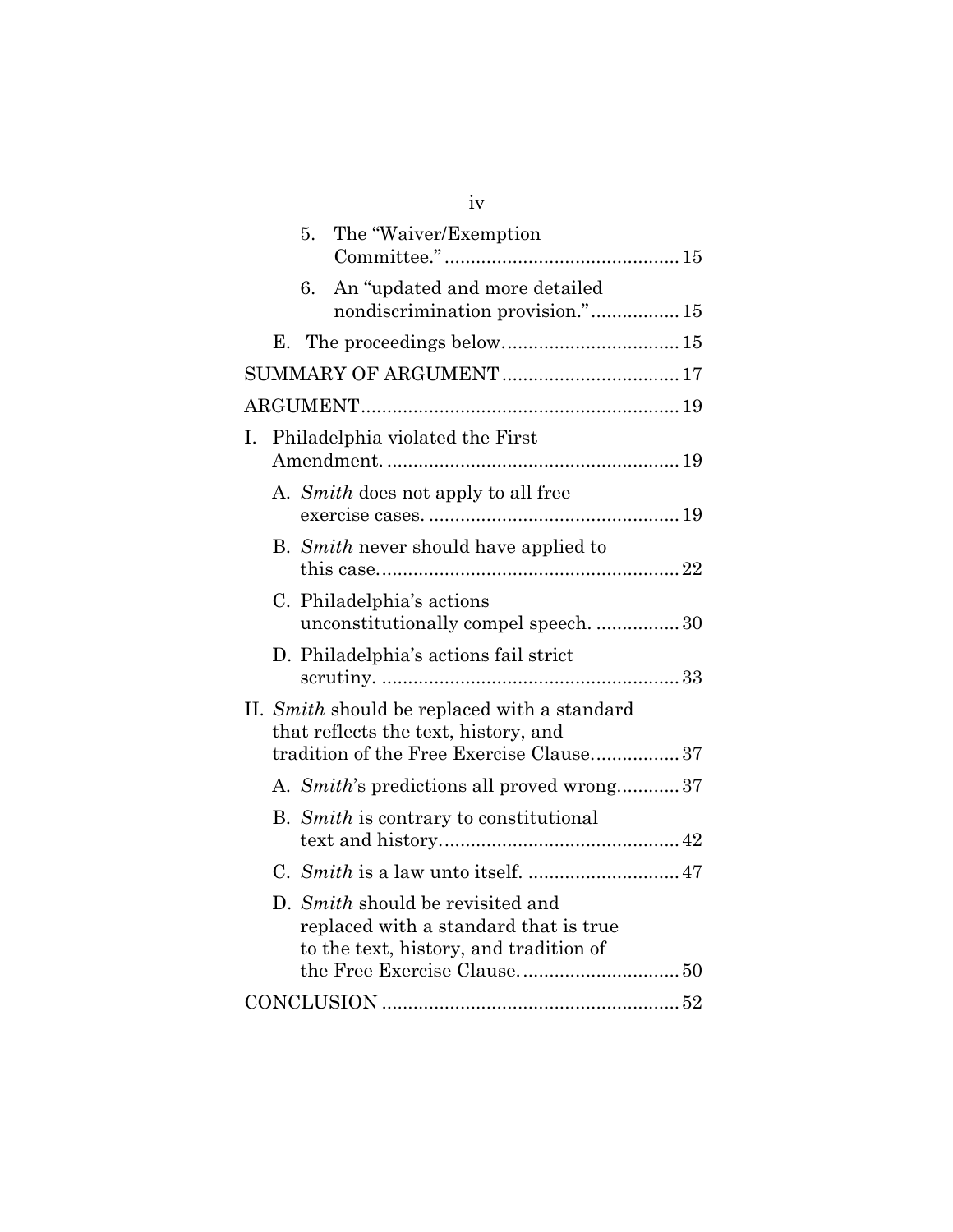## **TABLE OF AUTHORITIES**

# **Cases**

| Agency for Int'l Dev. v. AOSI,                                                    |
|-----------------------------------------------------------------------------------|
| American Legion v. American Humanist<br>Assn,                                     |
| Arlington Heights v. Metropolitan<br><i>Housing Dev. Corp.,</i>                   |
| Blackhawk v. Pennsylvania,                                                        |
| Boy Scouts of Am. v. Dale,                                                        |
| Buck v. Gordon,<br>No. 1:19-CV-286, 2019 WL 4686425                               |
| Burwell v. Hobby Lobby Stores, Inc.,                                              |
| Cantwell v. Connecticut,                                                          |
| Central Rabbinical Cong. v. New York<br>City Dep't of Health & Mental<br>Hygiene, |

v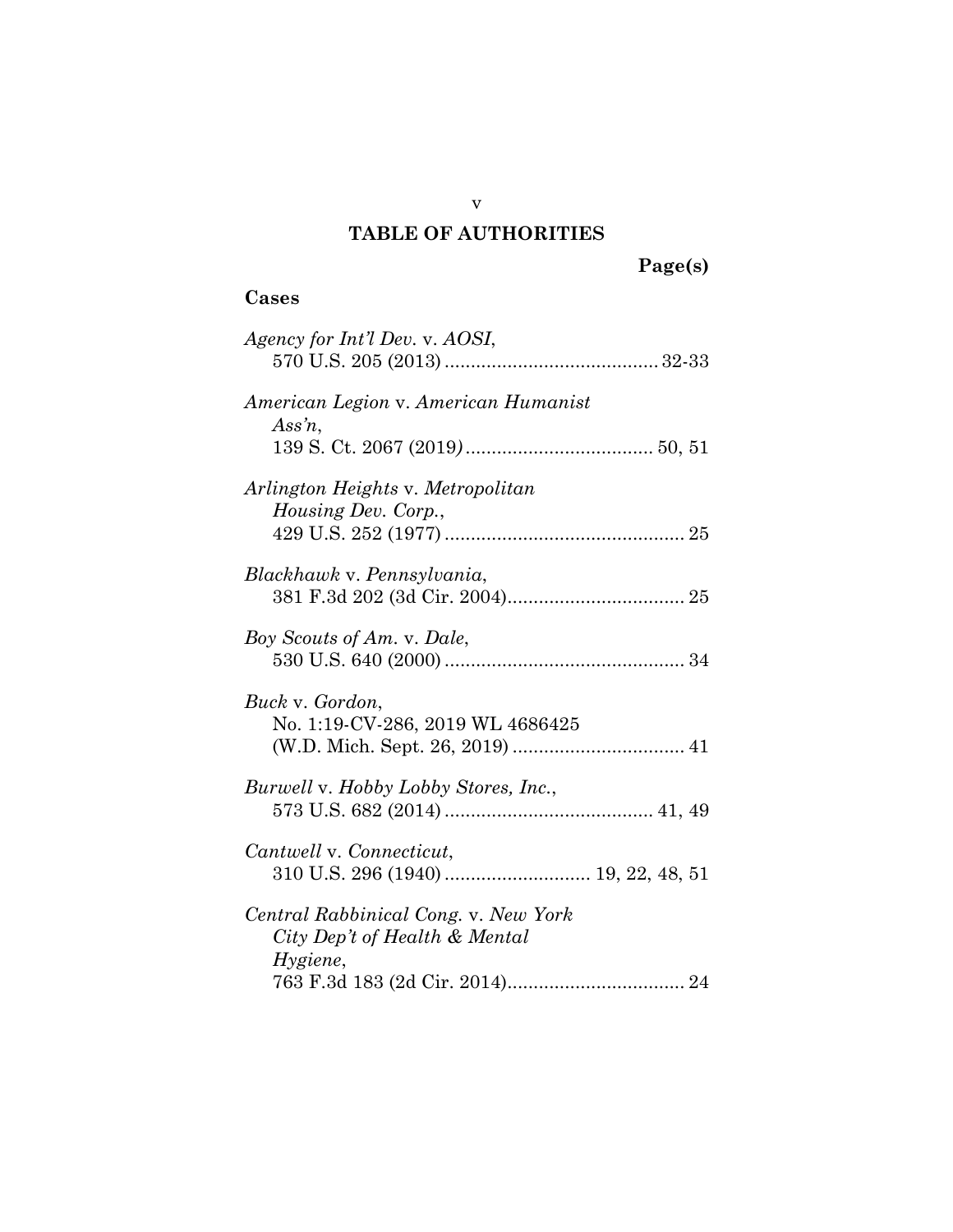| Christian Legal Society v. Martinez,                           |
|----------------------------------------------------------------|
| Church of the Lukumi Babalu Aye, Inc.<br>v. City of Hialeah,   |
| City of Arlington v. FCC,                                      |
| City of Boerne v. Flores,                                      |
| Combs v. Homer-Center Sch. Dist.,                              |
| Cutter v. Wilkinson,                                           |
| District of Columbia v. Heller,                                |
| <i>Employment Div. v. Smith,</i>                               |
| Franchise Tax Bd. of Cal. v. Hyatt,                            |
| Fulton v. City of Philadelphia,                                |
| Gonzales v. Carhart,                                           |
| Gonzales v. O Centro Espirita<br>Beneficente Uniao do Vegetal, |
|                                                                |

vi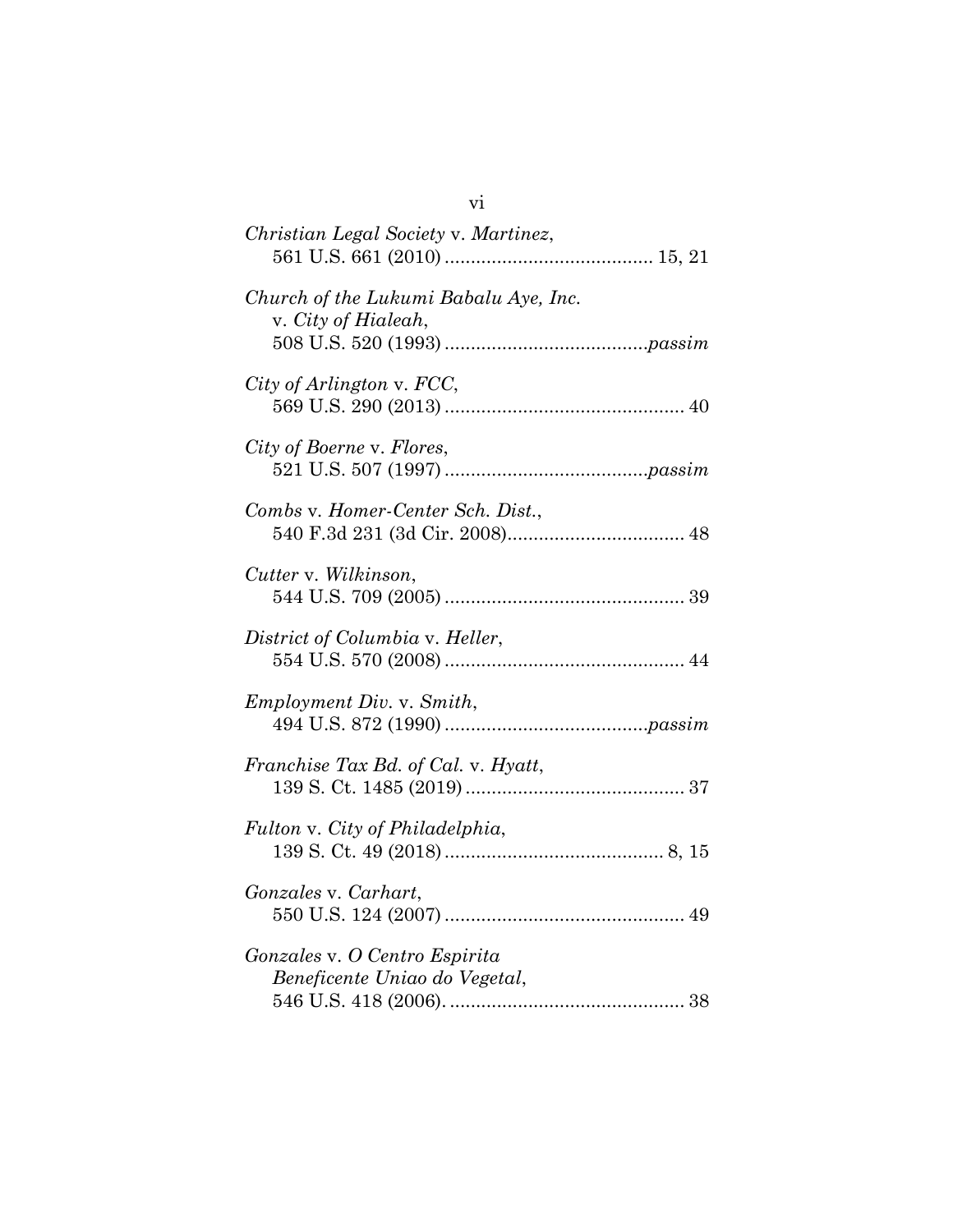| <i>Holt</i> v. <i>Hobbs</i> ,                                      |
|--------------------------------------------------------------------|
| Hosanna-Tabor Evangelical Lutheran<br>Church & Sch. v. EEOC,       |
| Hurley v. Irish-American Gay, Lesbian<br>& Bisexual Grp.,          |
| Janus v. AFSCME,                                                   |
| Kedroff v. Saint Nicholas Cathedral of<br>Russian Orthodox Church, |
| Kennedy v. Bremerton Sch. Dist.,                                   |
| Locke v. Davey,                                                    |
| Masterpiece Cakeshop, Ltd. v. Colorado<br>Civil Rights Comm'n,     |
| <i>McDaniel</i> v. Paty,                                           |
| Midrash Sephardi, Inc. v. Town of<br>Surfside,                     |

# vii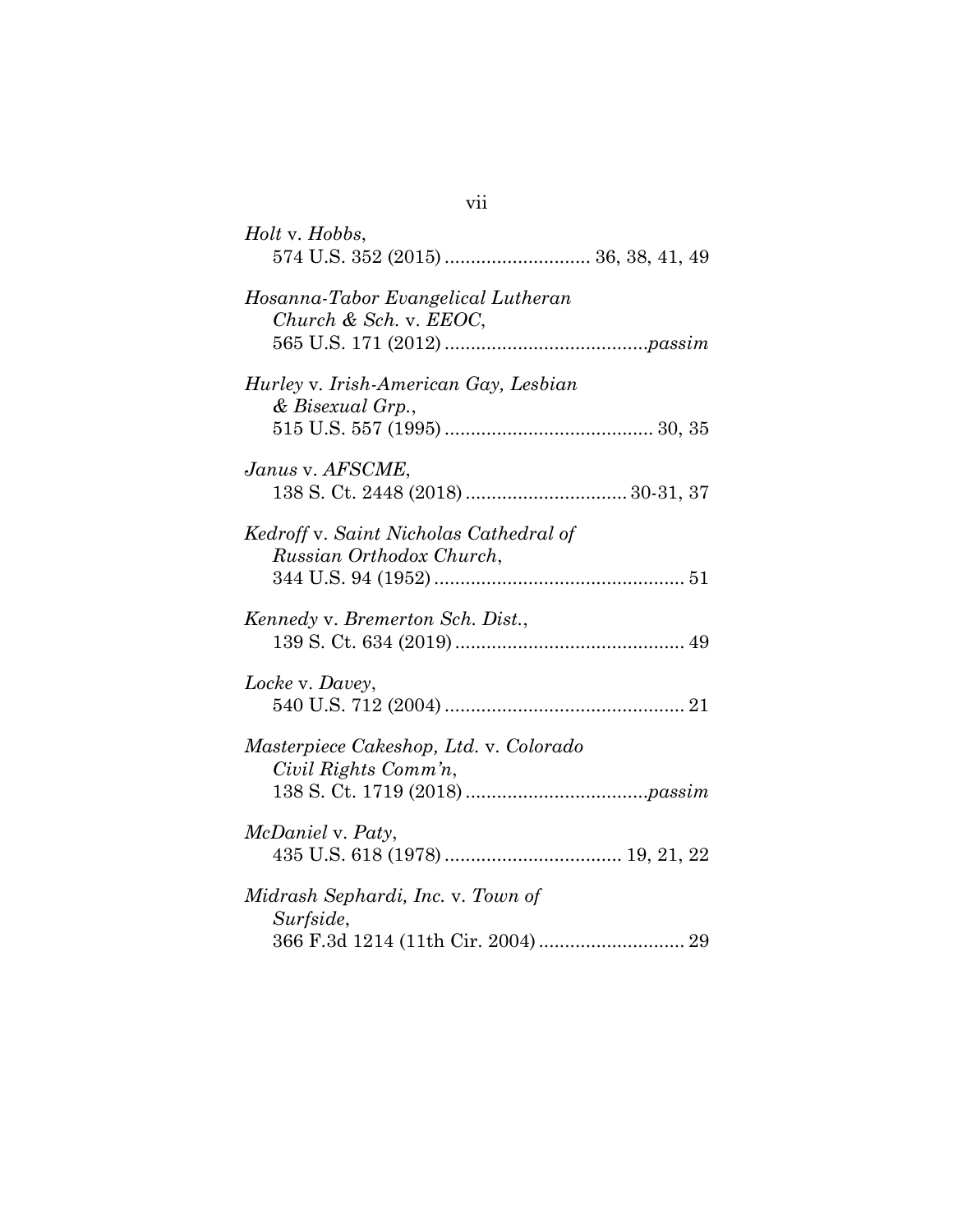| Minersville Sch. Dist. Bd. of Educ. v.<br>Gobitis,                     |
|------------------------------------------------------------------------|
|                                                                        |
| Niemotko v. Maryland,                                                  |
| NIFLA v. Becerra,                                                      |
| Obergefell v. Hodges,                                                  |
| People v. Phillips,<br>Court of General Sessions, City of              |
| Pierce v. Society of the Sisters of the Holy<br>Names of Jesus & Mary, |
| Reynolds v. United States,                                             |
| Riley v. National Fed'n of the Blind of N.<br>Carolina, Inc.           |
| Roberts v. U.S. Jaycees,                                               |
| Sherbert v. Verner,                                                    |
| Stormans, Inc. v. Wiesman,                                             |

viii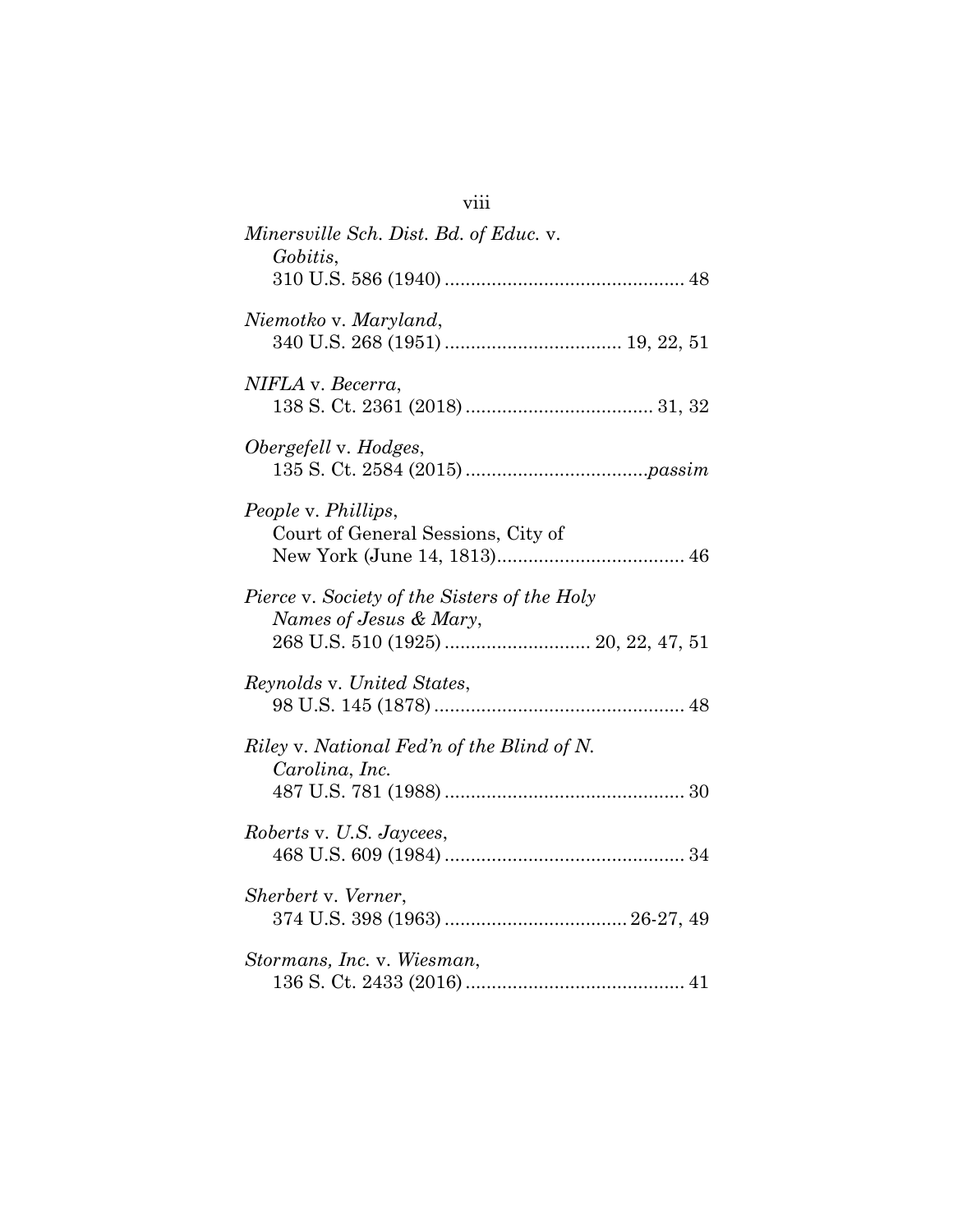| Thomas v. Review Board,                                    |
|------------------------------------------------------------|
| Torcaso v. Watkins,                                        |
| Trinity Lutheran Church of Columbia,<br>Inc. v. Comer,     |
| Turner Broad. Sys., Inc. v. FCC,                           |
| United States v. Playboy Entm't Grp.,<br>Inc.,             |
| Ward v. Polite,                                            |
| West Va. St. Bd. of Educ. v. Barnette,                     |
| Wisconsin v. Yoder,<br>406 U.S. 205 (1972)  20, 22, 47, 48 |
| Wooley v. Maynard,                                         |
| <b>Statutes</b>                                            |
|                                                            |
|                                                            |
|                                                            |

ix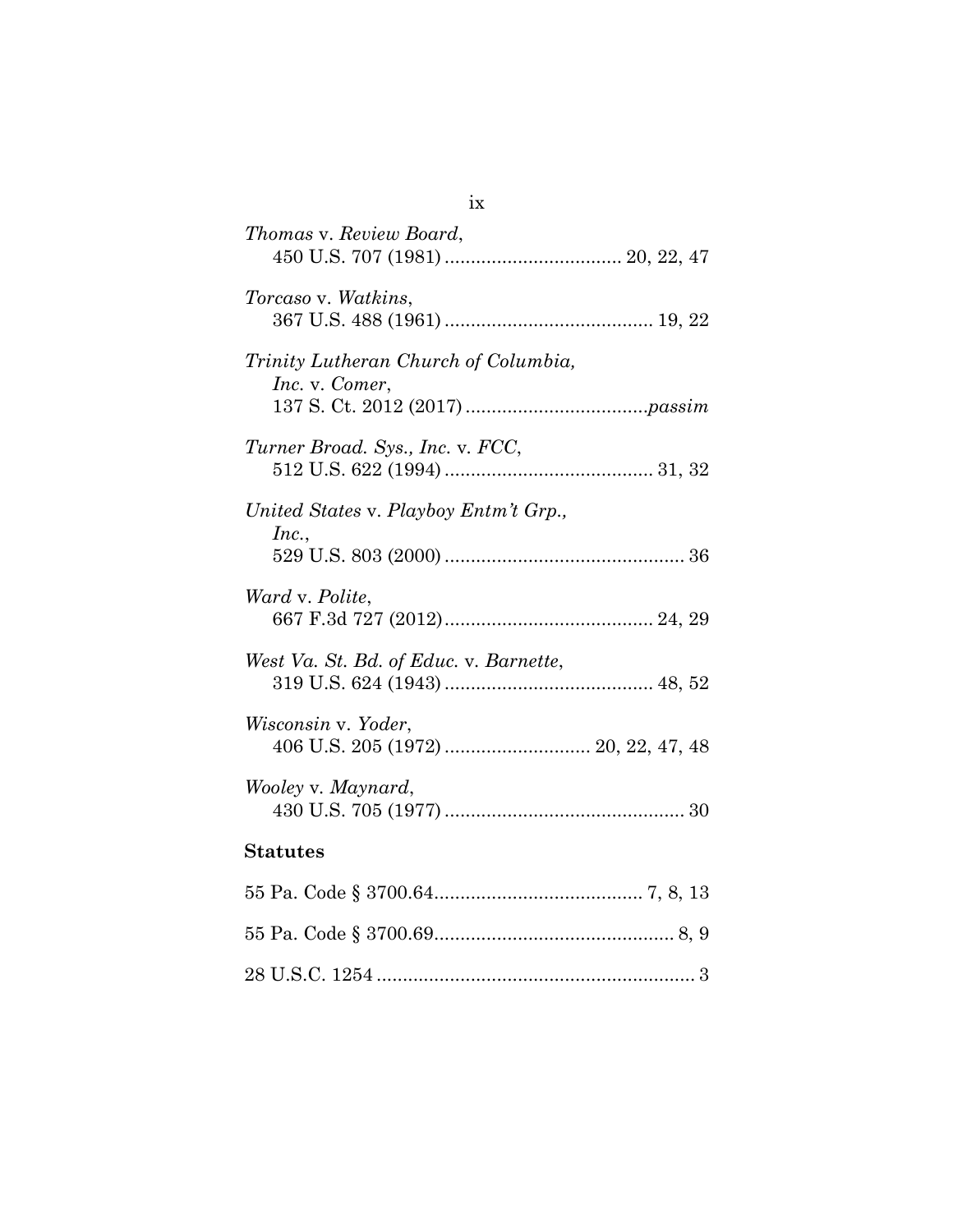## **Other Authorities**

x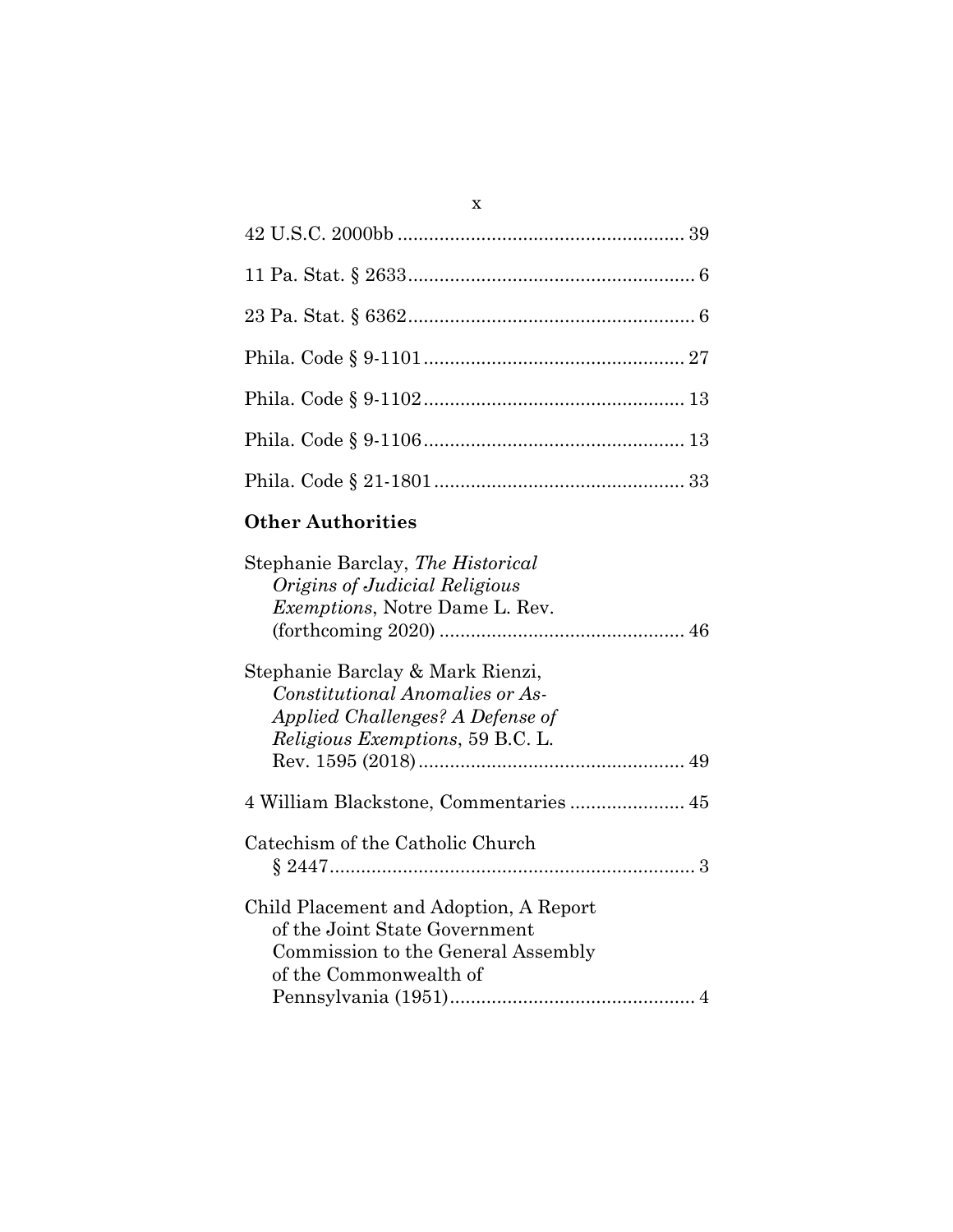| Richard W. Garnett, The Political (and<br>Other) Safeguards of Religious<br>Freedom, 32 Cardozo L. Rev. 1815                                                      |
|-------------------------------------------------------------------------------------------------------------------------------------------------------------------|
| Luke W. Goodrich & Rachel N. Busick,<br>Sex, Drugs, and Eagle Feathers: An<br><i>Empirical Study of Federal Religious</i><br>Freedom Cases, 48 Seton Hall L. Rev. |
| Phillip A. Hamburger, Exclusion and<br>Equality: How Exclusion from the<br>Political Process Renders Religious<br>Liberty Unequal, 90 Notre Dame L.               |
| Philip A. Hamburger, A Constitutional<br>Right of Religious Exemption: An<br>Historical Perspective, 60 Geo. Wash.                                                |
| Joe Holden, Supreme Court To Hear<br>Dispute Over Philadelphia Catholic<br>Agency That Won't Place Foster<br>Children With Same-Sex Couples,                      |
| HRC, All Children-All Families:                                                                                                                                   |
| Kurt T. Lash, The Second Adoption of<br>the Free Exercise Clause: Religious<br><b>Exemptions Under the Fourteenth</b><br>Amendment, 88 Nw. U. L. Rev. 1106        |

xi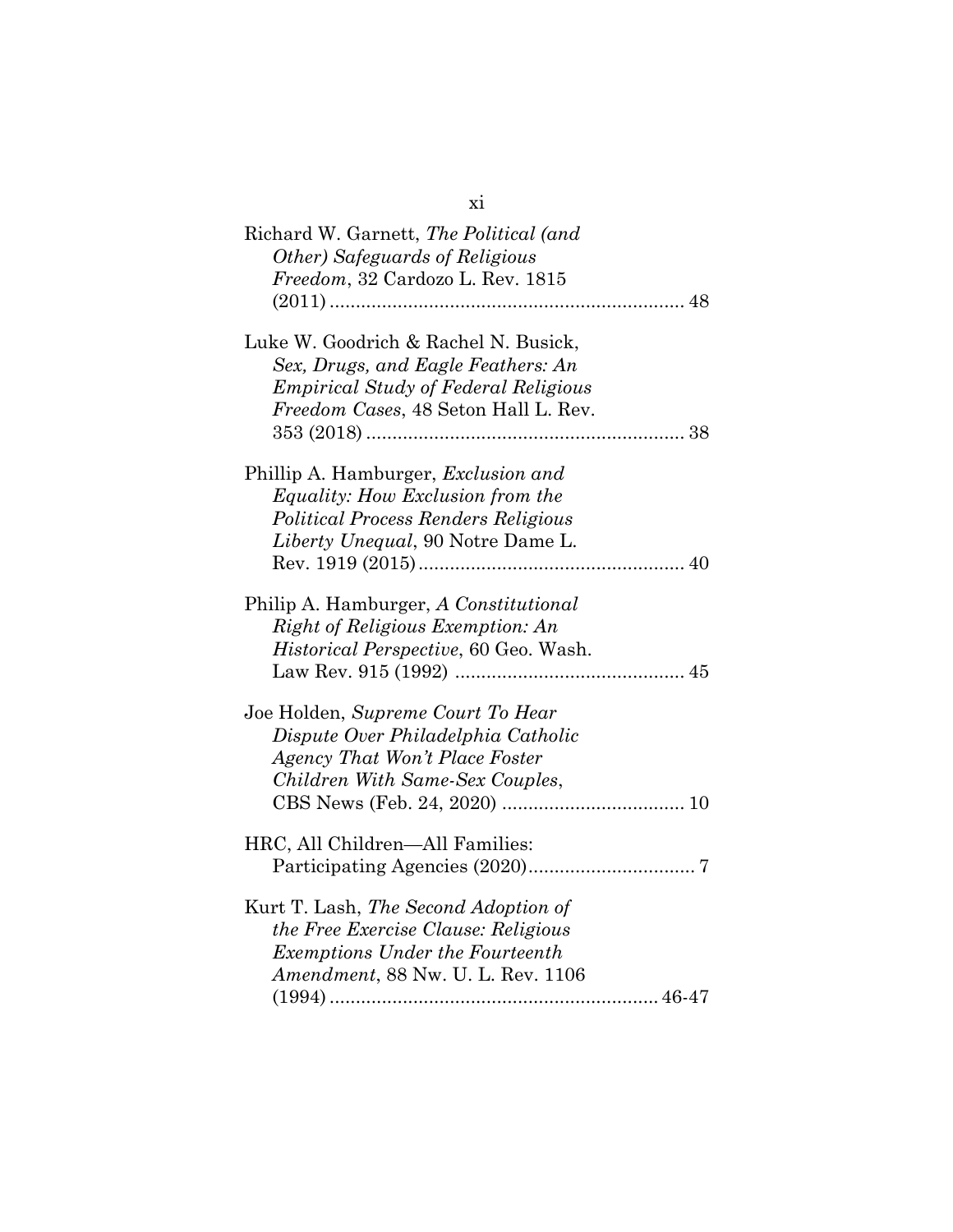| Douglas Laycock, The Broader<br><i>Implications of Masterpiece</i><br>Cakeshop, 2019 BYU L. Rev. 167                            |
|---------------------------------------------------------------------------------------------------------------------------------|
| Douglas Laycock, Religious Liberty as<br>Liberty, 7 J. Contemp. Legal Issues                                                    |
| Douglas Laycock, The Remnants of Free<br><i>Exercise</i> , 1990 Sup. Ct. Rev. 1 (1990) 21, 40                                   |
| Douglas Laycock & Steven Collis,<br>Generally Applicable Law & the Free<br><i>Exercise of Religion</i> , 95 Neb. L. Rev.        |
| Douglas Laycock & Luke W. Goodrich,<br>RLUIPA: Necessary, Modest, and<br>Under-Enforced, 39 Fordham Urb.                        |
| Pat Loeb, Backlog of 1,400 Adoption<br>Cases Keeps Hopeful Philly Parents,<br>Children Waiting, Radio.com (Feb.                 |
| Christopher C. Lund, Religious Liberty<br>After Gonzales: A Look at State                                                       |
| James Madison, Memorial and<br>Remonstrance Against Religious<br>Assessments (1785), National<br>Archives, Library of Congress, |

## xii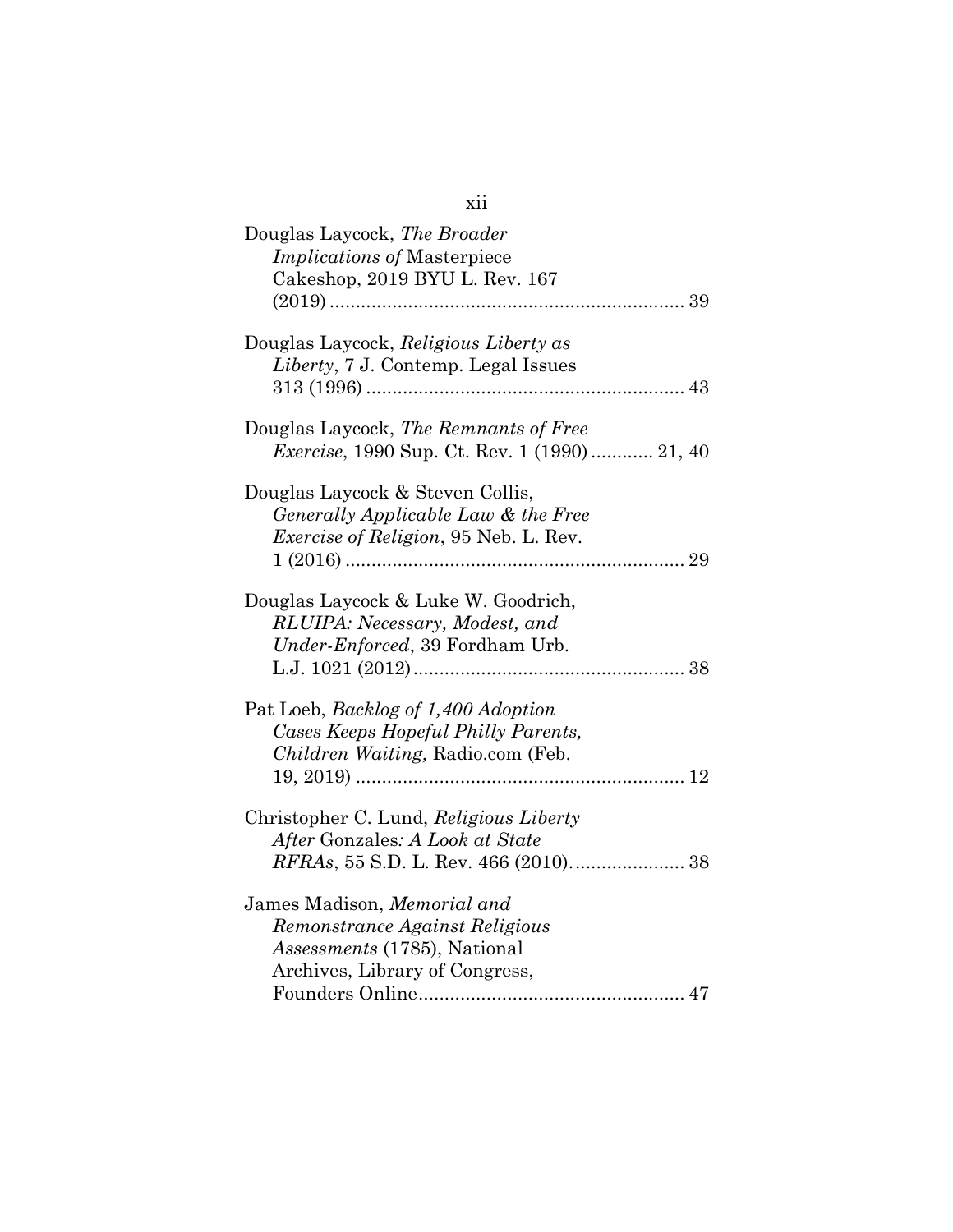| James Madison, Report on the Virginia                                                                                                                                                                      |
|------------------------------------------------------------------------------------------------------------------------------------------------------------------------------------------------------------|
| William P. Marshall, In Defense of<br>Smith and Free Exercise Revisionism,                                                                                                                                 |
| Michael W. McConnell, Free Exercise<br>Revisionism and the Smith Decision,                                                                                                                                 |
| Michael W. McConnell, Freedom from<br>Persecution or Protection of the<br>Rights of Conscience?: A Critique of<br>Justice Scalia's Historical Arguments<br><i>in</i> City of Boerne v. Flores, 39 Wm. $\&$ |
| Michael W. McConnell, The Origins and<br><b>Historical Understanding of Free</b><br><i>Exercise of Religion</i> , 103 Harv. L.                                                                             |
| Louise Melling, ACLU: Why we can no<br>longer support the federal 'religious<br>freedom' law, Wash. Post (June 25,                                                                                         |
| Branton J. Nestor, The Original<br>Meaning and Significance of Early<br>State Provisos to the Free Exercise of<br>Religion, 42 Harv. J.L. & Pub. Pol'y                                                     |
| Office of LGBT Affairs; Our Office's                                                                                                                                                                       |

xiii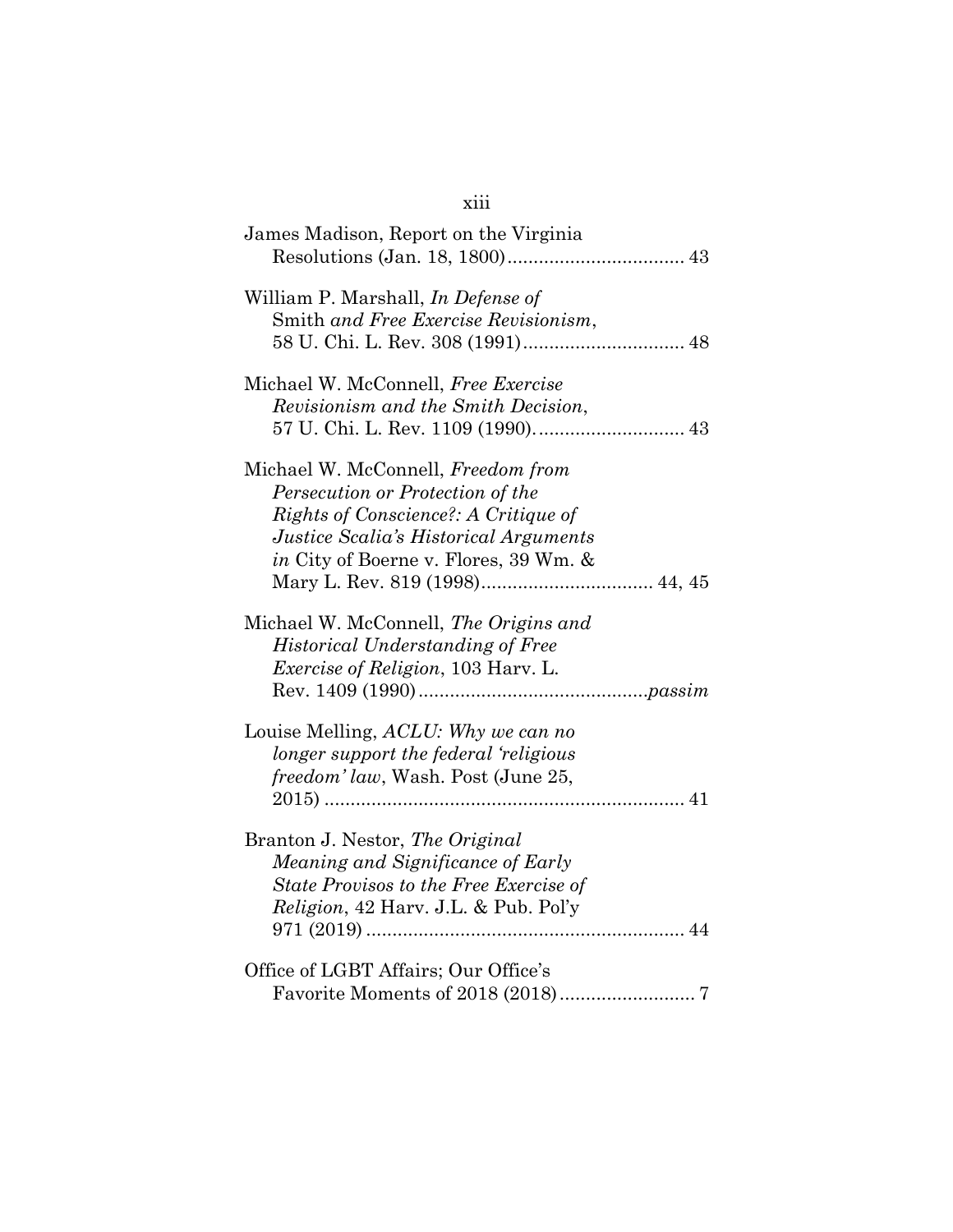| xiv                                                                                                                                                   |
|-------------------------------------------------------------------------------------------------------------------------------------------------------|
|                                                                                                                                                       |
| Philadelphia Home Rule Charter § 8-200  14                                                                                                            |
| Peter Smith, Catholic Charities Battles<br>to Serve Children and Adoptive<br>Parents, National Catholic Register,                                     |
| Francesca Steele, "Sisters of Saint<br>Joseph," 8 The Catholic Encyclopedia                                                                           |
| Julia Terruso, <i>Philly Puts Out 'Urgent'</i><br>Call-300 Families Needed for<br>Fostering, Philadelphia Inquirer                                    |
| U.S. Conference of Catholic Bishops,<br>Discrimination Against Catholic                                                                               |
|                                                                                                                                                       |
| <i>Waiver/Exemption Committee, The City</i>                                                                                                           |
| Emily Wax-Thibodeaux, We are just<br>destroying these kids': The foster<br>children growing up inside detention<br>centers, Washington Post (Dec. 30, |
| Andrew Yarrow, History of U.S.<br>Children's Policy 1900-Present, First                                                                               |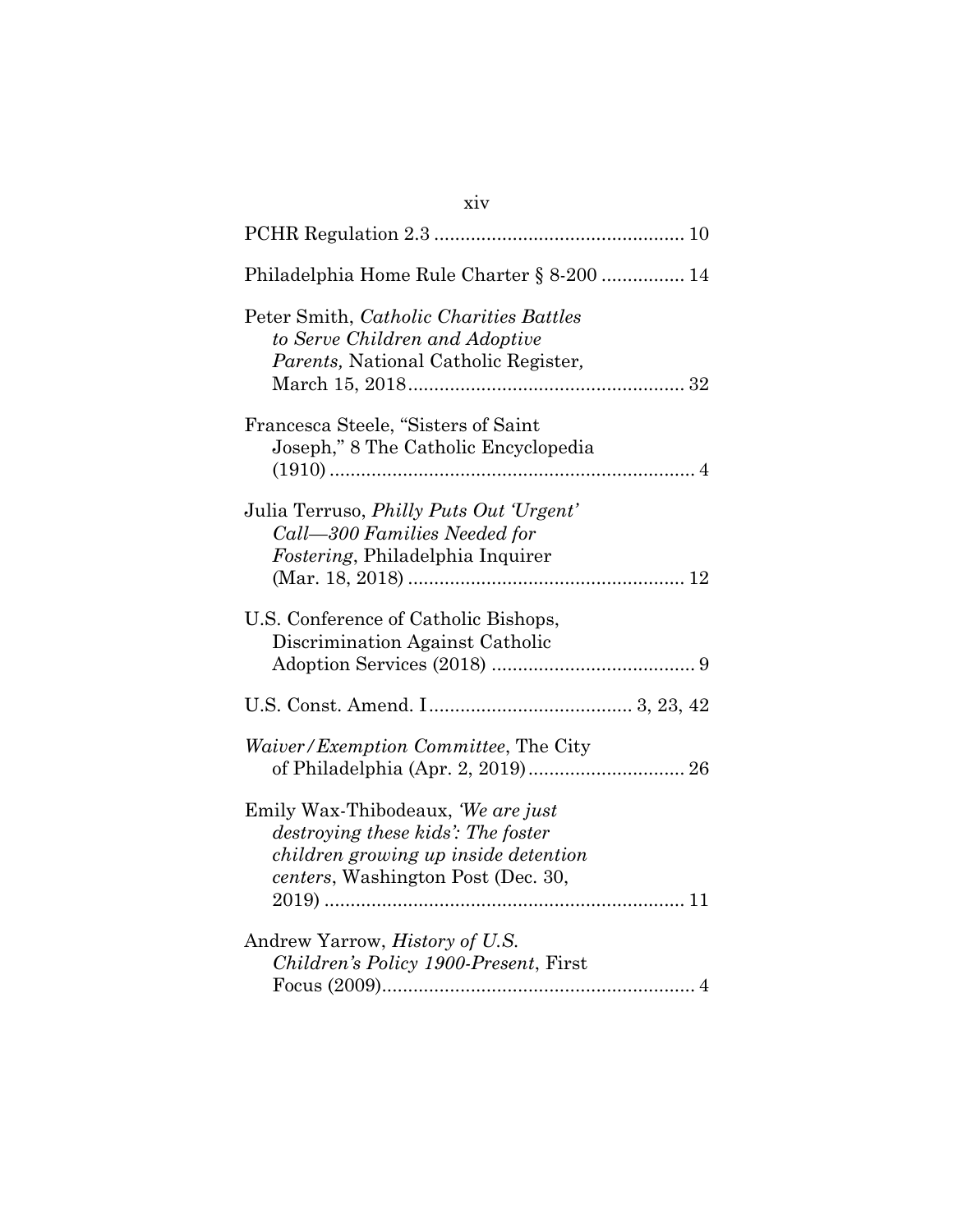#### **INTRODUCTION**

The Archdiocese of Philadelphia has been caring for the orphaned, abused, and neglected children of Philadelphia for more than two centuries. It continues that work today through Catholic Social Services of the Archdiocese of Philadelphia, which provides loving homes for foster children. But in March 2018, despite an urgent need for foster families, Philadelphia suddenly stopped allowing foster children to be placed with Catholic Social Services (CSS). Philadelphia took this extraordinary action not in response to any legal violation, nor in response to any complaint it received, but because of CSS's religious beliefs and practices regarding marriage, which City officials read about in the local paper.

City officials read that the Archdiocese follows Catholic Church teachings on marriage. That means, if ever asked, CSS could not provide a written endorsement of a same-sex relationship for a couple seeking to foster. When they read the news, City officials leapt into action: the City Council passed a resolution, the Mayor requested an inquiry, and two different City departments launched investigations. Then Philadelphia announced that going forward, no new foster children would be placed with CSS or with the families it serves, including longtime foster parents like petitioner Sharonell Fulton.

In its rush to penalize this religious exercise, the City failed to figure out whether CSS actually violated any law, much less a neutral, generally applicable one. Instead of a law, Philadelphia had a preferred outcome: the Archdiocese of Philadelphia should get with the times, accept that it is "not 100 years ago," and start endorsing same-sex relationships for foster care.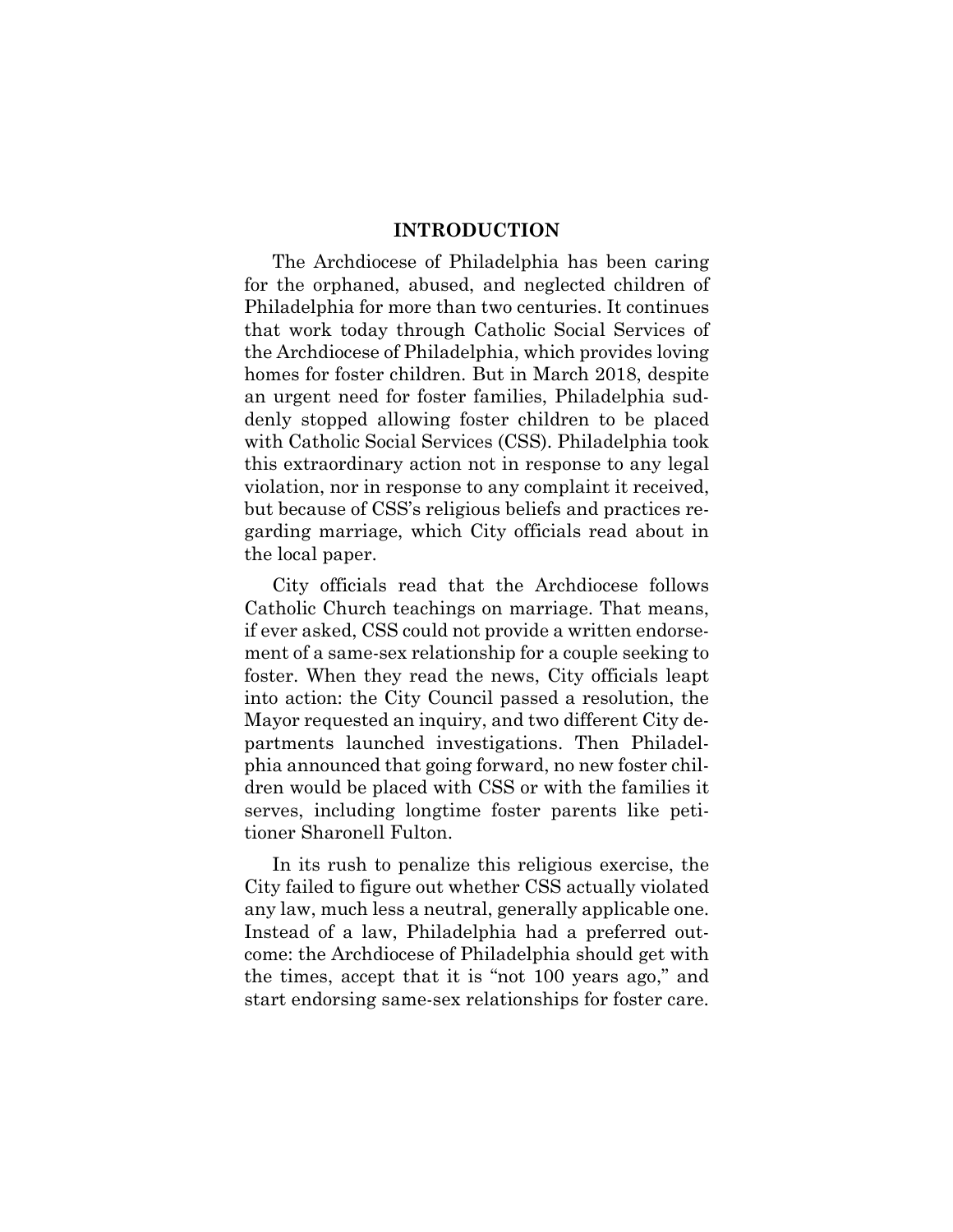Philadelphia's actions violated the First Amendment under any standard. But that did not deter the Third Circuit from ruling in favor of the City. It held that Philadelphia's actions were perfectly consistent with the Free Speech Clause, as well as the Free Exercise Clause under *Employment Division* v. *Smith*. The Third Circuit considered Philadelphia's actions "neutral," even though the City concocted six different *post hoc* justifications for penalizing CSS. And the court held Philadelphia's actions "generally applicable," even though the City grants discretionary exemptions from its policies and has never applied those policies across the board. This is a fundamental misreading of *Smith*.

Unfortunately, it is an unsurprising reading of *Smith*. From the beginning, *Smith* has bred confusion in lower courts and emboldened governments to restrict religious exercise with only the thinnest pretext of neutrality. In theory, *Smith* promised an administrable standard; in practice, it has been anything but. The courts' experience with *Smith* does not support retaining it, and neither do the text, history, or tradition of the Free Exercise Clause. *Smith* should be revisited and replaced with a standard that better reflects the Constitutional text, history, and our long tradition of protecting diverse religious exercise.

Philadelphia has decided that the Archdiocese of Philadelphia can believe what it likes about marriage, so long as it speaks and acts to the contrary. Such a conflict was anticipated in *Obergefell,* was exacerbated by the Third Circuit's view of *Smith*, has forced multiple religious foster agencies to close, and threatens CSS now. A properly functioning Free Exercise Clause forecloses that result.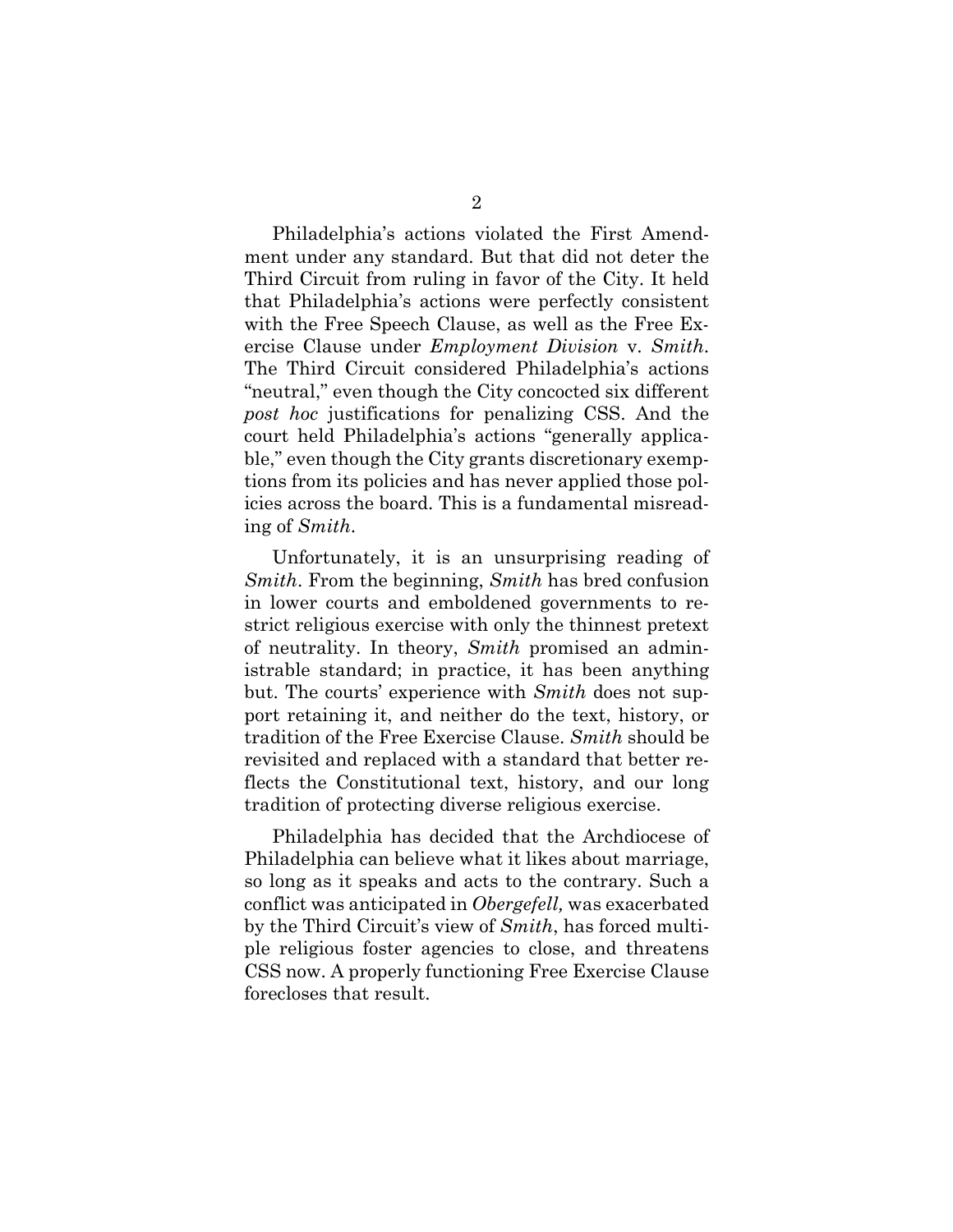#### **OPINIONS BELOW**

The Third Circuit's opinion is reported at 922 F.3d 140 and reproduced at Pet.App.1a-51a. The district court's opinion is reported at 320 F. Supp. 3d 661 and reproduced at Pet.App.52a-132a.

#### **JURISDICTION**

The court of appeals entered judgment on April 22, 2019. Petitioners timely filed a petition for writ of certiorari on July 22, 2019, which this Court granted on February 24, 2020. This Court has jurisdiction under 28 U.S.C. 1254(1).

#### **CONSTITUTIONAL PROVISIONS INVOLVED**

The First Amendment to the United States Constitution provides, in relevant part: "Congress shall make no law respecting an establishment of religion, or prohibiting the free exercise thereof; or abridging the freedom of speech[.]" U.S. Const. Amend. I.

### **STATEMENT OF THE CASE**

## **A. The Catholic Church has served Philadelphia children for more than two centuries.**

Through Catholic Social Services, the Archdiocese of Philadelphia seeks to "continue[] the work of Jesus" by serving the people of Philadelphia. Pet.App.201a. Since 1797, the Catholic Church in Philadelphia has cared for children in need. Pet.App.12a, 252a-254a. As an arm of the Catholic Church, CSS performs what the Church calls corporal works of mercy. Catechism of the Catholic Church § 2447. Those include caring for "orphans and widows," James 1:27, and the "least of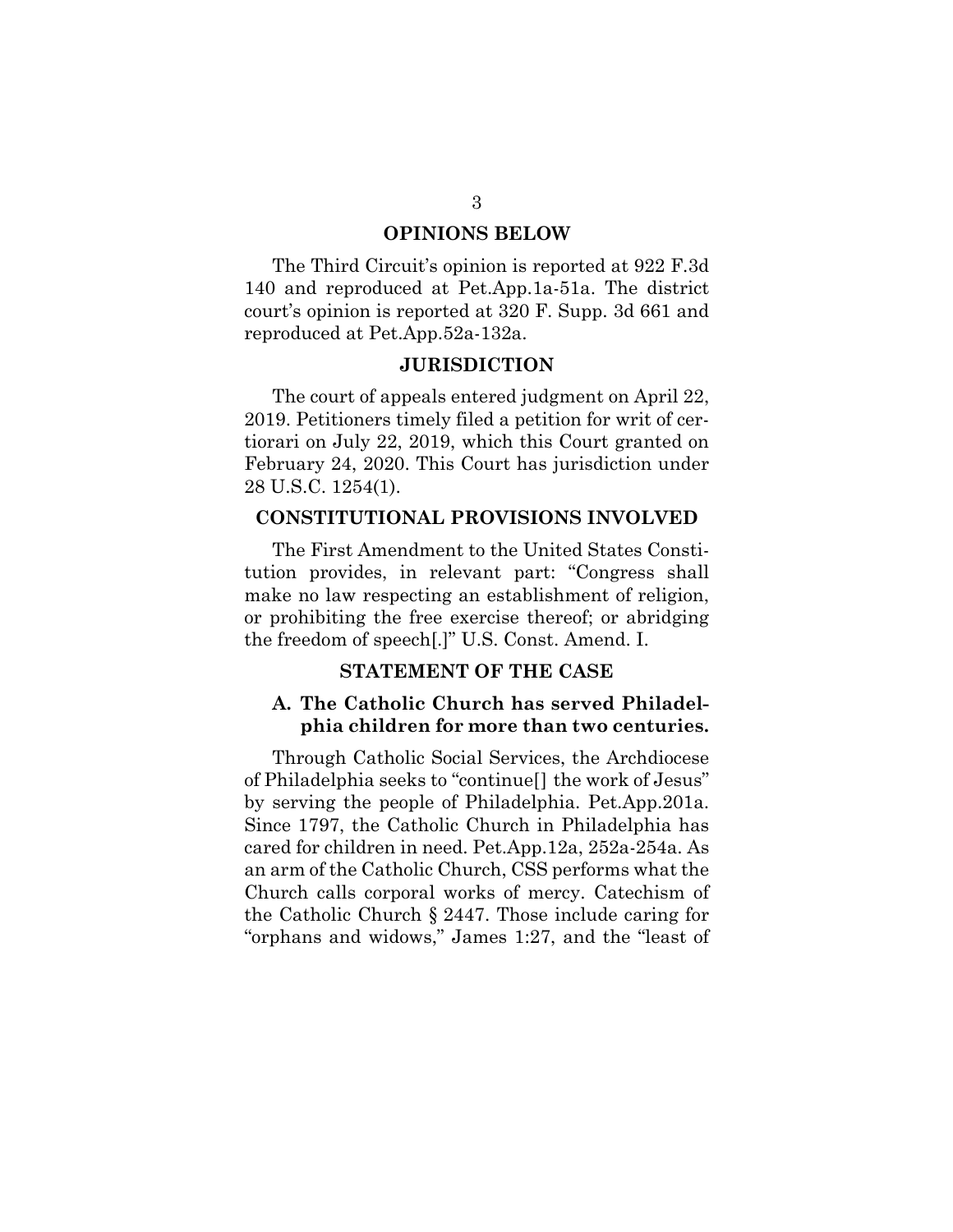these." Gospel of St. Matthew 25:40; Pet.App.12a. Today, CSS continues that work by providing foster homes for abused and neglected children. J.A.41.

The Catholic Church was doing this work long before the City of Philadelphia began overseeing foster care. After the yellow fever epidemic hit Philadelphia in the 1790s, Catholics, Jews, and other religious groups established orphanages. J.A.163-166. The first Catholic orphanage in Philadelphia, and one of the first in the United States, was founded in 1798. See Timothy A. Hacsi, Second Home: Orphan Asylums and Poor Families in America 18 (Harvard 1997). As the Catholic Church grew in Philadelphia, so did its ministry to orphaned and neglected children. In 1847, Bishop Kendrick invited the Sisters of St. Joseph to take over St. John's Orphan Asylum. Francesca Steele, "Sisters of Saint Joseph," 8 The Catholic Encyclopedia (1910), [https://perma.cc/4WVW-2D7Q.](https://perma.cc/4WVW-2D7Q) By 1910, the order was caring for almost 26,000 children in the City. *Ibid.* This work extended to foster care, where the Catholic Children's Bureau would find homes for children in need. J.A.166.

Over the course of the twentieth century, the government increased its involvement in (and regulation of) care for abused and neglected children. See Child Placement and Adoption, A Report of the Joint State Government Commission to the General Assembly of the Commonwealth of Pennsylvania at 1, 5-7 (1951), <https://perma.cc/VMT7-D8MA> (chronicling the growth of Pennsylvania's involvement in child welfare); Andrew Yarrow, *History of U.S. Children's Policy 1900- Present*, First Focus (2009), [https://perma.cc/3PC9-](https://perma.cc/3PC9-WEM9) [WEM9](https://perma.cc/3PC9-WEM9) (highlighting state and federal developments throughout the twentieth century). Today, the City of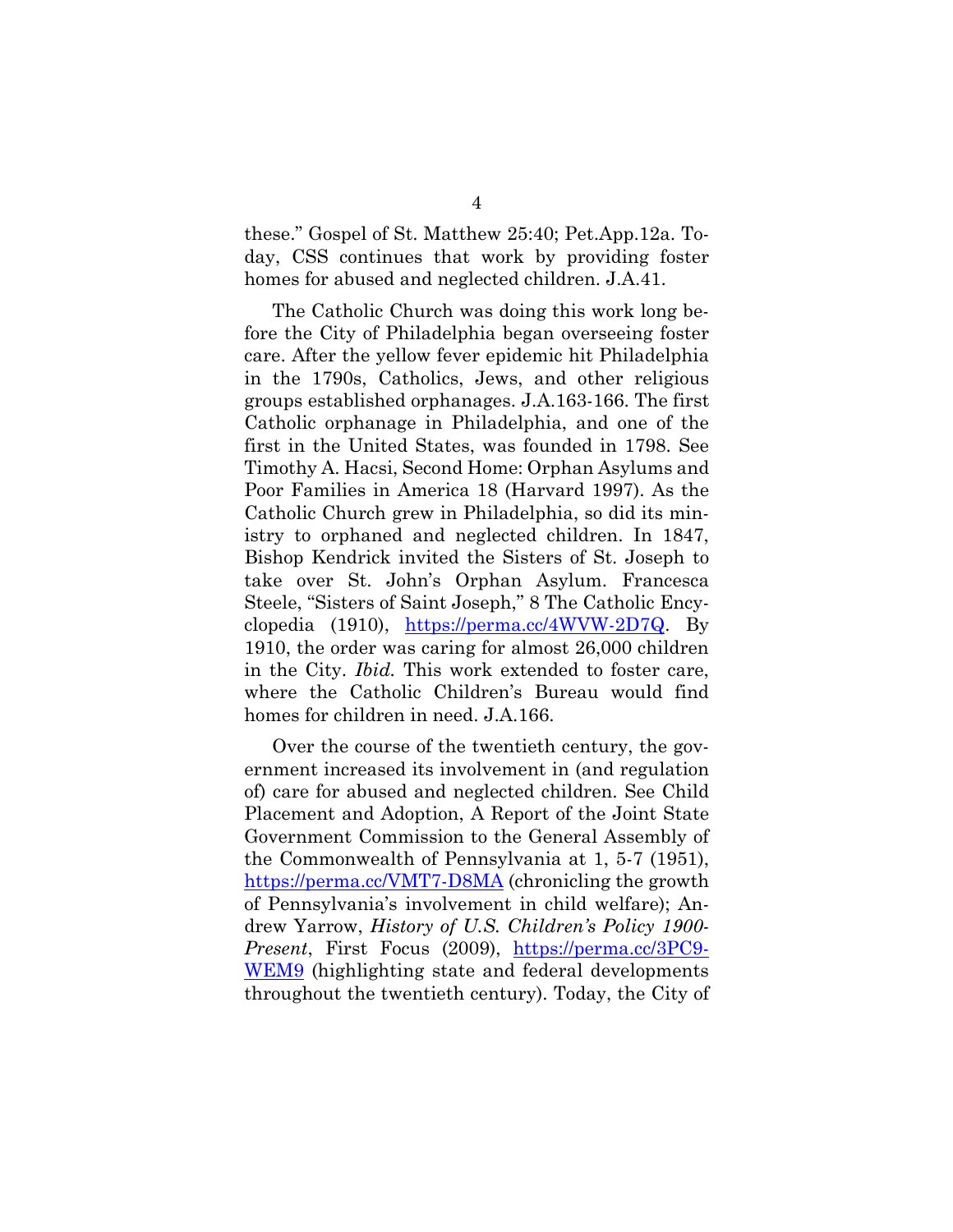Philadelphia takes custody of children who are removed from their homes, most of whom will be placed with foster families. J.A.85-86, 352-353. The City relies upon private child-placing agencies ("private agencies") to find them homes. J.A.694. CSS has had an annually renewed City contract to care for foster children for over 50 years. Pet.App.137a, J.A.504-505.

During that time, CSS has recruited, trained and supported thousands of foster parents, Pet.App.137a, including petitioner Sharonell Fulton, who fostered 40 children over 25 years; petitioner Toni Simms-Busch, a social worker who chose CSS when she was ready to foster; and plaintiff Cecelia Paul, a Philadelphia foster parent of the year who used her training as a pediatric nurse to foster infants born with drug addictions. J.A.38-55, J.A.59-70; C.A.App.0991-1001.

CSS is known for the support it provides to foster families, like delivering wrapped presents to Sharonell Fulton's door when she took in new foster children on Christmas Eve. C.A.App.0992; Pet.App.137a. It relies on private funding to provide services above and beyond what the City's contract requires. J.A.168-169, 172-173. CSS serves all children in need, regardless of religion, race, sex, or sexual orientation. Pet.App.158a.

Currently, CSS must contract with the City to do this work. J.A.82-83. As Philadelphia has argued, "absent its contract with the City, CSS has no preexisting right to determine the fate of Philadelphia's abused and neglected children, whose care is entrusted by law to the government." Phila.BIO 31. The Archdiocese may engage in other ministries, like sheltering homeless women, running group homes for youth with behavioral health issues, or providing community umbrella services. But for foster care, as CSS's leadership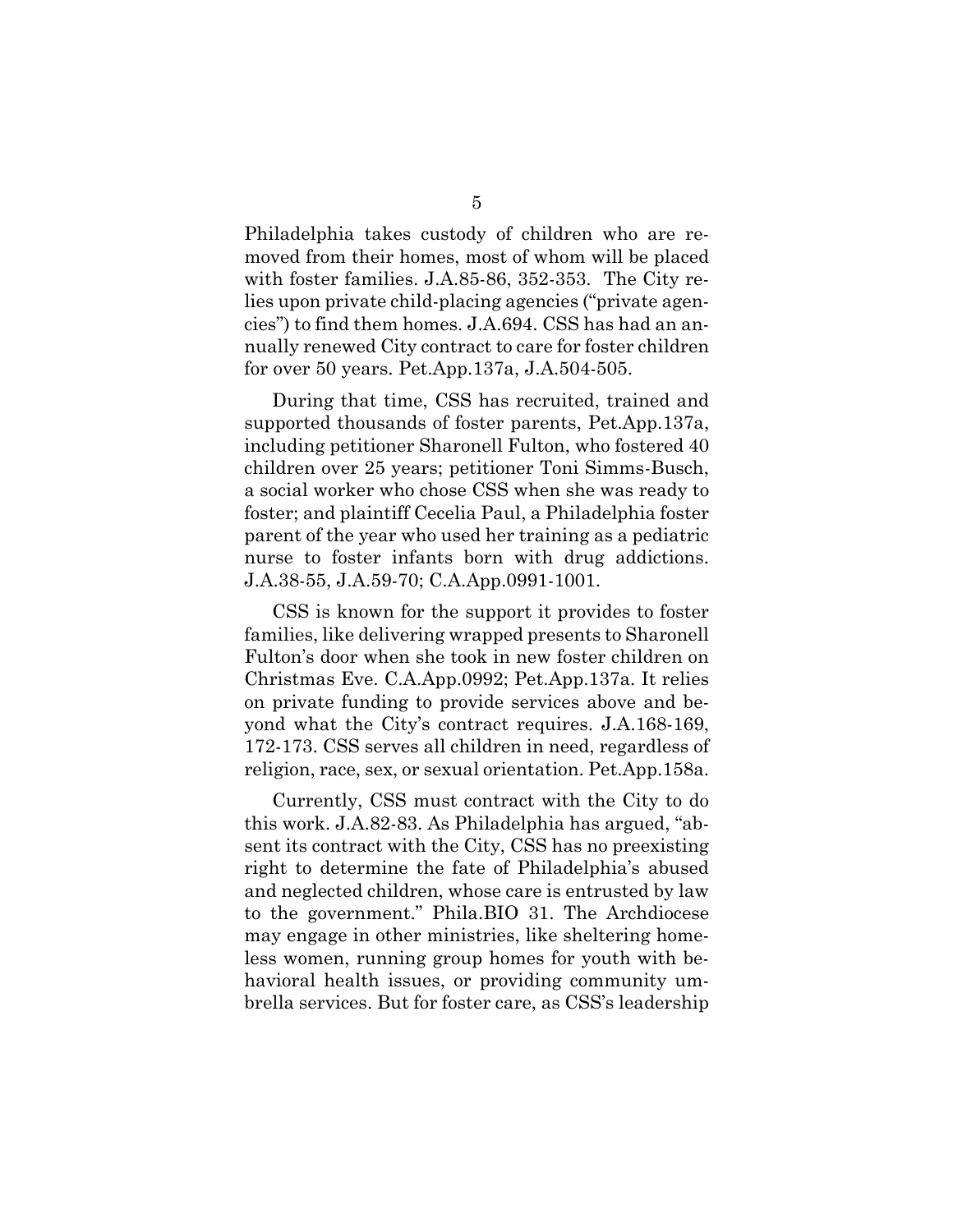testified, CSS "would be breaking the law if [it] tried to provide foster-care services without a contract." J.A.168.

#### **B. Philadelphia relies on private agencies to provide foster homes.**

Today, Philadelphia's Department of Human Services (DHS) is charged by law with investigating allegations of abuse and neglect. 23 Pa. Stat. § 6362. When Philadelphia children must be removed from their homes, they are placed in DHS custody. J.A.684- 685; see also 23 Pa. Stat. § 6362. DHS must then find a suitable home for these children, and is required by law to place them in the most family-like setting possible. 11 Pa. Stat. § 2633.

DHS relies on private agencies that find, train, oversee, and support those families. J.A.685. When DHS needs a foster home for a child, it sends out a request, called a referral, to private agencies. These agencies check to see which foster families are available, then notify DHS of any potential match. Agencies provide information about the foster family, and DHS compares that with information about the foster child. DHS then determines which private agency has the most suitable foster family, based upon factors including race, age, family relationships, and disability. J.A. 266-267, J.A.307-310, J.A.79-81. After DHS makes that match, the child is placed with the foster family. The private agency will continue to oversee and support that family to ensure a successful foster placement. J.A.82.

Prospective foster parents must undergo a thorough evaluation and receive a written agency opinion assessing their home and family life. 55 Pa. Code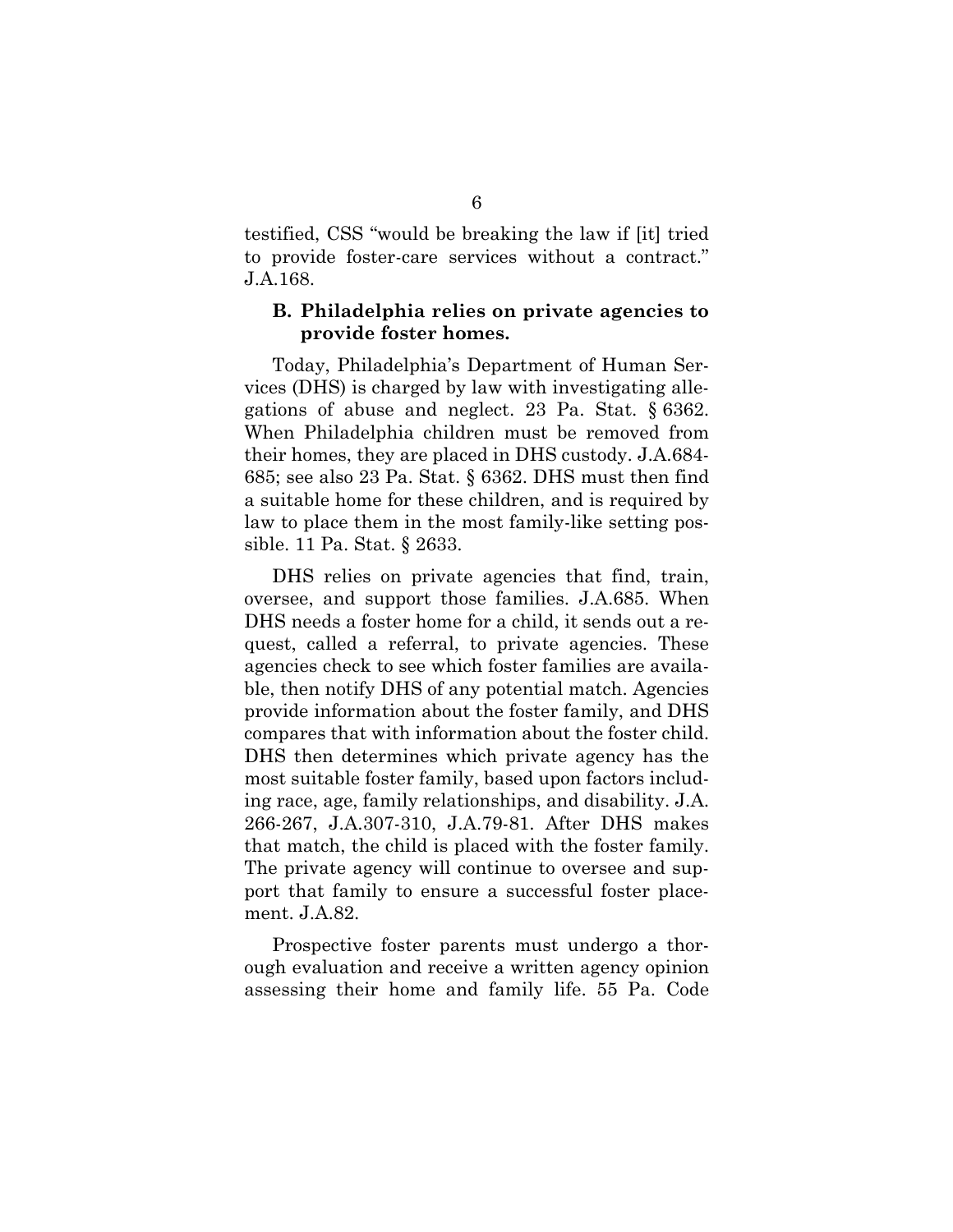§ 3700.64. Prospective foster parents can approach any private agency for this "home study." In 2018, Philadelphia contracted with thirty private agencies. Pet.App.13a. This array of agencies helps better serve Philadelphia's diverse population. As Philadelphia says, "[e]ach agency has slightly different requirements, specialties, and training programs." Pet.App.197a.<sup>1</sup> Philadelphia's foster parent recruitment website lists agencies and tells families they should research different agencies to "find the best fit for you" so families can "feel confident and comfortable with the agency." *Ibid.* Three foster care and adoption agencies in Philadelphia have the Human Rights Campaign's (HRC) "Seal of Approval," for their excellence in serving LGBTQ families. HRC, All Children— All Families: Participating Agencies (2020), [https://perma.cc/QWA6-FG2M.](https://perma.cc/QWA6-FG2M) Philadelphia also sponsors "recruitment and engagement efforts" for the LGBTQ community. J.A.267; Office of LGBT Affairs; Our Office's Favorite Moments of 2018 (2018), [https://perma.cc/B7JD-WEA9.](https://perma.cc/B7JD-WEA9)

When private agencies conduct a home study, Pennsylvania law requires them to evaluate an applicant's "existing family relationships," "mental or emotional stability," and "[a]bility \* \* \* to work in partnership" with the foster agency. 55 Pa. Code § 3700.64. Home studies are deeply personal; they include an inhome visit, interviews on sensitive topics, and may include psychological evaluations of family members. *Ibid*. The private agency then makes the "decision to

<sup>1</sup> All declarations and accompanying exhibits cited in this brief were offered into evidence and admitted at J.A.439-441.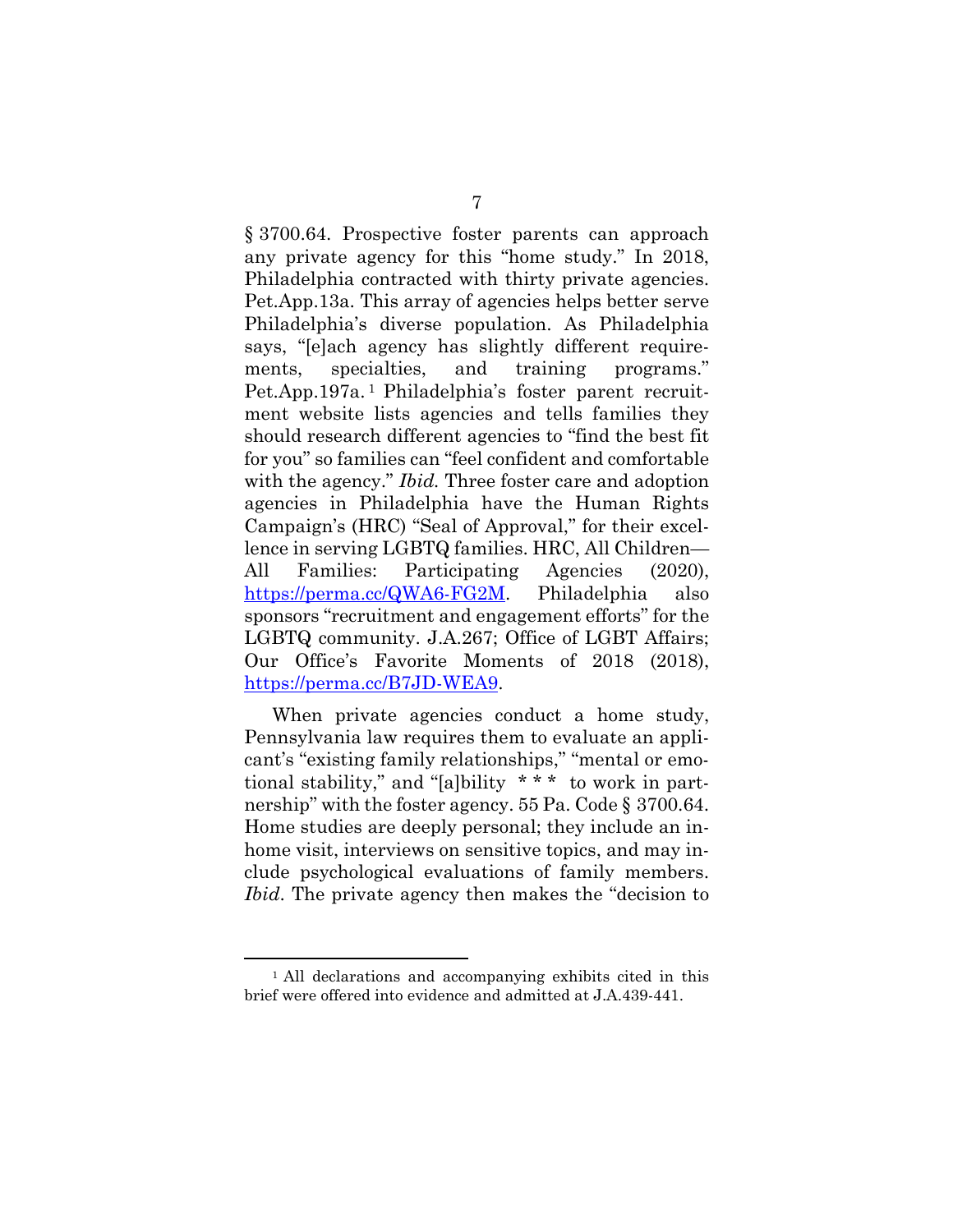approve, disapprove or provisionally approve the foster family." 55 Pa. Code § 3700.69.

When an applicant reaches out to an agency, the agency might refer the applicant elsewhere for a variety of reasons. J.A.46-47, 176-177. For example, an applicant might live too far away, or the agency might have a waiting list. Pet.App.138a. Or an applicant might wish to foster Native American children or special needs children, who can only be placed by specially designated agencies. J.A.85-86, 115-117, 123-124, 176- 177. As a longtime social worker testified, referrals between agencies "are made all the time." J.A.46-47; see also J.A.108, 115-116, 295-296.

Philadelphia acknowledges it "ha[s] nothing to do" with home studies. Pet.App.302a-303a; J.A.320-322. Foster family recruitment and certification are not contracted-for "Services" under the City's contract. J.A.518-532 (list of "Services" does not include recruitment or certification). Nor are home studies "expressly funded under the [City] contract"; instead, "compensation is based on the number of children in [an agency's] care." Response in Opposition to Emergency Application at 26, *Fulton* v. *City of Philadelphia*, 139 S. Ct. 49 (2018) (No. 18A118) (Mem.). Philadelphia's contract with CSS, like its contract with all private agencies, provides that CSS "is an independent contractor and shall not \*\*\* be deemed \*\*\* an employee or agent of the City," nor shall CSS "in any way represent" otherwise. J.A.323, 634.

Home study certifications signify an agency's approval of a family, and CSS understands the home studies as an endorsement of the relationships of those living in the home. 55 Pa. Code § 3700.69 (approval);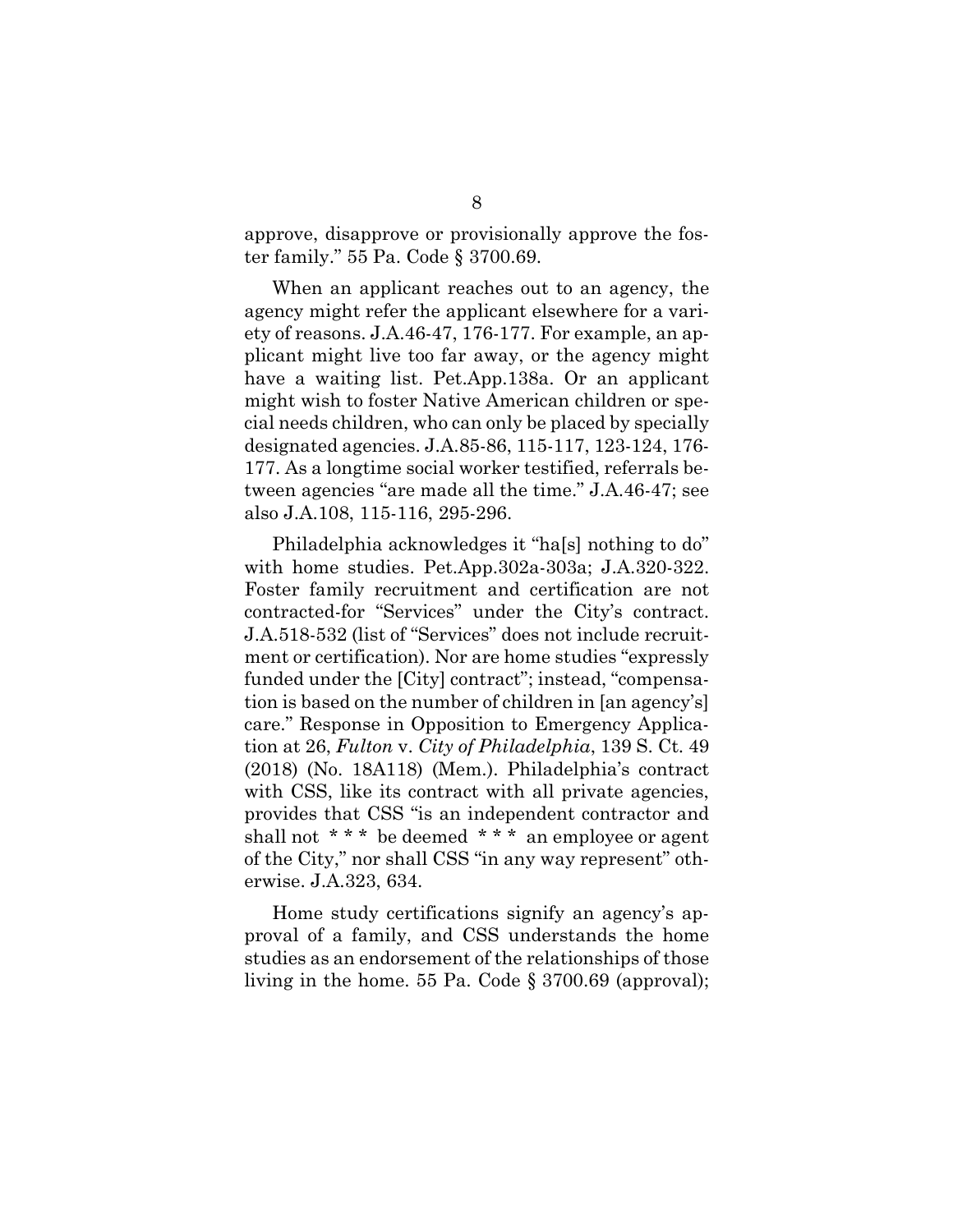J.A.49-50. Accordingly, CSS cannot certify relationships during a home study that are inconsistent with its Catholic beliefs. J.A.171-172, 237-238. In practice, this means that CSS cannot provide foster care certifications for unmarried couples, regardless of sexual orientation, nor for same-sex married couples. J.A.171-172. This belief and practice has led to the exclusion of Catholic adoption and foster agencies in several cities. U.S. Conference of Catholic Bishops, Discrimination Against Catholic Adoption Services (2018), [https://perma.cc/7AGW-7VPL.](https://perma.cc/7AGW-7VPL)

If a same-sex couple were to ask for a home study, CSS would refer them to another nearby agency. J.A.178-179. But the record shows that no same-sex couple had ever approached CSS in this way. J.A.171- 172. Nor is there any evidence CSS's religious beliefs prevented—or even discouraged—anyone from fostering. J.A.305; Pet.App.139a.

## **C. Philadelphia excludes CSS from foster care.**

On March 13, 2018, the *Philadelphia Inquirer* published a story entitled "Two foster agencies in Philly won't place kids with LGBTQ people." Pet.App.185a-190a. The story was about a complaint against a different agency, but contained a quote from the Archdiocese's spokesperson. He confirmed CSS's longstanding religious policy and also emphasized that CSS had not received inquiries from same-sex couples. *Ibid.*

On March 15, the City Council passed a resolution directing DHS to change its contracting practices and condemning "discrimination that occurs under the guise of religious freedom." Pet.App.147a-148a. On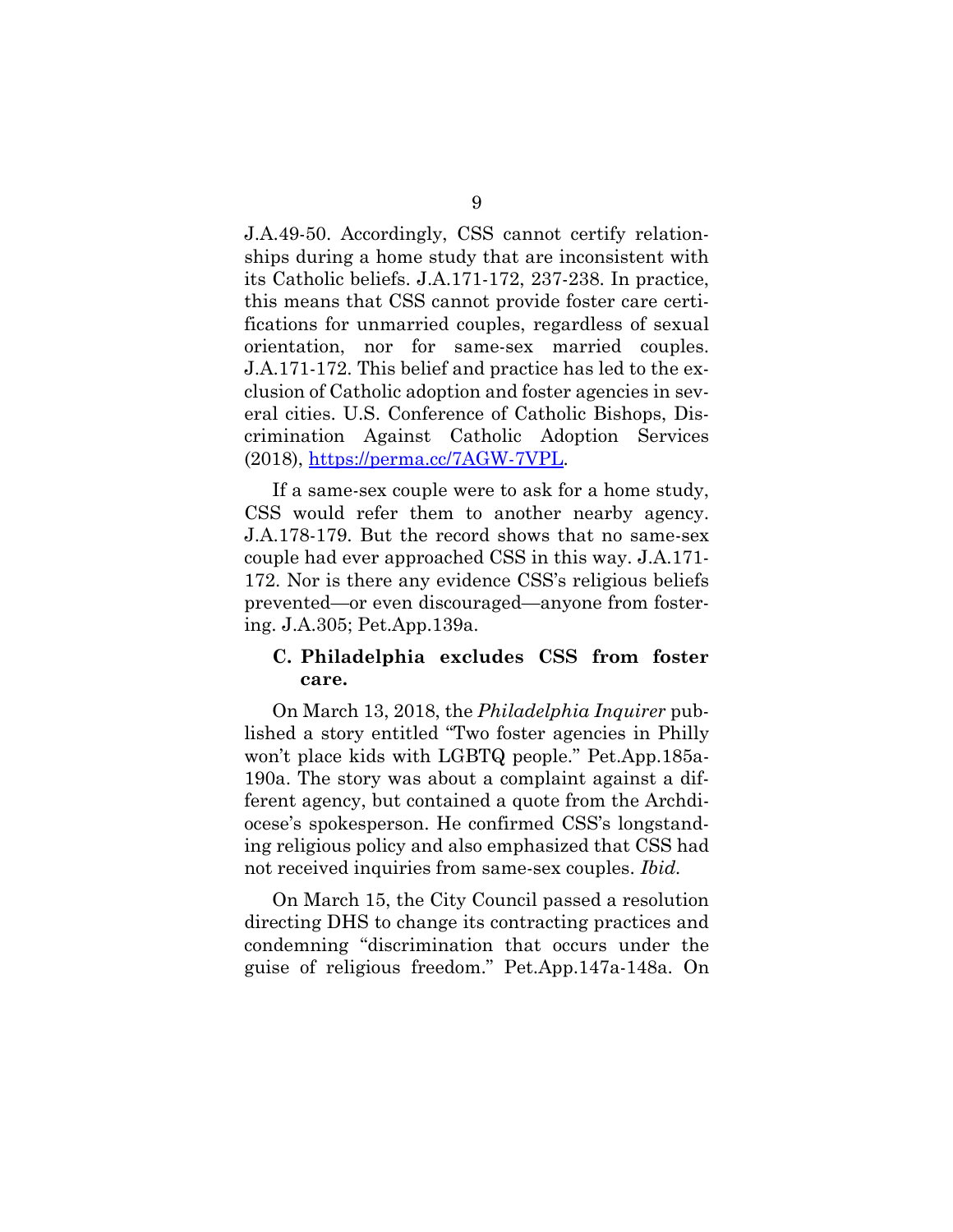March 16, at the request of the Mayor, the Philadelphia Commission on Human Relations (PCHR) sent a letter to the Auxiliary Bishop who oversees CSS. Pet.App.149a-152a. PCHR lacked jurisdiction to investigate because no complaint had been filed against CSS. Pet.App.191a-193a; PCHR Regulation 2.3(a). Yet PCHR directed the Bishop to answer detailed questions and provide documentation of CSS's policies, including whether "you have authority as a local affiliate/branch of the larger organiz[ation] to create or follow your own policies." Pet.App.149a-152a.

The Mayor also spoke with the DHS Commissioner. Pet.App.191a-192a 304a, 306a-307a. The Mayor had previously publicly disparaged the Archdiocese by saying he "could care less about the people at the Archdiocese," calling Archbishop Chaput's actions "not Christian," and exhorting Pope Francis "to kick some ass here!" Pet.App.173a, 177a-178a; J.A.372. 2

The DHS Commissioner, Cynthia Figueroa, told the Mayor she was "working to address the issues." J.A.368. Commissioner Figueroa investigated whether *religious* agencies certified same-sex couples. J.A.273, 364-366. Other than a single call to a friend, Figueroa did not investigate secular agencies. *Ibid.*

On March 16, after that investigation, Figueroa summoned CSS's leadership to DHS headquarters.

<sup>2</sup> After Archbishop Chaput retired and Archbishop Perez was installed, the mayor publicly called on him to change direction in this case: "I'm hopeful that this new bishop, who seems to be extremely sensitive and understanding, may have a different approach than the past one." Joe Holden, *Supreme Court To Hear Dispute Over Philadelphia Catholic Agency That Won't Place Foster Children With Same-Sex Couples*, CBS News (Feb. 24, 2020), [https://perma.cc/3XRN-58D5.](https://perma.cc/3XRN-58D5)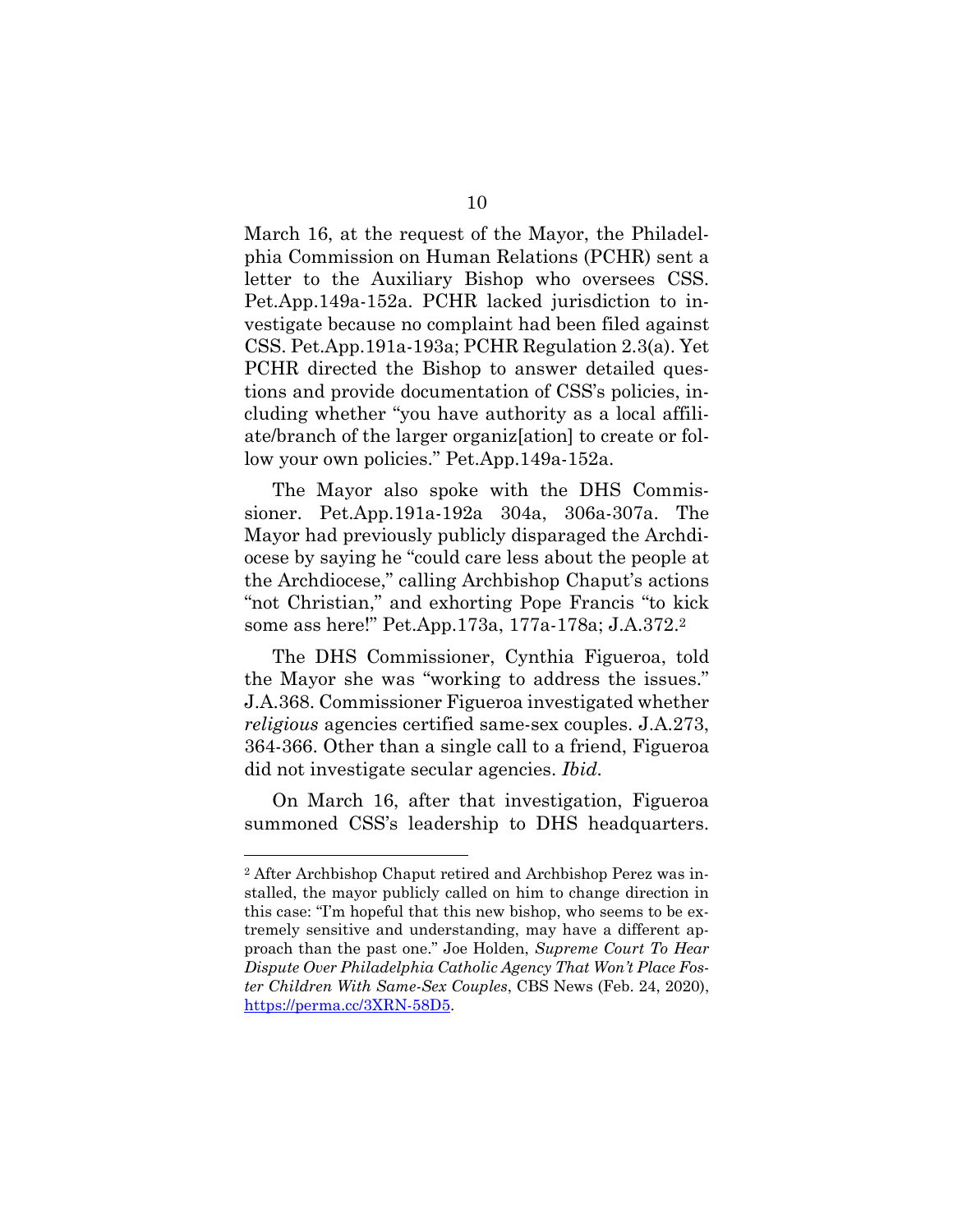She urged them to follow "the teachings of Pope Francis," (as interpreted by the Commissioner) and told them that "times have changed," "attitudes have changed," and CSS should change its policy because it is "not 100 years ago." J.A.182, 365-366. Minutes after this meeting, CSS learned that DHS had frozen referrals to CSS, meaning that no new children would be placed with any CSS foster parents. Pet.App.140a-141a; J.A.183-184.

This freeze caused immediate disruption. It blocked children entering foster care from reuniting with siblings who were placed with CSS families, and it blocked children re-entering foster care from returning to CSS foster parents they knew and loved. Pet.App.141a-142a. When CSS worked with another agency to reunite two siblings, DHS emailed all private agencies informing them that there should be "NO referrals" to CSS. J.A.129-131, J.A.184-188. DHS even refused to reunite a young special needs boy with his former foster mother, who wanted to adopt him. J.A.497-503. DHS relented only after CSS sought emergency relief in court. J.A.250-252. 3

Philadelphia took these actions despite a foster parent shortage. Shortages of foster families are a nationwide problem. Emily Wax-Thibodeaux, *'We are just destroying these kids': The foster children growing up inside detention centers*, Washington Post (Dec. 30, 2019), [https://perma.cc/NK29-3JB9.](https://perma.cc/NK29-3JB9) There are more

<sup>3</sup> Afterwards, DHS leadership announced it would allow exceptions to the freeze based on "individualized assessments." J.A.390-391; Pet.App.17a, 65a. DHS would later resume placements with the other agency mentioned in the article, which changed its policy under pressure from the City. J.A.690.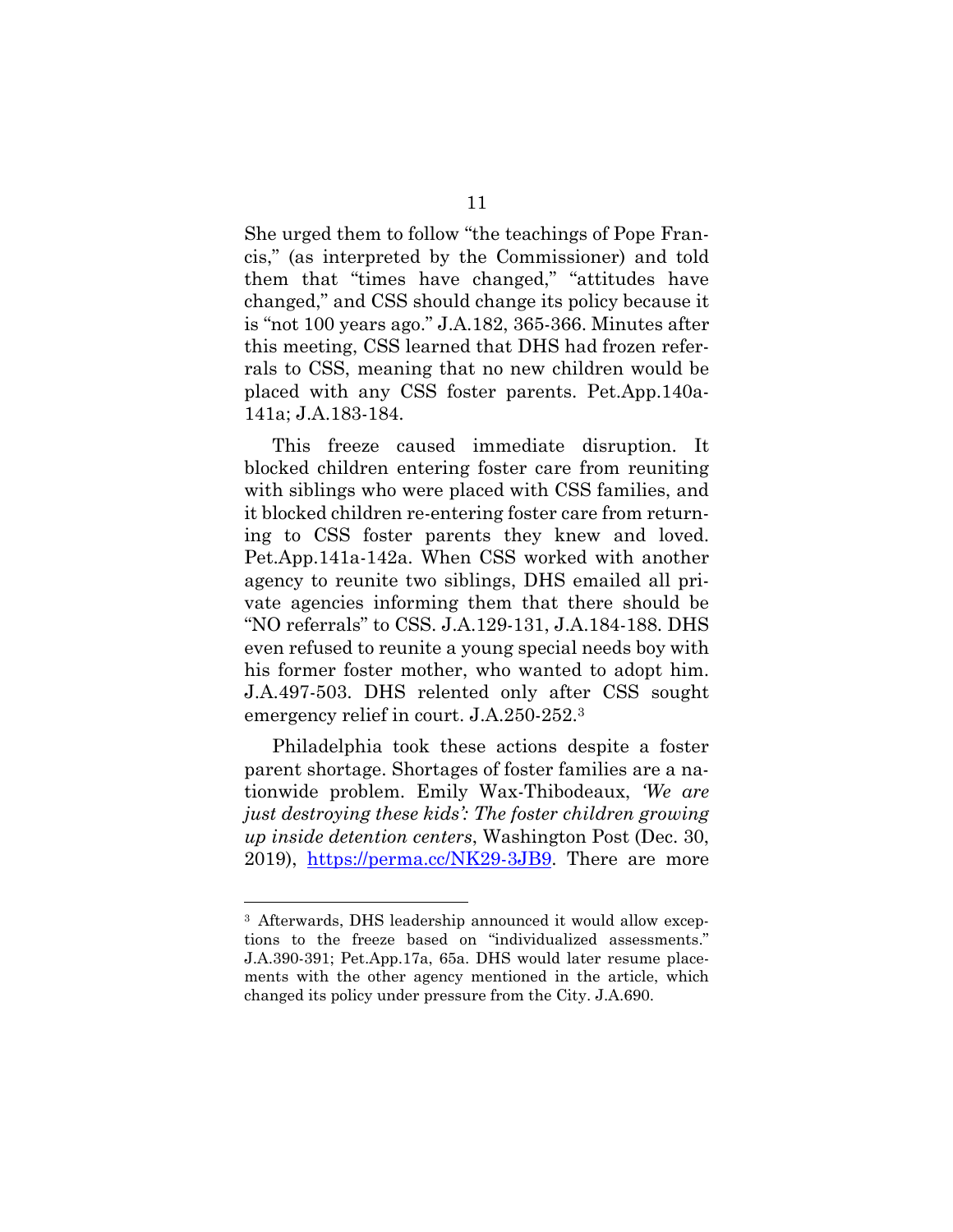than 5,000 foster children in Philadelphia alone. Phila.BIO 4; J.A.85. Philadelphia faces a chronic shortage of foster homes, including homes for 250 children placed in institutions because there were no available foster families. So, DHS sent out an "urgent" plea for 300 new foster homes. Julia Terruso, *Philly Puts Out 'Urgent' Call—300 Families Needed for Fostering*, Philadelphia Inquirer (Mar. 18, 2018), [https://perma.cc/C7UH-GGWZ.](https://perma.cc/C7UH-GGWZ) This "urgent" plea occurred two days after Philadelphia shut down foster placements with CSS.

Today, CSS has a dozen families ready to provide foster care, but Philadelphia's policy leaves empty beds in their homes. CSS's program is dwindling as children are adopted, age out of care, or return to their birth homes. Delays in family court have caused a dramatic slowdown in adoptions, leaving children in CSS's foster homes longer than expected. See Pat Loeb, *Backlog of 1,400 Adoption Cases Keeps Hopeful Philly Parents, Children Waiting,* Radio.com (Feb. 19, 2019), [https://perma.cc/U3ER-3BZW.](https://perma.cc/U3ER-3BZW) But the program is still a fraction of its prior size, and with intake closed, CSS's numbers will continue to drop until its program is forced to close.

#### **D. Philadelphia's six** *post hoc* **justifications.**

Philadelphia has at various times asserted six different justifications for penalizing CSS.

#### **1. The Fair Practices Ordinance.**

Philadelphia first claimed CSS violated the Fair Practices Ordinance (FPO). Pet.App.149a-150a. The FPO (as incorporated into city contracts) prohibits "discriminat[ion] based on" characteristics including marital status, familial status, mental disability, and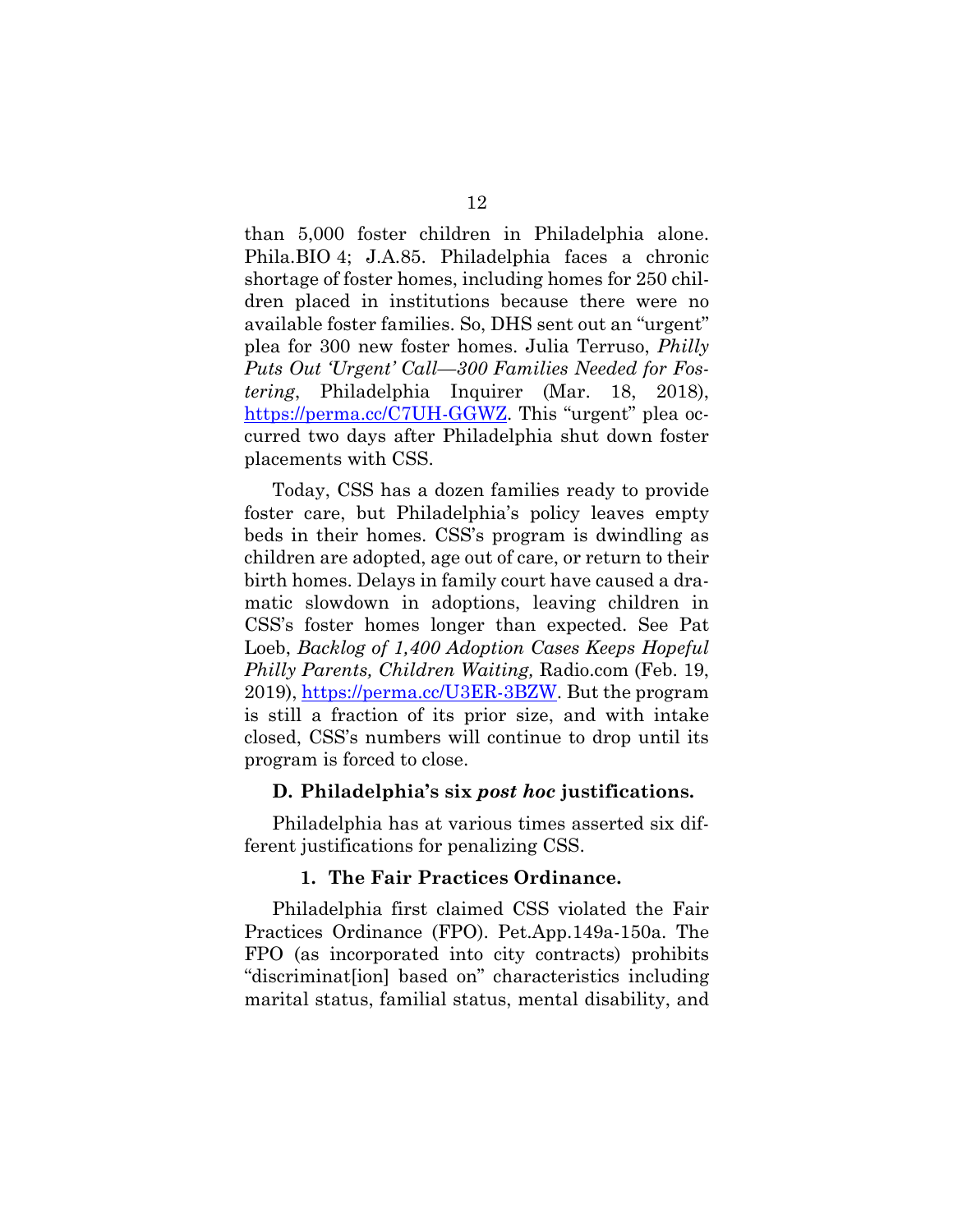sexual orientation in "public accommodation[s]." Pet.App.149a-150a; Phila. Code § 9-1106 (2016). But foster care has never been treated as a "public accommodation" in Philadelphia. J.A.150-151, 183-185, 305- 316. Instead, the City permits—indeed, expects—private agencies to assess the marital status, familial status, and mental disabilities of potential foster parents. See pp. 7-8, *supra*; 55 Pa. Code § 3700.64; J.A.98-100, 236-238. The FPO also applies to "the City, its departments, boards and commissions," Phila. Code § 9- 1102(1)(w), but Philadelphia does not apply the FPO to its own foster care operations. J.A.150-151. In fact, Philadelphia considers disability and race when making foster placements. J.A.305-316.

#### **2. Provision 3.21.**

Philadelphia next claimed CSS violated contract Provision 3.21. Pet.App.167a-169a. Provision 3.21 states that agencies "shall not reject a child or family for Services" unless "an exception is granted." Pet.App.167a. Philadelphia argued that this provision prevented *all* referrals between agencies. Pet.App.167a-168a. This has been called the "mustcertify policy." Pet.App.35a.

But during the evidentiary hearing, Philadelphia admitted that this provision applies only to "a rejection of a referral *from DHS*,"—not from families who apply independently. J.A.107 (emphasis added). Witnesses familiar with the City's foster care system testified that referrals between agencies are commonplace. J.A.47 ("Referrals are made all the time."); *accord* J.A.162-163,178. Specific examples included referrals for location, language, medical or behavioral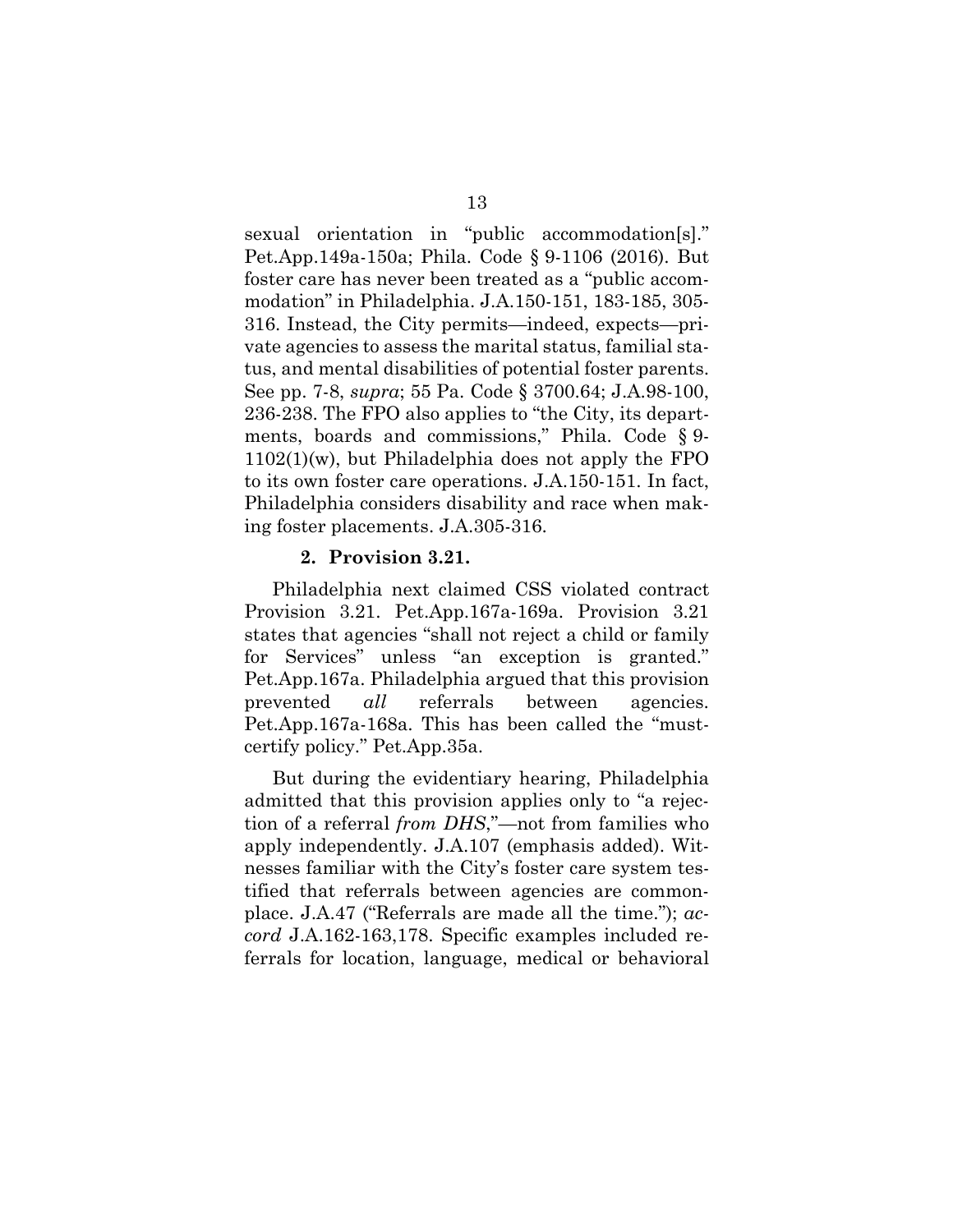expertise, services for pregnant teens, and tribal affiliation. J.A.40-49, 86-87, 108-109, 114-120, 174-177, 295-297.

Provision 3.21 also permits "exception[s]" by "the Commissioner or the Commissioner's designee, in his/her sole discretion." Pet.App.58a-59a. But Philadelphia stated it has "no intention of granting an exception" to CSS. Pet.App.165a-172a.

#### **3. New non-discrimination language.**

Philadelphia also announced that it would create a new contract requirement to ensure that private agencies act "consistent with" Philadelphia's "conception of equality." Pet.App.169a. As the City explained, "any further contracts with CSS will be explicit" that CSS must certify same-sex couples. Pet.App.170a. The letter also compared CSS's actions to racial discrimination. Pet.App.166a.

As threatened, Philadelphia changed its contracts after the preliminary injunction hearing. Its new policy is incorporated into Provision 3.21 of FY2019 contracts. It adds language prohibiting sexual orientation discrimination against prospective foster parents. It retains the language about granting exemptions.

#### **4. The City Charter.**

For the first time on appeal, Philadelphia relied upon a city charter provision requiring that city contracts contain nondiscrimination language. City C.A. Br. at 7-8. But that provision expressly excludes professional services contracts like CSS's foster care contract. Philadelphia Home Rule Charter § 8-200(2); Pet.App.201a-203a (noting that the foster care contract is not subject to § 8-200). After CSS brought this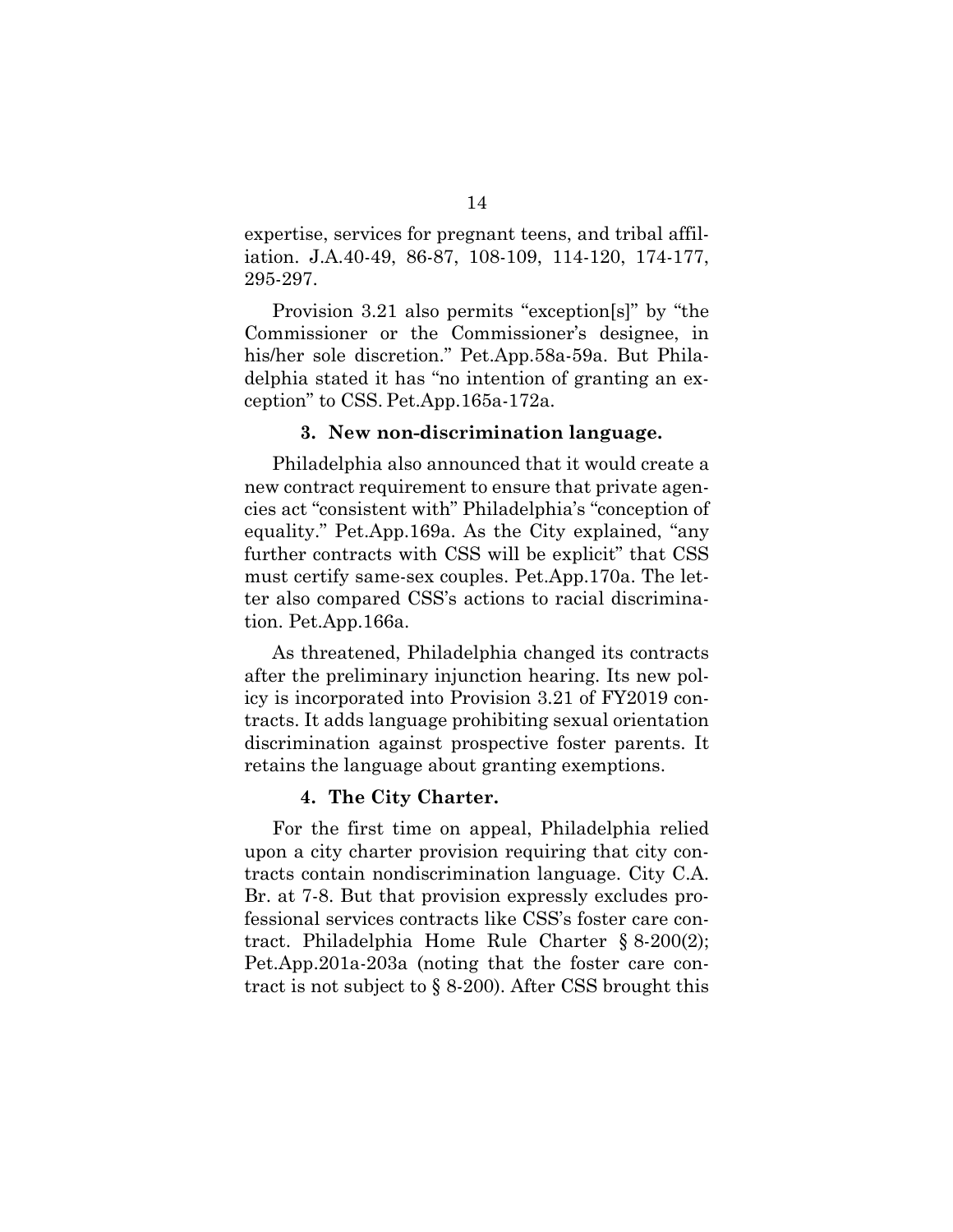exclusion to Philadelphia's attention, Philadelphia dropped the argument.

#### **5. The "Waiver/Exemption Committee."**

When opposing certiorari, Philadelphia pointed to a new "Waiver/Exemption Committee" in which its lawyers will balance the "complex constitutional issues" that arise from "any request for a religious exemption." Phila.BIO 15. Such requests would be "handled through the procedures that [the committee] establishes." *Ibid*. At the same time, Philadelphia continued to assert that it would not extend any exemption to CSS. Phila.BIO 27.

### **6. An "updated and more detailed nondiscrimination provision."**

Also identified for the first time at the certiorari stage, Philadelphia amended its FY2020 contracts to include another "updated and more detailed nondiscrimination provision." Phila.BIO 21.

#### **E. The proceedings below.**

CSS filed suit on May 17, 2018. After a three-day evidentiary hearing, the district court denied preliminary relief. Citing a lack of precedent, the district relied upon the "all comers" reasoning from *Christian Legal Society* v. *Martinez*, 561 U.S. 661 (2010), and held that Philadelphia had "a neutral law of general applicability under *Smith*." Pet.App.81a, 85a.

Petitioners appealed and sought emergency relief from the Third Circuit, which was denied, and then from this Court. This Court denied emergency relief, but Justices Thomas, Alito, and Gorsuch noted their dissent. *Fulton* v. *City of Philadelphia*, 139 S. Ct. 49 (2018) (No. 18A118) (Mem.) (Aug. 30, 2018).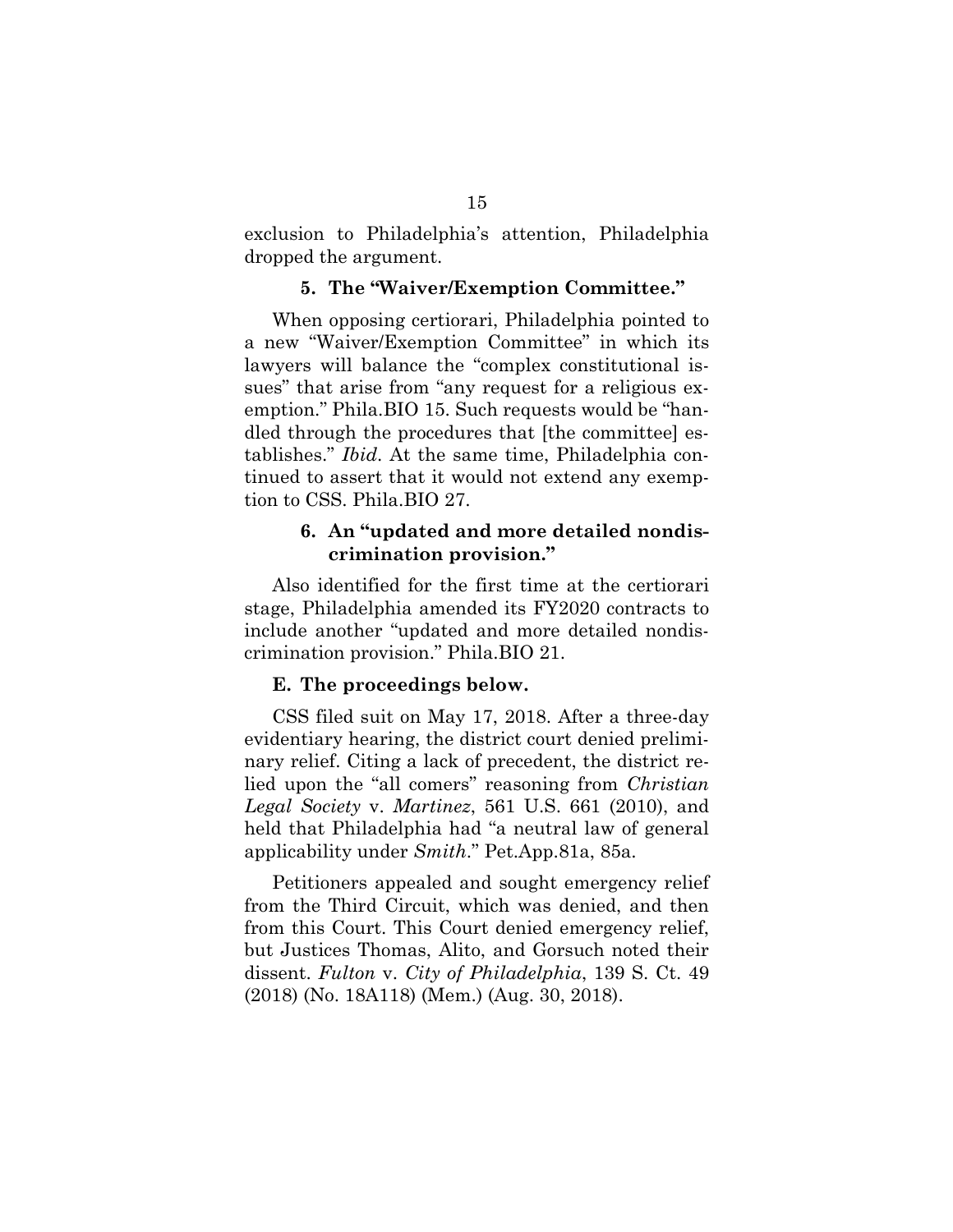The Third Circuit affirmed the district court's ruling on April 22, 2019. The key question, according to the panel, was whether Philadelphia "treat[ed] CSS worse than it would have treated another organization that did not work with same-sex couples as foster parents but had different religious beliefs[.]" Pet.App.32a. The court rejected CSS's targeting arguments: the Commissioner's admonition that CSS needed to follow the teachings of Pope Francis was merely "an effort to reach common ground." Pet.App.33a. The Mayor's comments were not "significant," Pet.App.34a. The City Council's resolution labeling CSS's actions "discrimination that occurs under the guise of" religion fell within a "grey zone." Pet.App.32a. DHS's religiousagency-only investigation "made sense" because only religious agencies would object. Pet.App.33a. The FPO was "moot" because it fell under the old contract, and the various exceptions were minimized as "routine regulatory disagreement." Pet.App.25a, 34a-35a.

The Third Circuit thus concluded that Philadelphia was enforcing a neutral and generally applicable policy under *Smith*. Pet.App.37a-38a. To hold otherwise, it warned, would make *Smith* "a dead letter," and "the nation's civil rights laws" as well. Pet.App.38a.

The court also rejected CSS's free speech claim, holding that because Philadelphia funded aspects of CSS's foster care program, "the [City's] condition pertain[ed] to the program receiving government money." Pet.App.42a. Petitioners sought certiorari, which this Court granted.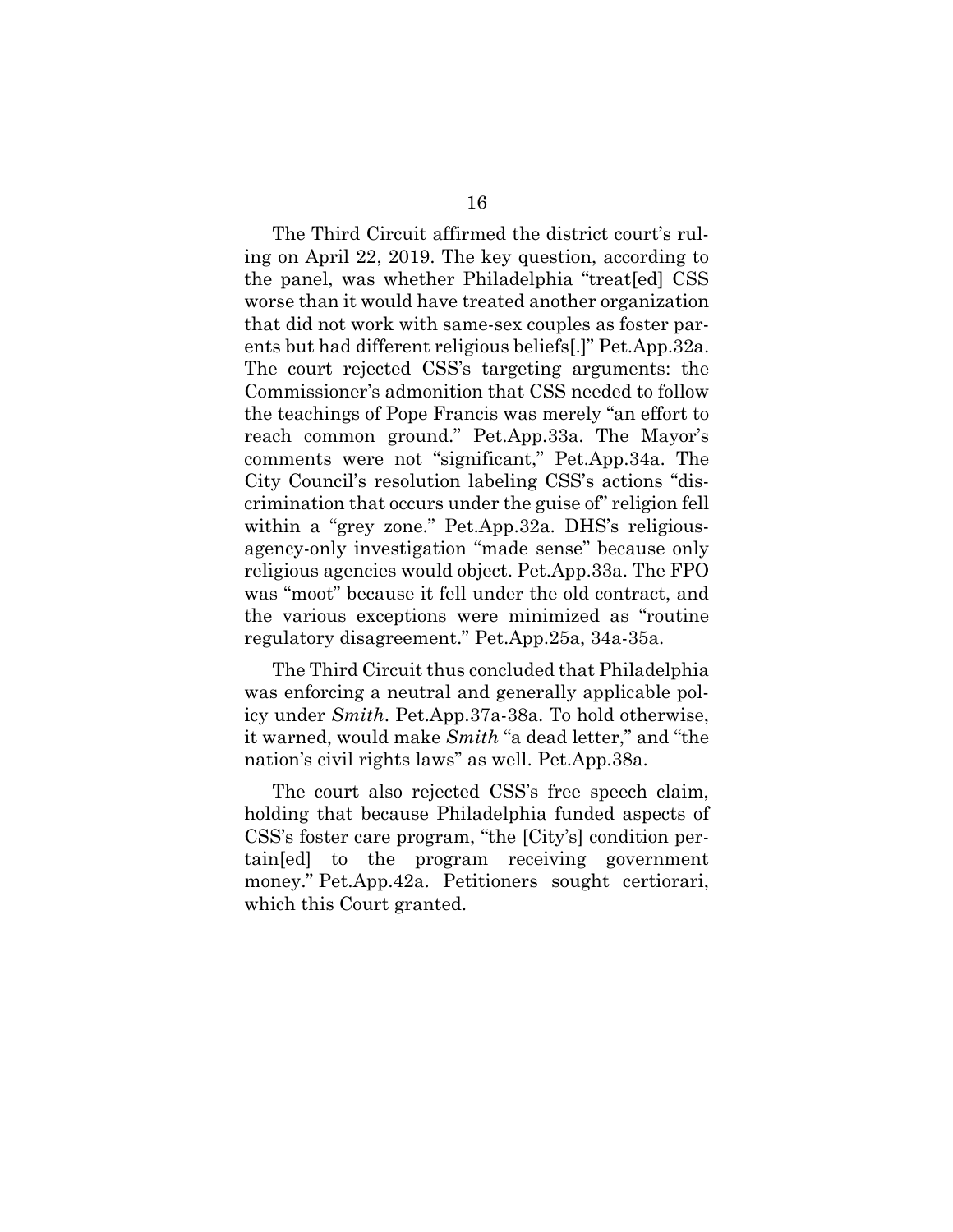#### **SUMMARY OF ARGUMENT**

Philadelphia demands that a religious agency, an arm of a church, speak and act according to Philadelphia's beliefs. If it does not, Philadelphia will rid itself of the meddlesome agency. The Free Exercise Clause was made for cases like this one.

This Court has long restricted the government's power to control church affairs, to license its religious activity, to penalize religious beliefs or status, or to prescribe what religious teachings are orthodox, on marriage, raising children, or any other topic. These bedrock principles should resolve this case.

Lower courts avoided this straightforward conclusion. They did so by applying *Employment Division* v. *Smith* and determining that Philadelphia was just enforcing a neutral, generally applicable law. But Philadelphia's claim that it is applying a neutral, generally applicable law is missing the predicate: a law.

Philadelphia had no neutral law. Philadelphia decided on an outcome and then tried to find a law to fit. When it couldn't, it reverse-engineered policies to justify its actions. This is the inverse of the neutral law in *Smith*. Philadelphia then compounded that error through express hostility toward CSS's religious exercise.

Nor did Philadelphia have a generally applicable law. A law cannot be generally applicable when it uses individualized exemptions, and Philadelphia has granted the Commissioner and the City's lawyers carte blanche to give exemptions. But no such exemption will be granted for CSS's religious exercise. Philadelphia's policies also fail the general applicability requirement because the City violates its own rules,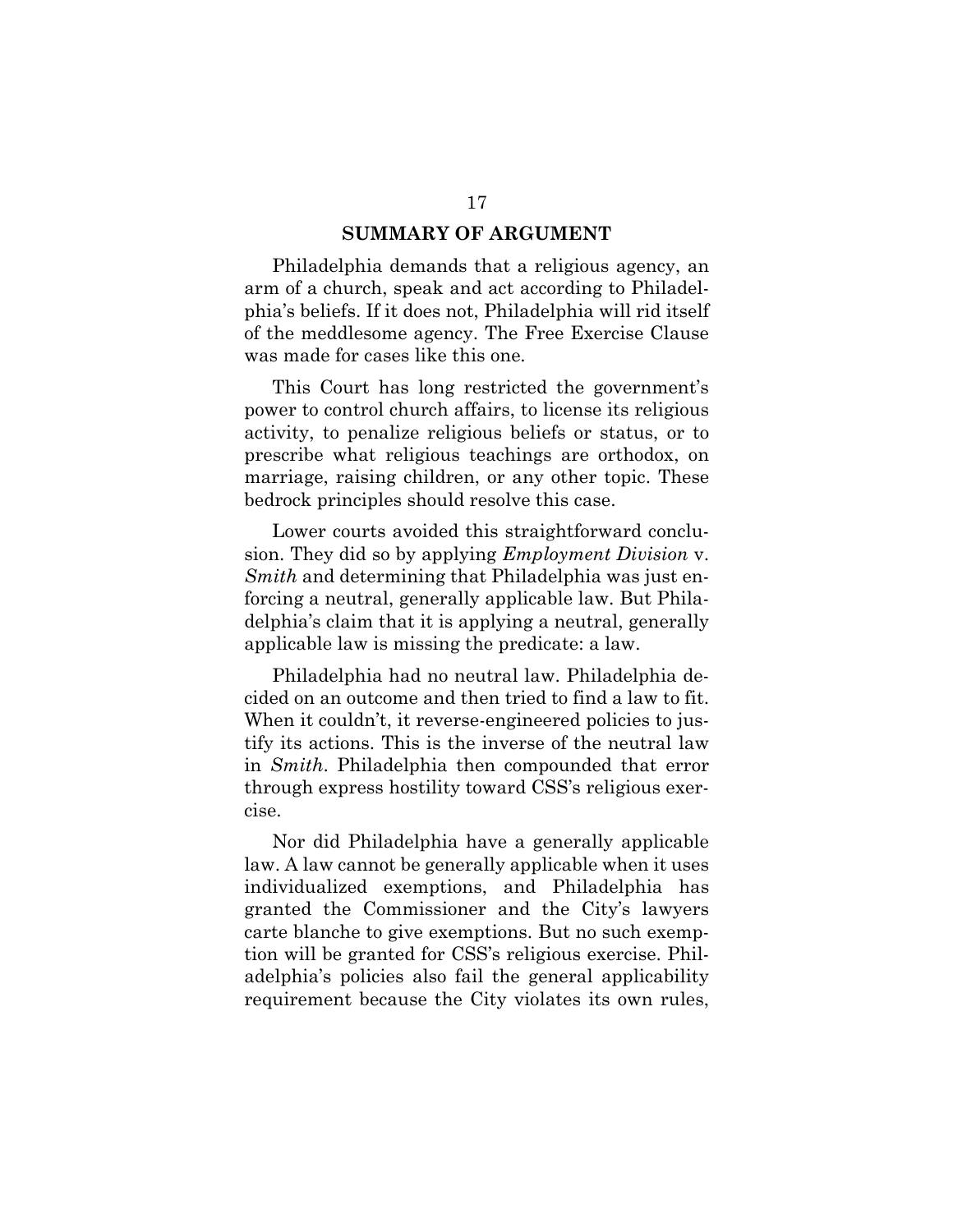and allows other agencies to do so, too. Whatever *Smith* envisioned as a neutral and generally applicable law, it was not this.

Philadelphia's actions also violate the First Amendment because the City is attempting to compel a private organization's speech. Philadelphia conditions participation in the foster care system on making certain written certifications about marriage. If you don't speak the government's preferred message on marriage, you are excluded from providing foster care.

Despite all these constitutional violations, the Third Circuit still ruled against petitioners, and the engine behind that ruling was *Smith*. Since *Smith*, lower courts have fractured over how to apply its rule. *Smith* may have envisioned an administrable system in which legislatures make general laws and courts apply them. But instead, government actors often infringe religious exercise with non-neutral, non-general laws, and courts mistakenly apply *Smith* anyway. The result has been a less, rather than more, administrable standard.

*Smith* is unsupported by the text, history, and tradition of the Free Exercise Clause—all of which guarantee broad protection for religious beliefs and practices. *Smith* departed from longstanding precedent and is out of step with the treatment of other First Amendment guarantees.

This Court should revisit *Smith*. For years since *Smith*, governments large and small have learned to operate under RFRA, RLUIPA, and state laws much closer to *Sherbert* than to *Smith*. The sky has yet to fall. These standards confer crucial protection for reli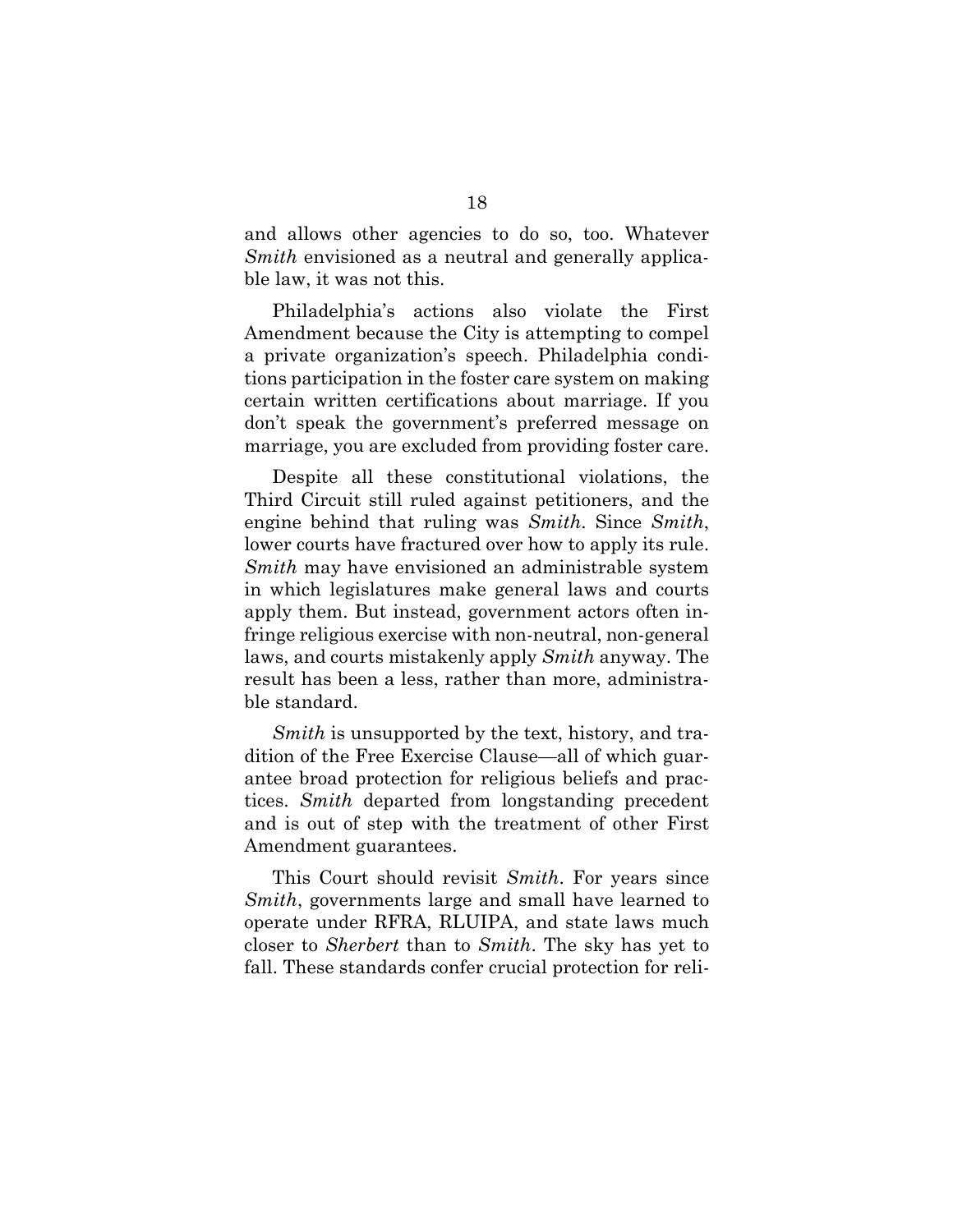gious exercise against government hostility, or indifference, from officials high or petty. The best approach is to revisit *Smith* and apply strict scrutiny to government actions infringing on religious exercise. If this Court does not wish to go that far, it should clarify that history must guide the application of the Free Exercise Clause, just as it does for the Establishment Clause. Either approach would mean ruling in favor of petitioners here.

#### **ARGUMENT**

#### **I. Philadelphia violated the First Amendment.**

#### **A.** *Smith* **does not apply to all free exercise cases.**

The First Amendment has historically protected churches' ability to teach, speak, and act according to their beliefs. This Court has long recognized that there are some things government simply cannot do.

For example, the government may not impose disabilities on account of religious belief or status. *Torcaso* v. *Watkins*, 367 U.S. 488 (1961) (abolishing test oath); *McDaniel* v. *Paty*, 435 U.S. 618 (1978) (plurality op.) (invalidating exclusion of clergy from legislature). It cannot interfere with "an internal church decision that affects the faith and mission of the church itself." *Hosanna-Tabor Evangelical Lutheran Church & Sch.*  v. *EEOC*, 565 U.S. 171, 190 (2012). It has only limited ability to license religious activity. See, *e.g.*, *Cantwell*  v. *Connecticut,* 310 U.S. 296, 305 (1940) (invalidating licensing scheme for door-to-door solicitation); *Niemotko* v. *Maryland*, 340 U.S. 268, 269 (1951) (overturning convictions for preaching without a license in public park). Even when the government administers wholly discretionary funding programs, it must follow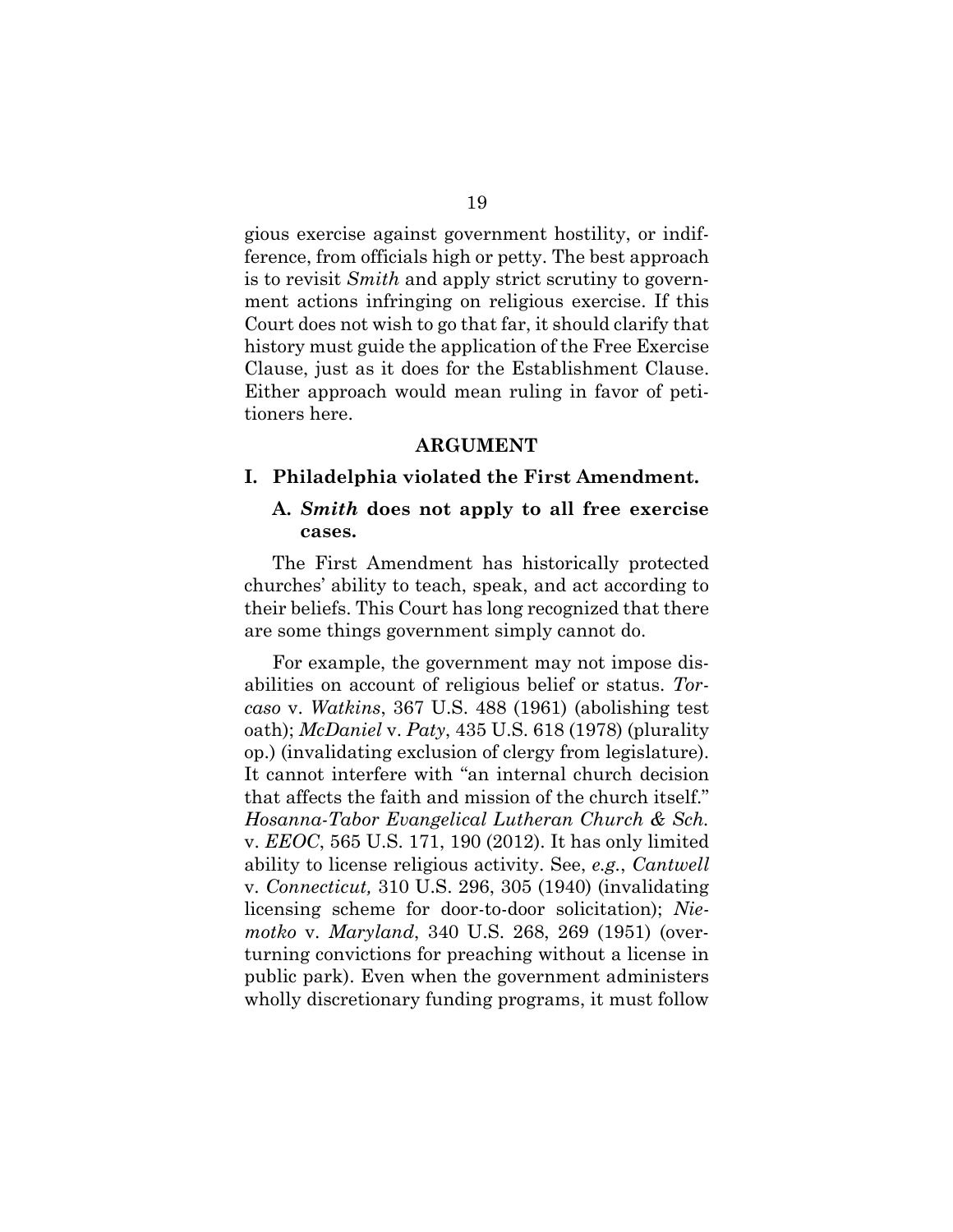## free exercise constraints. See *Thomas* v. *Review Bd.,*  450 U.S. 707 (1981); *Trinity Lutheran Church of Columbia, Inc.* v. *Comer*, 137 S. Ct. 2012, 2024 (2017)*.*

This Court has also long protected religious freedom in the context of marriage and raising children. It has confirmed the rights of parents to raise their children in accord with their religious precepts. *Wisconsin*  v. *Yoder*, 406 U.S. 205 (1972). It has emphasized the importance of allowing churches to maintain their own marriage solemnization practices. See *Masterpiece Cakeshop, Ltd.* v. *Colorado Civil Rights Comm'n*, 138 S. Ct. 1719, 1727 (2018) (giving refusal to solemnize a marriage as an example of protected religious exercise). And it has recognized the power of a Catholic religious order "with power to care for orphans" to challenge a law which prohibited the religious education they provided. *Pierce* v. *Society of the Sisters of the Holy Names of Jesus & Mary*, 268 U.S. 510, 531-532 (1925). More recently, three justices of this Court warned that that the right to marry conferred in *Obergefell* would lead to future cases such as "a religious adoption agency [that] declines to place children with same-sex married couples." *Obergefell* v. *Hodges*, 135 S. Ct. 2584, 2626 (2015) (Roberts, C.J., dissenting).

In *Smith*, this Court restricted the areas to which some of the cases above, and their strict scrutiny analysis, applied. See *Employment Div.* v. *Smith*, 494 U.S. 872, 881-886 (1990). *Smith*'s rule, which "did not entitle the church members to a special dispensation from the general criminal laws on account of their religion," does not purport to cover all free exercise claims. *Trinity Lutheran*, 137 S. Ct. at 2021. The decision was an outlier, contrary to prior precedent, and unsupported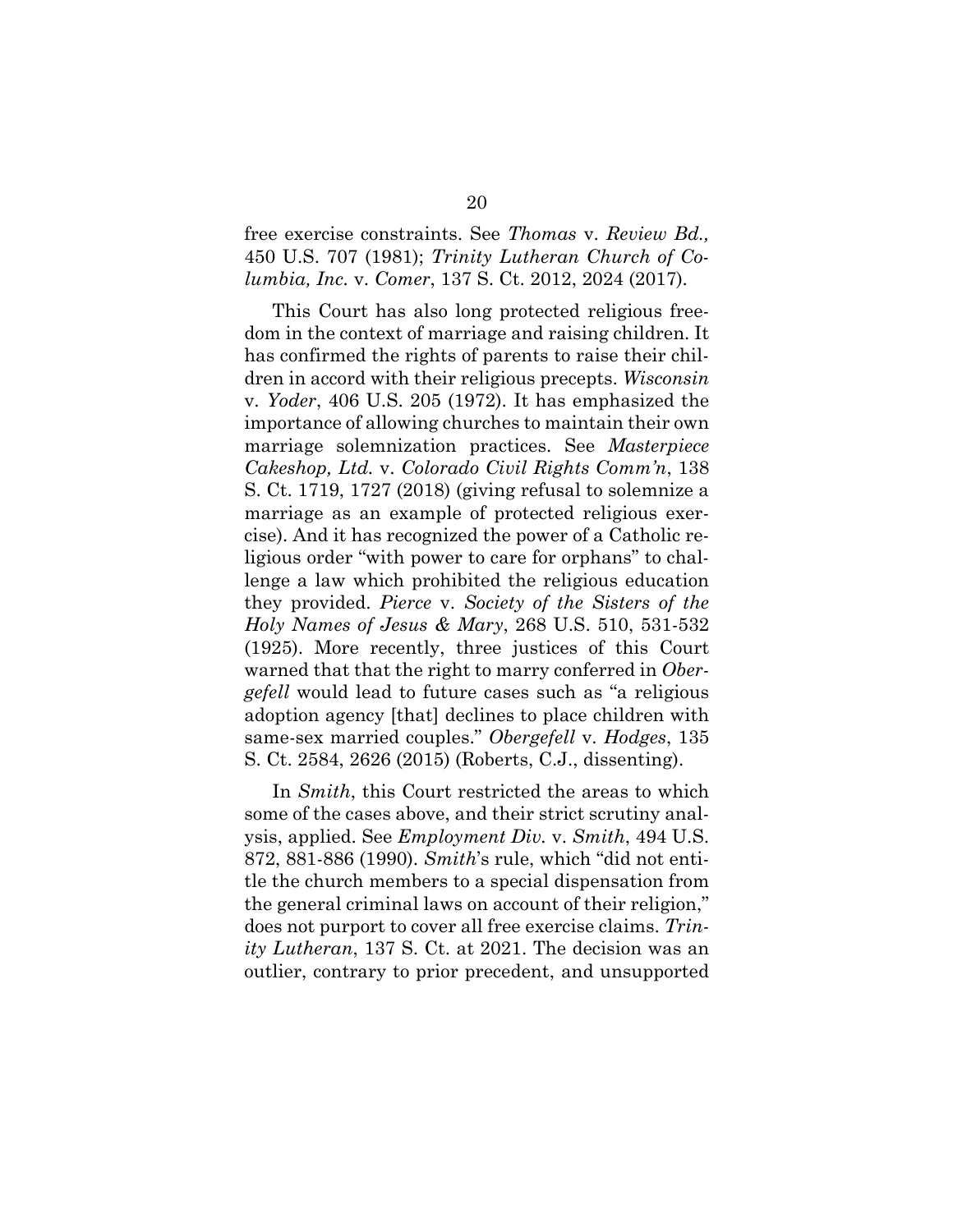by the text, history, and tradition of the First Amendment. See, *e.g.*, Douglas Laycock, *The Remnants of Free Exercise*, 1990 Sup. Ct. Rev. 1 (1990).

Since it was decided, this Court has repeatedly declined to apply *Smith*. Just three years later, in *Church of the Lukumi Babalu Aye, Inc.* v. *City of Hialeah*, this Court invalidated a set of criminal laws which fell outside *Smith*'s rule because they were neither generally applicable nor neutral, 508 U.S. 520, 531-532 (1993). In free exercise cases since then, this Court has avoided *Smith*. In *Locke* v. *Davey*, it relied not on *Smith*, but on historical anti-establishment values. 540 U.S. 712 (2004). In *Hosanna-Tabor*, it distinguished *Smith* on the basis that *Smith* applied at most to "outward physical acts." 565 U.S. at 190. In *Trinity Lutheran*, this Court held that *Smith* did not require a "special dispensation from the general criminal laws" while applying the *McDaniel* nondiscrimination standard. 137 S. Ct. at 2021. And in *Masterpiece*, this Court applied *Lukumi*, not *Smith*. 138 S. Ct. at 1731- 1732. The one exception to this Court's non-application of *Smith* was *Christian Legal Society* v. *Martinez*, which applied *Smith* in a footnote. 561 U.S. at 697 n.27.

At the same time, this Court has continued to apply the historical free exercise protections identified above. See *Lukumi,* 508 U.S. at 531-533 (collecting cases); *Trinity Lutheran*, 137 S. Ct. at 2019-2021 (same). It has also applied *Smith*'s own express exceptions. By its own terms, *Smith* is designed for "an across-the-board criminal prohibition on a particular form of conduct," and expressly does not apply to laws (much less regulations or policies) which are not "neu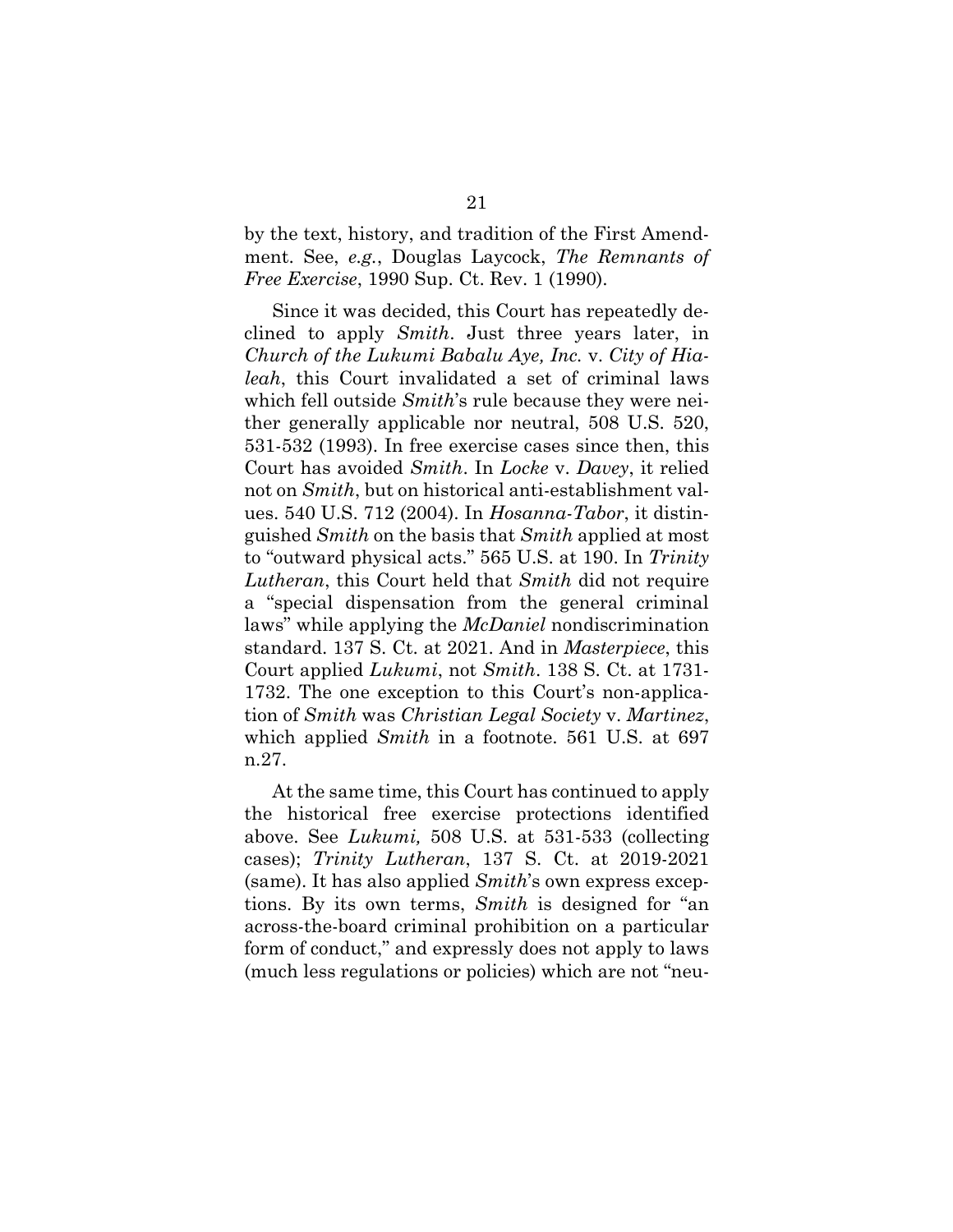tral" because they are "directed at" a particular religious practice, nor to laws which are not "generally applicable," particularly when they utilize "individualized exemptions." 494 U.S. at 878-880, 884.

Every one of those exceptions is present here.

### **B.** *Smith* **never should have applied to this case.**

Whatever *Smith*'s continuing vitality, it cannot apply to Philadelphia's attempt to coerce the charitable arm of a Catholic Archdiocese to either violate Catholic teachings on marriage or close down a centuries-old ministry serving at-risk children. This case falls far outside of *Smith* as it has been interpreted and applied by this Court.

First, Philadelphia's actions here fall outside *Smith*'s scope because this case implicates the longstanding free exercise interests discussed above. Philadelphia has imposed special disabilities on CSS because of its religious beliefs (*Torcaso*, *McDaniel*). It is attempting to interfere with the internal decisionmaking of a church by instructing it how to interpret Catholic doctrine (*Hosanna-Tabor*). It is exploiting its authority to license religious activity (*Cantwell*, *Niemotko*). It is using its contracting and funding authority to exclude a disfavored religious actor. (*Thomas*, *Trinity Lutheran*). It is penalizing a church for its religious practices regarding marriage (*Masterpiece*). It is restricting a religious organization's ability to serve children (*Pierce*). It is interfering with religious decisions about marriage and child-rearing without compelling reason (*Yoder*). This Court has long recognized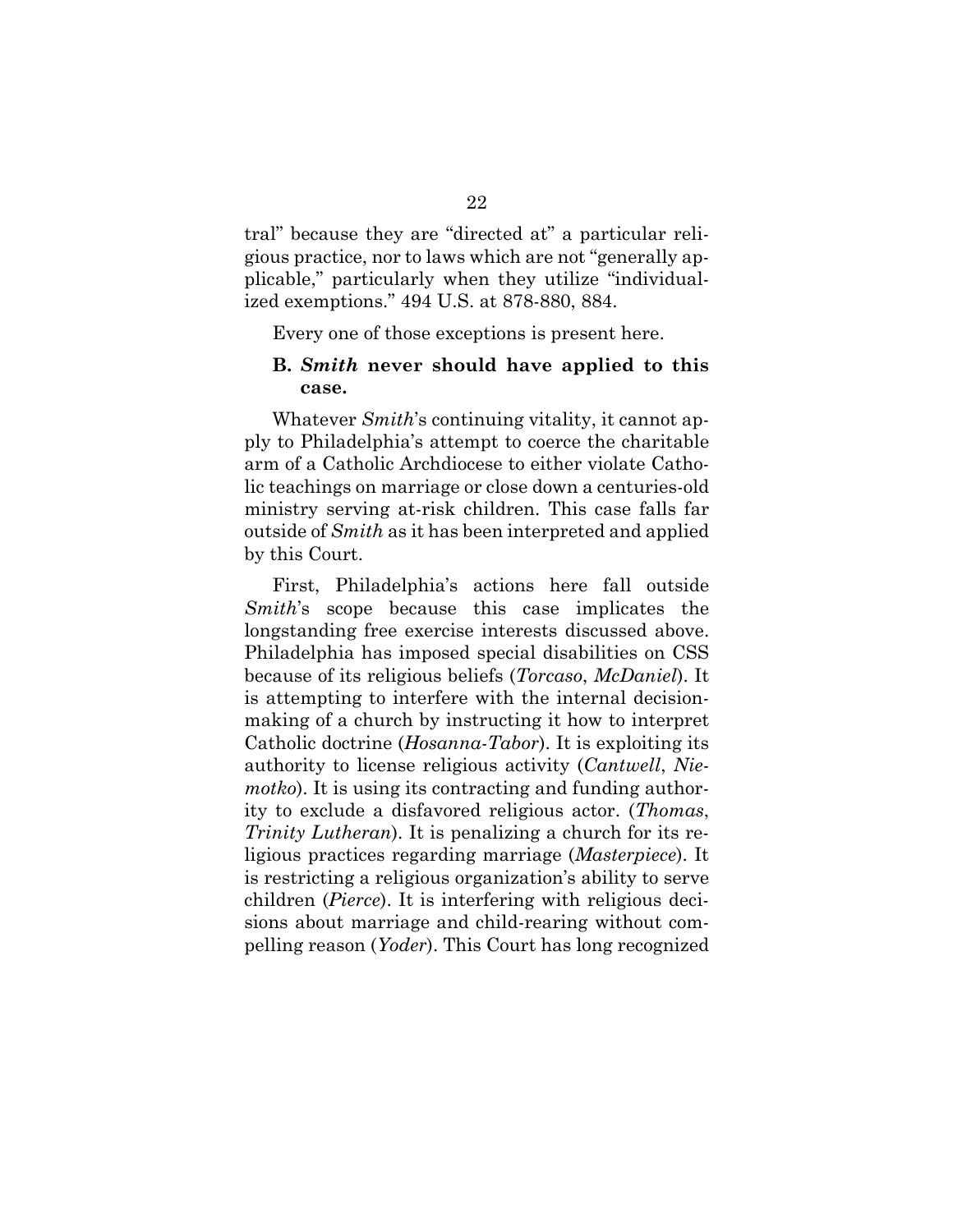that the Free Exercise Clause protects religious organizations in just such circumstances, and it should protect CSS here.

Second, Philadelphia's actions fall squarely into the express exceptions described in the *Smith* opinion. Philadelphia did not act in a neutral manner, and its policies, rather than being generally applicable, are riddled with exemptions.

1. Philadelphia's actions here "prohibit[]" CSS's religious exercise. U.S. Const. Amend. I. *Smith* is limited to laws "not specifically directed at [plaintiffs'] religious practice," where the religious prohibition "is not the object of the [law] but merely the incidental effect of a generally applicable and otherwise valid provision." 494 U.S. at 878. Here, the effect on CSS's religious exercise was not "incidental"; it was Philadelphia's object. Such prohibitions must face strict scrutiny under the Free Exercise Clause, and this Court should make clear that such laws fall outside *Smith*'s rule.

The Third Circuit held otherwise because it thought CSS would only be protected if Philadelphia acted "disingenuously" or "as a pretext for persecut[ion]." Pet.App.34a. But *Smith* did not focus only on pretext or persecution—it distinguished all laws "specifically directed at" a religious exercise. 494 U.S. at 878. This includes laws that might be valid in other applications: in *Lukumi*, several of the invalidated ordinances merely incorporated pre-existing state law. 508 U.S. at 526. And in *Masterpiece*, the petitioner conceded that the law could be constitutionally applied in other circumstances. 138 S. Ct. at 1728. The ques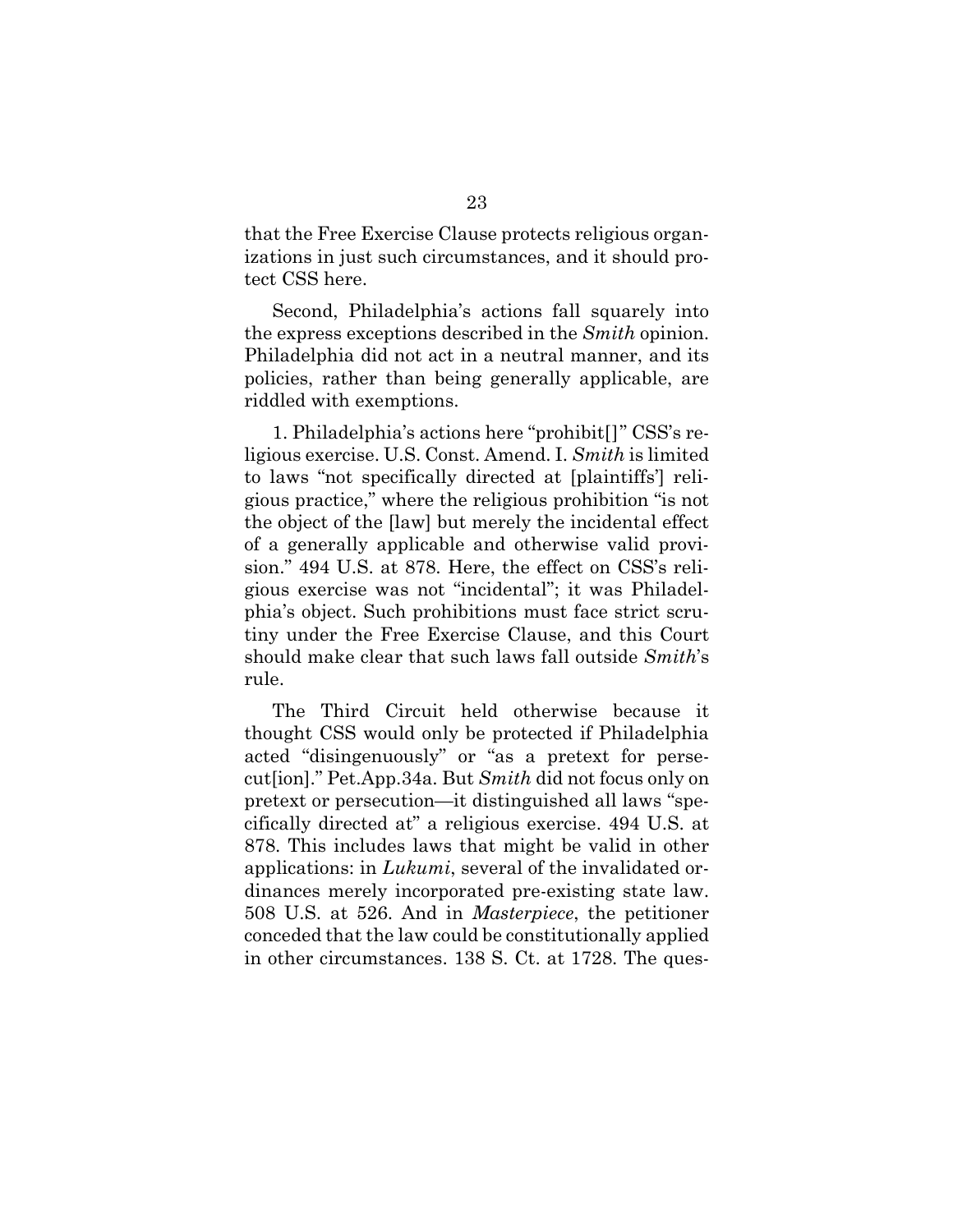tion is not whether a policy could be legitimately applied in some applications, but whether the prohibition of a religious practice is "the object of" the law.

Following *Smith* and *Lukumi*, courts of appeals applied strict scrutiny to policies which were "prompted" by a particular religious practice, *Central Rabbinical Cong.* v. *New York City Dep't of Health & Mental Hygiene*, 763 F.3d 183, 195 (2d Cir. 2014), or where "[a]mple evidence support[ed] the theory that no such policy existed" until officials sought to penalize a religious claimant. *Ward* v. *Polite*, 667 F.3d 727, 739 (2012) (Sutton, J.). These courts had the analysis right, and this Court should confirm that a policy "directed at [plaintiff's] religious practice" falls outside *Smith*.

Philadelphia easily flunks that test here. At every turn, the City's policies have openly and obviously aimed at CSS's religious exercise. See pp. 12-15, *supra*. The City has repeatedly shifted policies and admits that it changed the rules in response to CSS: "[A]ny further contracts with CSS will be explicit in this regard." Pet.App.170a. That is more than enough to demonstrate the City's actions are not a neutral law of the type covered by *Smith*.

Philadelphia's actions are not neutral for a second reason: its express hostility toward CSS's religious beliefs. The City Council labeled CSS's actions "discrimination" taking place "under the guise of religious freedom." Pet.App.147a. The PCHR opened an extra jurisdictional investigation at the request of the Mayor, who has a history of publicly disparaging the Archdiocese. DHS's Commissioner told CSS that it was "not 100 years ago" and CSS should follow "the teachings of Pope Francis," as opposed to the Archbishop.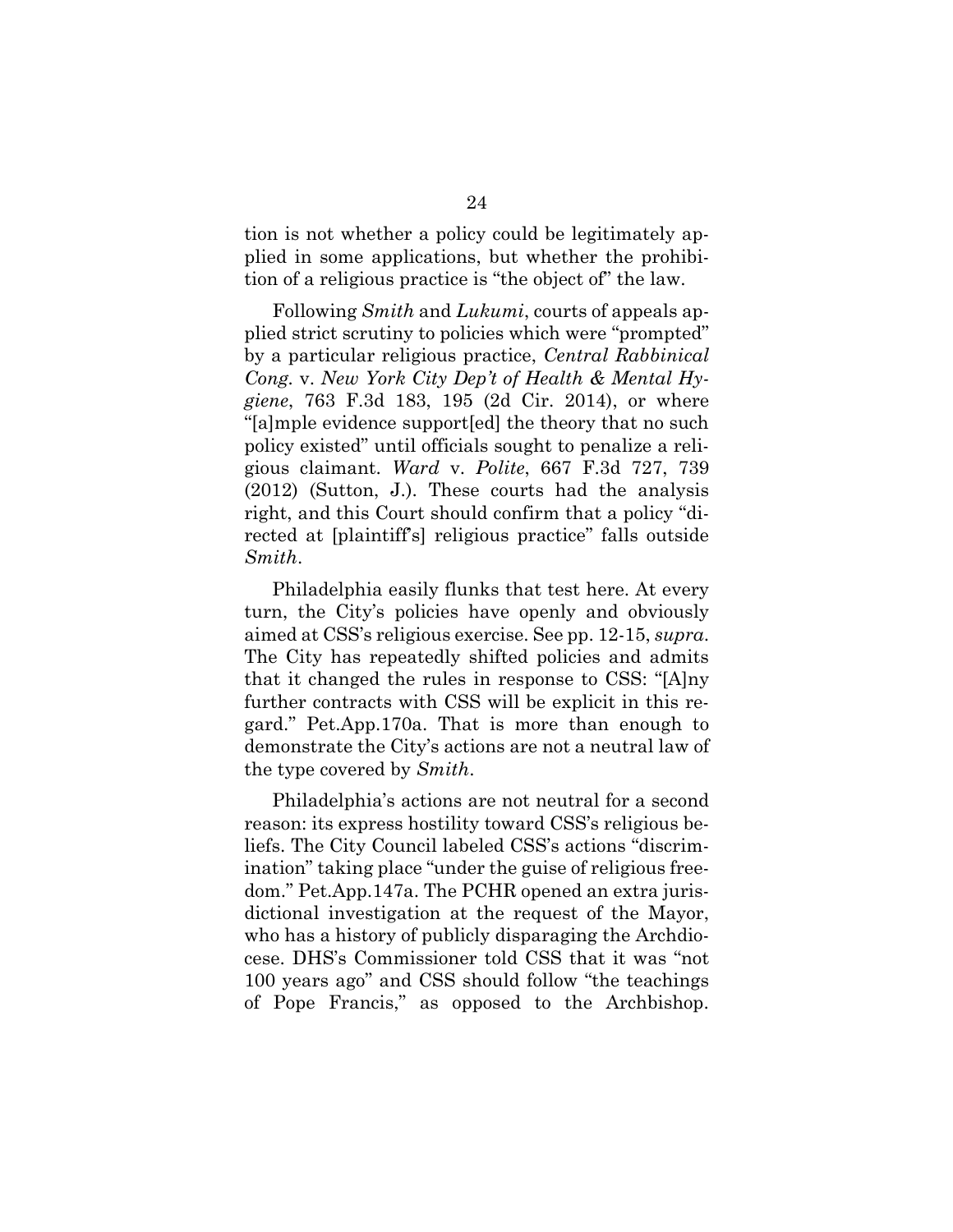Pet.App.305a-306a. And when CSS refused to do so, she froze CSS's foster care placements.

Such hostility demonstrates non-neutrality: "Relevant evidence includes, among other things, the historical background of the decision under challenge, the specific series of events leading to the enactment or official policy in question, and the legislative or administrative history, including contemporaneous statements made by members of the decisionmaking body." *Lukumi*, 508 U.S. at 540 (opinion of Kennedy, J.) (citing *Arlington Heights* v. *Metropolitan Housing Dev. Corp.*, 429 U.S. 252, 267-268 (1977)); *Masterpiece,* 138 S. Ct. at 1731 (adopting this standard). Like Phillips in *Masterpiece*, CSS did not receive "[t]he neutral and respectful consideration to which [it] was entitled"; instead, City decisionmakers evinced "clear and impermissible hostility toward the sincere religious beliefs that motivated [its] objection." *Masterpiece*, 138 S. Ct. at 1729.

2. *Smith* is also inapplicable, and Philadelphia must also face strict scrutiny, because the City did not apply any generally applicable law.

First, Philadelphia's policies cannot be generally applicable because they are subject to individualized exemptions. *Smith* does not apply "where the State has in place a system of individual exemptions." *Smith*, 494 U.S. at 884. In such cases, the government may not refuse religious exemptions without a compelling reason. *Ibid.*; see also *Blackhawk* v. *Pennsylvania*, 381 F.3d 202, 209 (3d Cir. 2004) (Alito, J.) ("[A] law must satisfy strict scrutiny if it permits individualized, discretionary exemptions because such a regime creates the opportunity for a facially neutral and generally applicable standard to be applied in practice in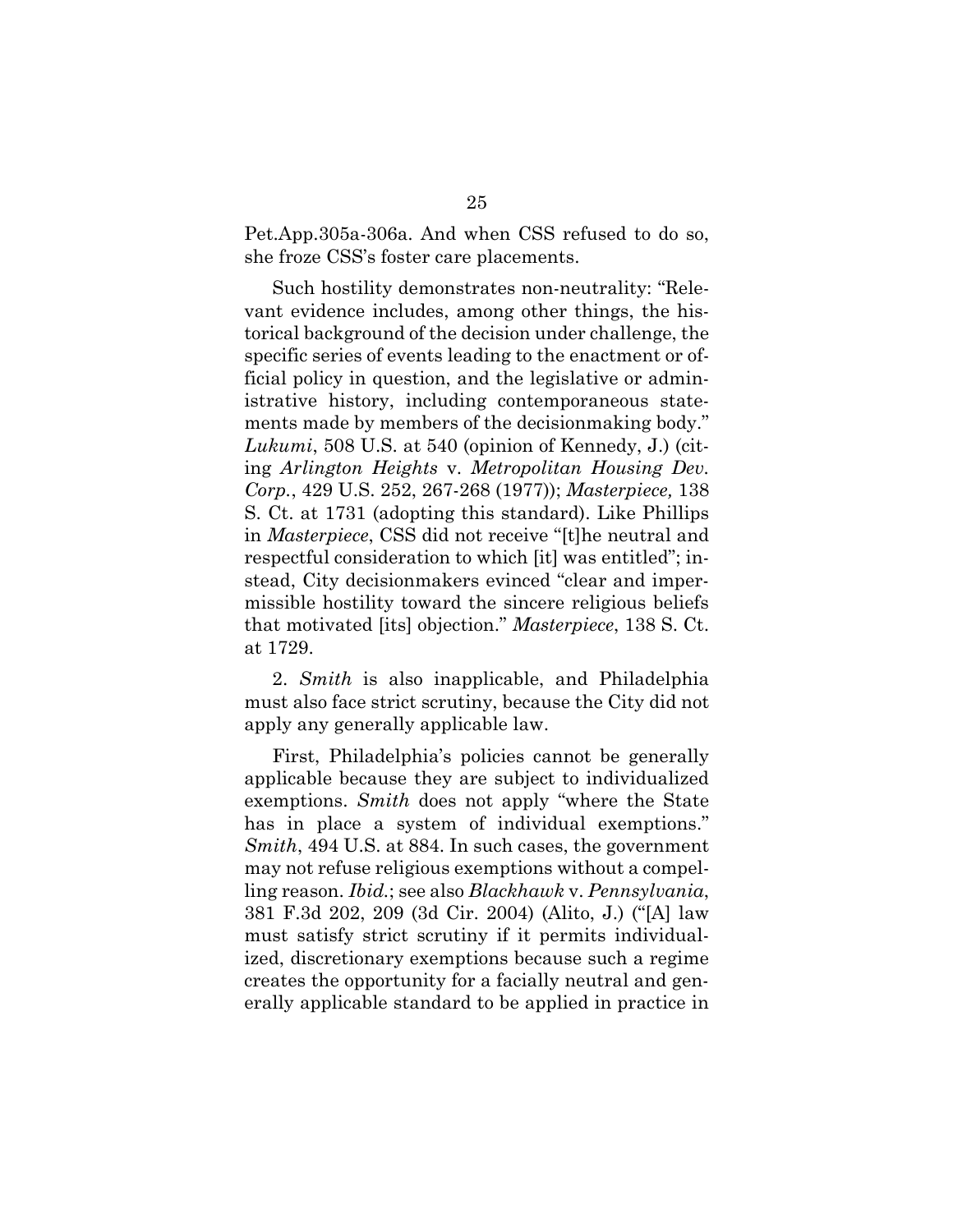a way that discriminates against religiously motivated conduct."). Yet the Third Circuit declined to consider the individualized exemptions at all.

Philadelphia uses two individualized exemption systems. Philadelphia has created a "Waiver/Exemption Committee," which may grant "waivers of, or exemptions from, statutory requirements, contractual terms, or City policies and practices." See *Waiver/Exemption Committee*, The City of Philadelphia (Apr. 2, 2019), <https://perma.cc/ZM5P-WTEJ>*.* Those exemptions may be granted for "constitutional issues, such as equal protection, due process, religious liberty, or other First Amendment concerns." *Ibid.* Philadelphia is asserting the power to decide for itself when First Amendment waivers are required, subject to nothing more than rational basis review by this Court (or any court). This is not the situation envisioned by *Smith*, which addressed certain "across-the-board" laws. 494 U.S. at 884.

Philadelphia's foster care contracts also permit exemptions "by the Commissioner or the Commissioner's designee, in his/her sole discretion." J.A.582. That contractual exemption allows providers to reject a referral of a family based upon their "social condition," "environmental \*\*\* condition," the "condition of [their] residence," or "for any other reason," if an exception is granted. Ibid. No other limits are placed upon this discretion, and no guidelines cabin it.

*Smith, Sherbert*, and *Lukumi* teach that where the government undertakes detailed, discretionary analysis of individualized exemptions, it has stepped outside of *Smith* because it is no longer pursuing a generally applicable law. In *Sherbert* v. *Verner*, the unemployment commission was asked to determine whether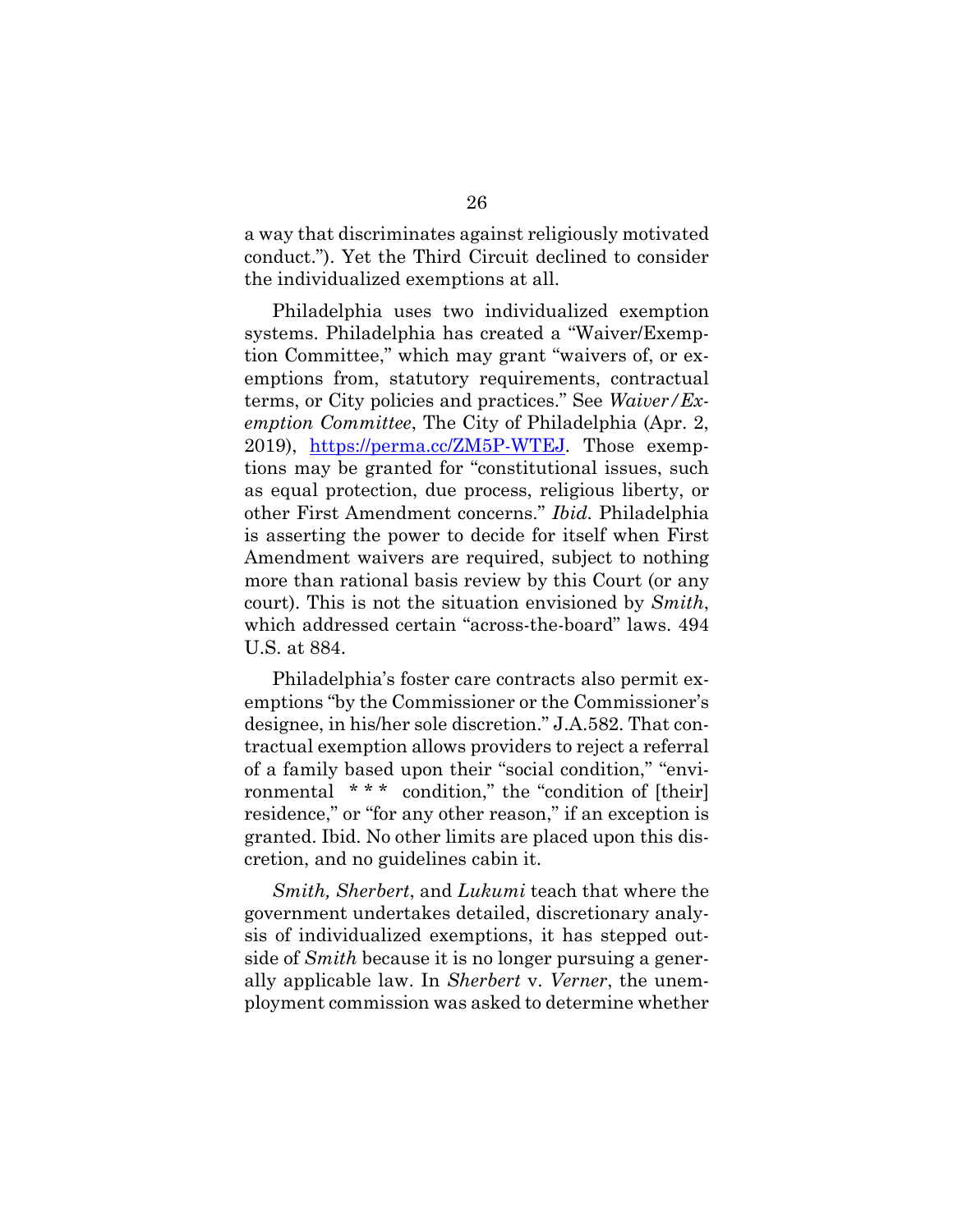a claimant "fail[ed], without good cause, to accept 'suitable work.'" 374 U.S. 398, 401 (1963). *Smith* said this "'good cause' standard created a mechanism for individualized exemptions," meriting strict scrutiny. 494 U.S. at 884. Likewise, in *Lukumi*, Hialeah's interpretation of one of its animal slaughter ordinances "require[d] an evaluation of the particular justification for the killing," and therefore constituted "a system of 'individualized governmental assessment of the reasons for the relevant conduct.'" 508 U.S. at 537 (citation omitted). Where the government uses such a system, it "may not refuse to extend that system to cases of 'religious hardship' without compelling reason." *Ibid.*

The *Sherbert* exemption required "good cause," and the *Lukumi* exemption required an evaluation of the justification for the action. Philadelphia's system likewise empowers government officials to grant waivers where they see fit, in their "sole discretion." And here, Philadelphia has explicitly stated "the Commissioner has no intention of granting an exception" to CSS. Pet.App.168a. Philadelphia's decision to deny any exemption to CSS must face strict scrutiny. This Court should clarify that decisions made in such a system are outside *Smith*'s rule.

Second, Philadelphia's policies permit various exceptions which undermine its interests. This means they cannot be generally applicable. See *Lukumi*, 508 U.S. at 542. As discussed at length above, Philadelphia does not have a law; it has an open-ended series of *post hoc* justifications. Every time CSS pointed out that Philadelphia's policies were not generally applicable (or not applicable at all), Philadelphia simply invented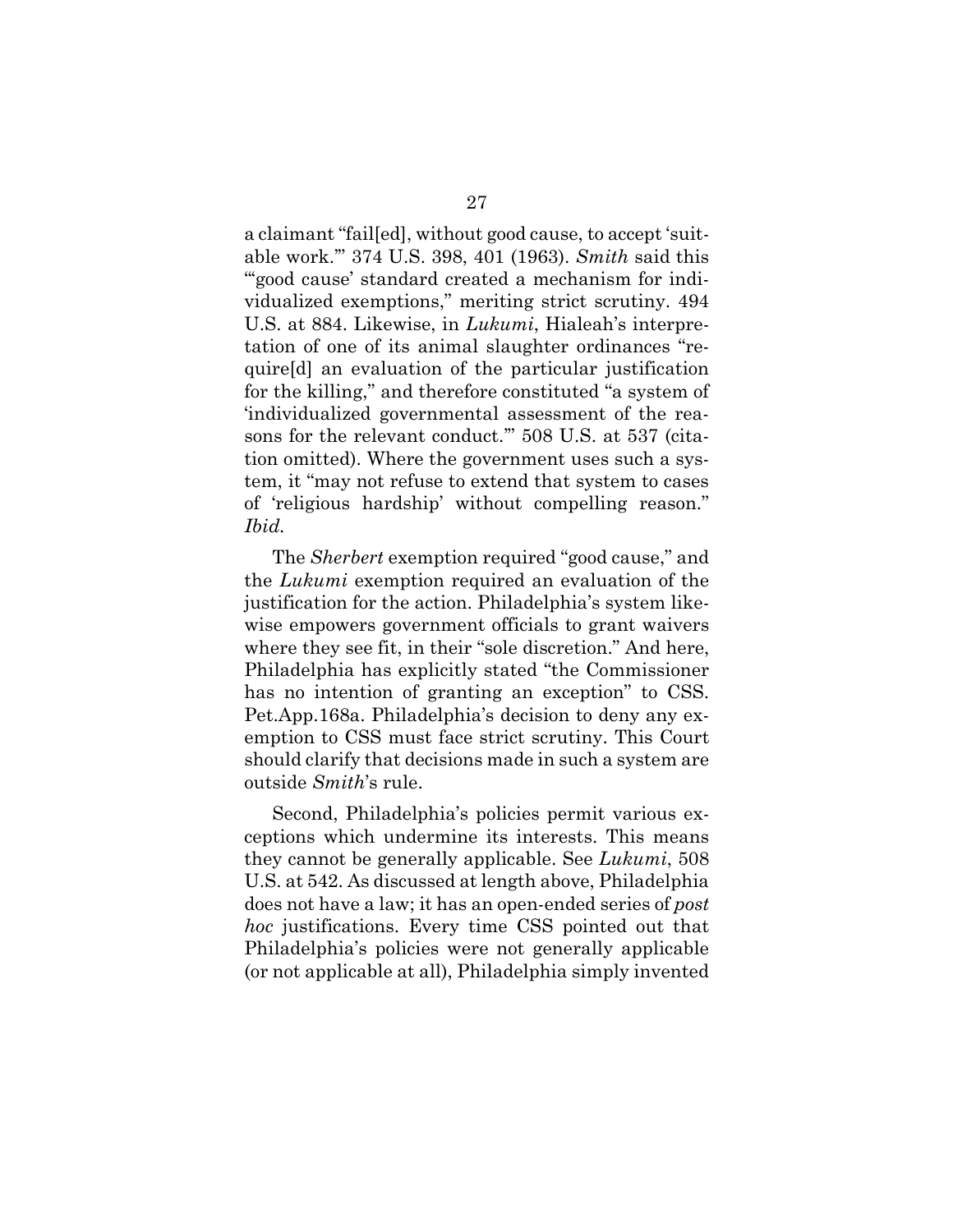a new one. This is nothing like the "across-the-board criminal prohibition" in *Smith*. It is whack-a-mole.

Philadelphia claims that foster agencies must not discriminate according to familial status, marital status, or disability. See Pet.App.169a (citing FPO); J.A.654 (contract). Yet Philadelphia itself *requires* private agencies to consider marital status, familial status, and disability, and they may decline to certify a foster family on that basis. See pp. 7-8, *supra*. Philadelphia claimed that agencies may not refer families elsewhere, but evidence showed that agencies make referrals "all the time." J.A.46-47. They may do so for reasons related to a child's disability or a parent's race, such as for Native American children and parents. See p. 8, *supra*. Philadelphia thus permits private agencies to violate its alleged policies for secular reasons, but declines to permit CSS to refer applicants elsewhere for a religious reason.

Nor does Philadelphia apply nondiscrimination policies to its own actions. Although prohibited by the same FPO Philadelphia claims applies to foster care, DHS considers disability and even race when making foster care placements. See pp. 6, 13, *supra*. Thus, Philadelphia's policies "ha[ve] every appearance of a prohibition" that Philadelphia "is prepared to impose upon [CSS] but not upon itself." *Lukumi,* 508 U.S. at 545.

Philadelphia candidly acknowledges that it "allow[s] agencies to holistically consider protected traits to secure the best interests of a particular child while matching them to a new family," but distinguishes this from "categorically excluding members of a particular group." Phila.BIO 24. That is not a law, nor even a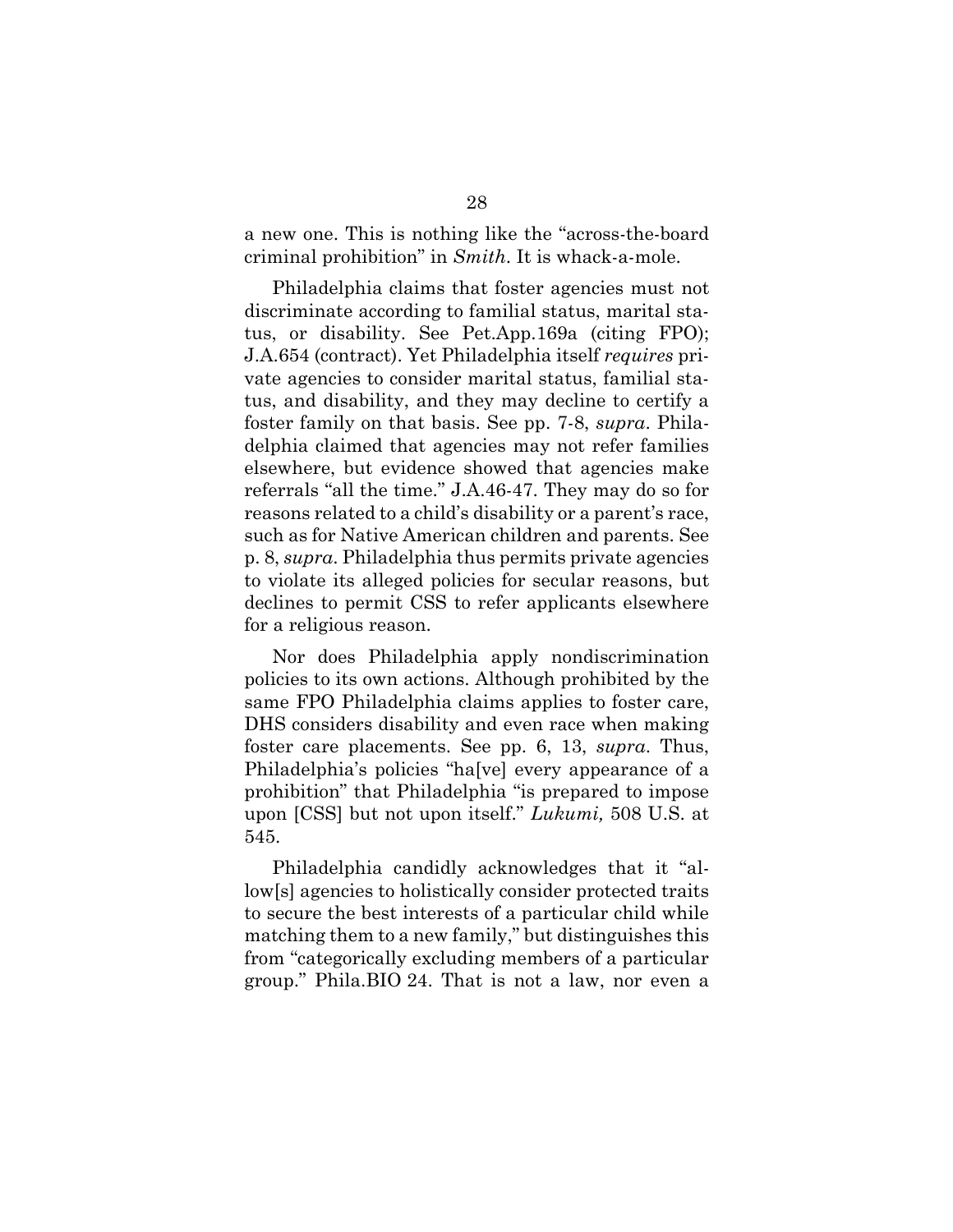written policy. It is Philadelphia's explanation for its refusal to apply its written policies across the board.

The Third Circuit considered the policies generally applicable unless CSS could prove that Philadelphia "treat[ed] CSS worse than it would have treated another organization that did not work with same-sex couples as foster parents but had different religious beliefs." Pet.App.32a. This narrow formulation is irreconcilable with *Lukumi*, which did not look myopically at exceptions for ritual slaughter, but considered exceptions permitting "hunting, slaughter of animals for food, eradication of insects and pests, and euthanasia," and even the regulation of garbage dumpsters at restaurants, which posed health threats similar to Santería sacrifice. 508 U.S. at 537, 544-545. Following *Lukumi*, the majority of the circuits to consider the issue focused not upon the similarity of the permitted secular conduct, but on whether the permitted conduct undermined the purpose of the law. <sup>4</sup> Here, Philadelphia's many exceptions undermine the purpose of its policies. Potential foster parents may be referred elsewhere, and may even be excluded based upon subjective judgments about their marriage, family life, or mental disability. Or they may not receive a particular

<sup>4</sup> See, *e.g.*, *Ward*, 667 F.3d at 739 (policy not generally applicable where it "permit[ted] referrals for secular—indeed mundane reasons,"); *Midrash Sephardi, Inc.* v. *Town of Surfside*, 366 F.3d 1214, 1235 (11th Cir. 2004) (zoning law prohibiting houses of worship not "general[ly] applicab[le] because private clubs and lodges endanger" Surfside's interest "as much or more than churches and synagogues"); see also Douglas Laycock and Steven Collis, *Generally Applicable Law & the Free Exercise of Religion*, 95 Neb. L. Rev. 1 (2016) (discussing this line of cases).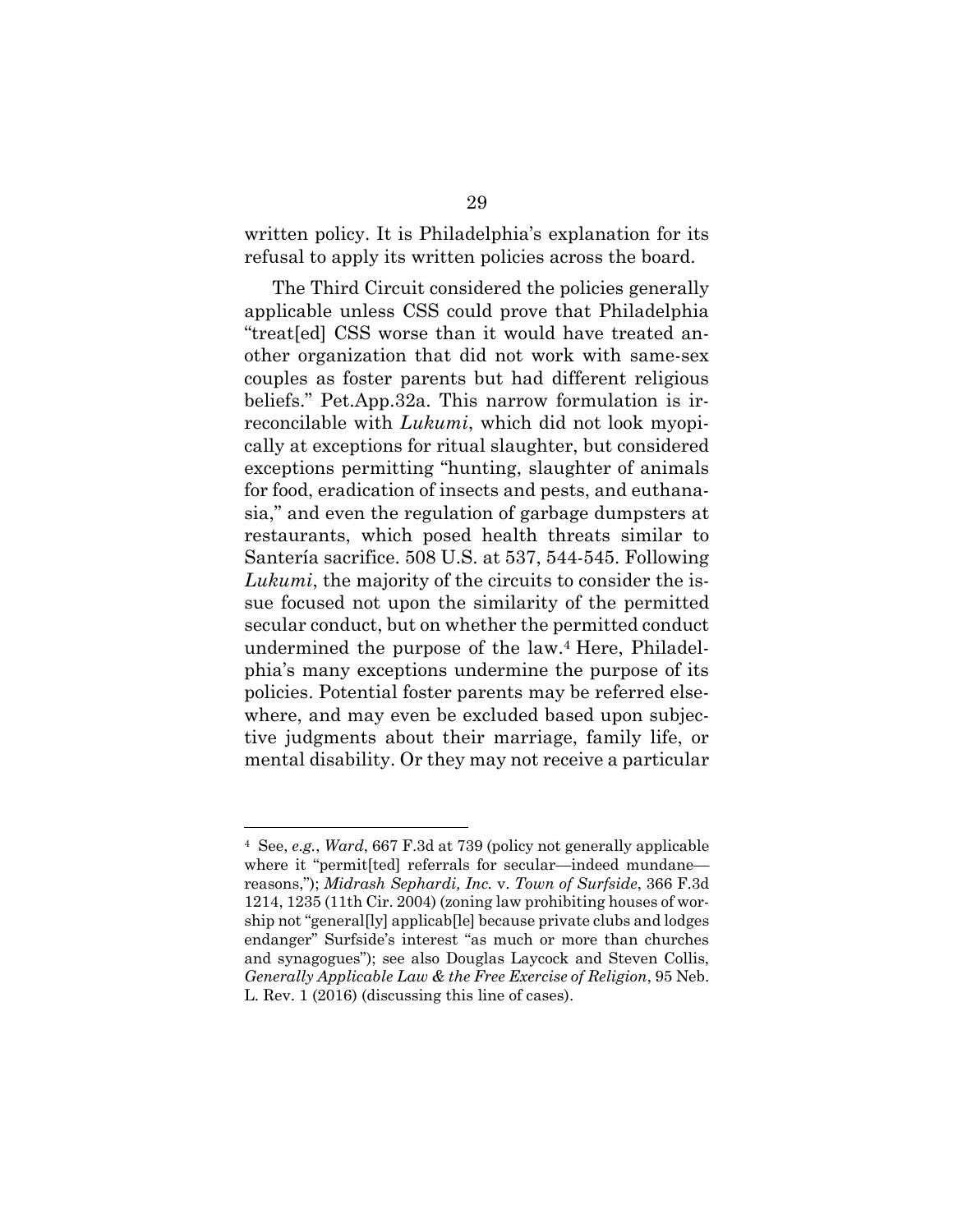child because of the parent's or child's race or disability. Under *Lukumi*, these policies are not generally applicable. This Court should clarify that the position adopted by the majority of the lower courts is the correct one.

Philadelphia's actions were not neutral, nor did it apply any generally applicable policy. Under *Smith*, such actions must face strict scrutiny. But Philadelphia's actions must face strict scrutiny for an additional reason: *Smith* recognized that religious exercise cases which also implicate speech are especially deserving of more stringent review. 494 U.S. at 881-882. Philadelphia's actions here also violate the Free Speech Clause.

### **C. Philadelphia's actions unconstitutionally compel speech.**

"[T]he First Amendment guarantees 'freedom of speech,'" which includes "both what to say and what not to say." *Riley* v. *National Fed'n of the Blind of N.C.*, *Inc.*, 487 U.S. 781, 783 (1988). Thus, the government may not compel a private party "to be an instrument for fostering public adherence to an ideological point of view." *Wooley* v*. Maynard*, 430 U.S. 705, 715 (1977).

1. Philadelphia requires private agencies, as a condition of providing foster care, to author a written document evaluating and endorsing same-sex and unmarried cohabitating relationships. See p. 8, *supra*. There is no question that the endorsement is speech. It comes in the form of a home study written by CSS, which requires evaluations—both objective and subjective—of everything from the quality of the applicant's intimate relationships to their suitability to raise children. *See Janus* v. *AFSCME*, 138 S. Ct. 2448, 2460 (2018)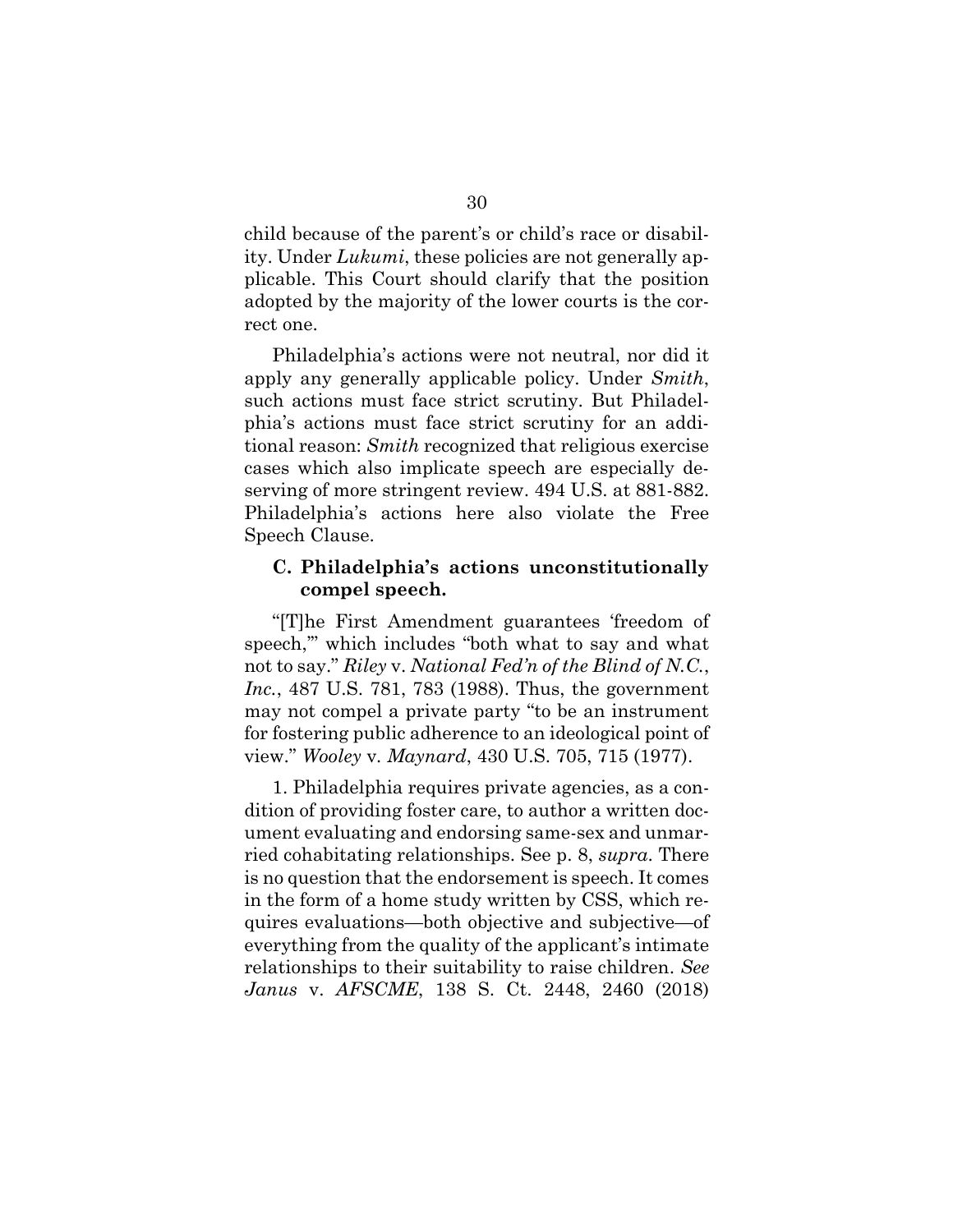(agency fee violated "fundamental free speech rights"); see pp. 8-9 *supra* (describing written home studies). By dictating the content of endorsements written by CSS, Philadelphia seeks to "declar[e] the sponsors' speech itself to be the public accommodation." *Hurley* v*. Irish-American Gay, Lesbian & Bisexual Grp.*, 515 U.S. 557, 573 (1995).

This is private speech: Commissioner Figueroa testified that the City has "nothing to do with" home studies—nor does it control their content. Compare p. 8, *supra* with *NIFLA* v. *Becerra*, 138 S. Ct. 2361, 2370 (2018) (displaying "government-drafted notice" is compelled private speech). Yet it claims the power to exclude CSS from the city's foster care system if it declines to speak Philadelphia's preferred message on marriage.

As this Court has confirmed on multiple occasions, governments do not have "unfettered power to reduce a group's First Amendment rights by simply imposing a licensing requirement." *NIFLA*, 138 S. Ct. at 2375. Manipulating regulatory authority to stifle disfavored speech "pose[s] the inherent risk that the Government seeks not to advance a legitimate regulatory goal, but to suppress unpopular ideas or information." *Id*. at 2374 (quoting *Turner Broad. Sys., Inc.* v*. FCC*, 512 U.S. 622, 641 (1994)).

The City seeks to use its monopoly power to force CSS to either engage in private speech which violates its sincere religious beliefs or end its religious exercise. See pp. 9-12, *supra*. It does so for the express purpose of sending a message: Philadelphia argues that if it accommodates CSS, the "LGBTQ youth population would receive the message that while '[we] support you now, we won't support your rights as an adult.'"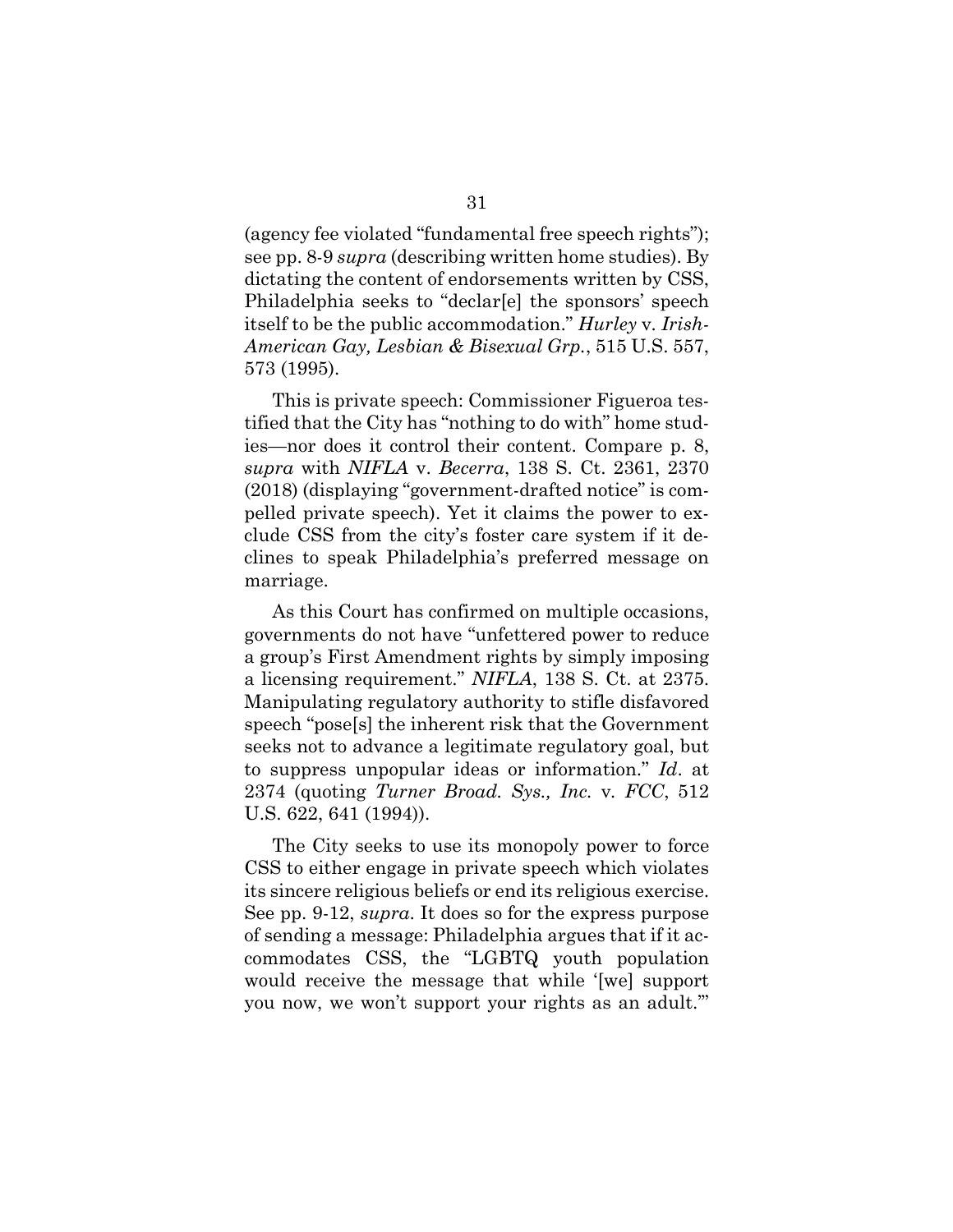Phila.BIO 6 (quoting Figueroa). In other words, Philadelphia says it must exclude CSS in order to send the message that Philadelphia believes CSS's religious beliefs are insufficiently forward-thinking.

Philadelphia's censorship is even more concerning given the topic on which it seeks forced conformity: marriage and the family. *Obergefell* held that religious organizations may continue "to advocate with utmost, sincere conviction that, by divine precepts, same-sex marriage should not be condoned." *Obergefell*, 135 S. Ct. at 2607. And it confirmed "[t]he First Amendment ensures that religious organizations and persons are given proper protection" when they teach and speak on this topic. *Ibid*. That rule was broken here.

Philadelphia's censorship is not unique. Nationwide, religious foster care and adoption agencies are facing the impossible choice of giving up an important religious ministry or betraying their sincere religious beliefs. See Peter Smith, *Catholic Charities Battles to Serve Children and Adoptive Parents,* National Catholic Register*,* March 15, 2018, [https://perma.cc/7FTU-](https://perma.cc/7FTU-ZBP7)[ZBP7](https://perma.cc/7FTU-ZBP7) (describing disputes across the country). The Constitution does not permit governments to put religious ministries to such a choice absent compelling reason.

Philadelphia's actions—compelling CSS's private speech on pain of the loss of its foster care ministry are thus subject to "the most exacting scrutiny." *Turner*, 512 U.S. at 642; see also *NIFLA*, 138 S. Ct. at 2371.

2. Government is also prohibited from "deny[ing] a benefit to a person on a basis that infringes his constitutionally protected \* \* \* freedom of speech even if he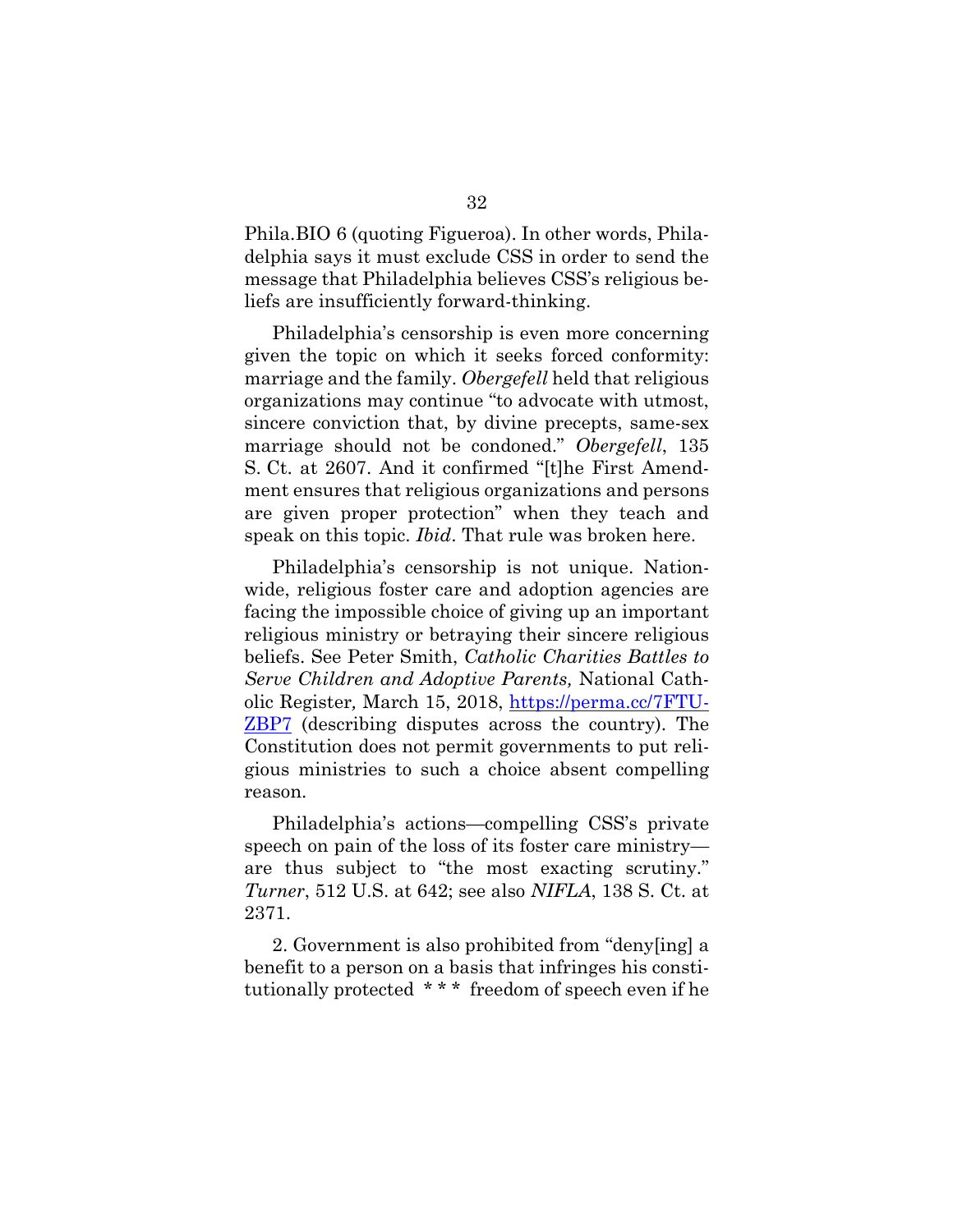has no entitlement to that benefit." *Agency for Int'l Dev.* v. *AOSI*, 570 U.S. 205, 214 (2013) (internal quotation marks and citations omitted).

"[T]he relevant distinction" is "between conditions that define the limits of the government spending program—those that specify the activities [the government] wants to subsidize—and conditions that seek to leverage funding to regulate speech outside the contours of the program itself." *AOSI*, 570 U.S. at 214- 215. Philadelphia is attempting to leverage a program it pays for to compel speech it does not pay for.

Philadelphia does not fund home studies. J.A.168. It only pays a *per diem* for children placed with certified families—regardless of the number of home studies an agency performs. Philadelphia seeks to compel speech that occurs before it pays a dime, and speech that might not ever lead to a future payment, as Philadelphia makes its own, additional determination on whether it will place children with a particular family. See p. 6, *supra*; see also Phila. Code § 21-1801 (requiring independent determination by City).

In sum, Philadelphia attempted to coerce a church to speak an unfunded message it opposes in exchange for participating in a ministry it has performed for two centuries. The First Amendment prohibits such coercion.

#### **D. Philadelphia's actions fail strict scrutiny.**

Philadelphia cannot possibly meet the burden of proving it satisfies strict scrutiny.

1. Philadelphia's interests are not compelling. Where the lack of neutrality is particularly severe, as it is here, that fact alone is fatal. In *Masterpiece*, this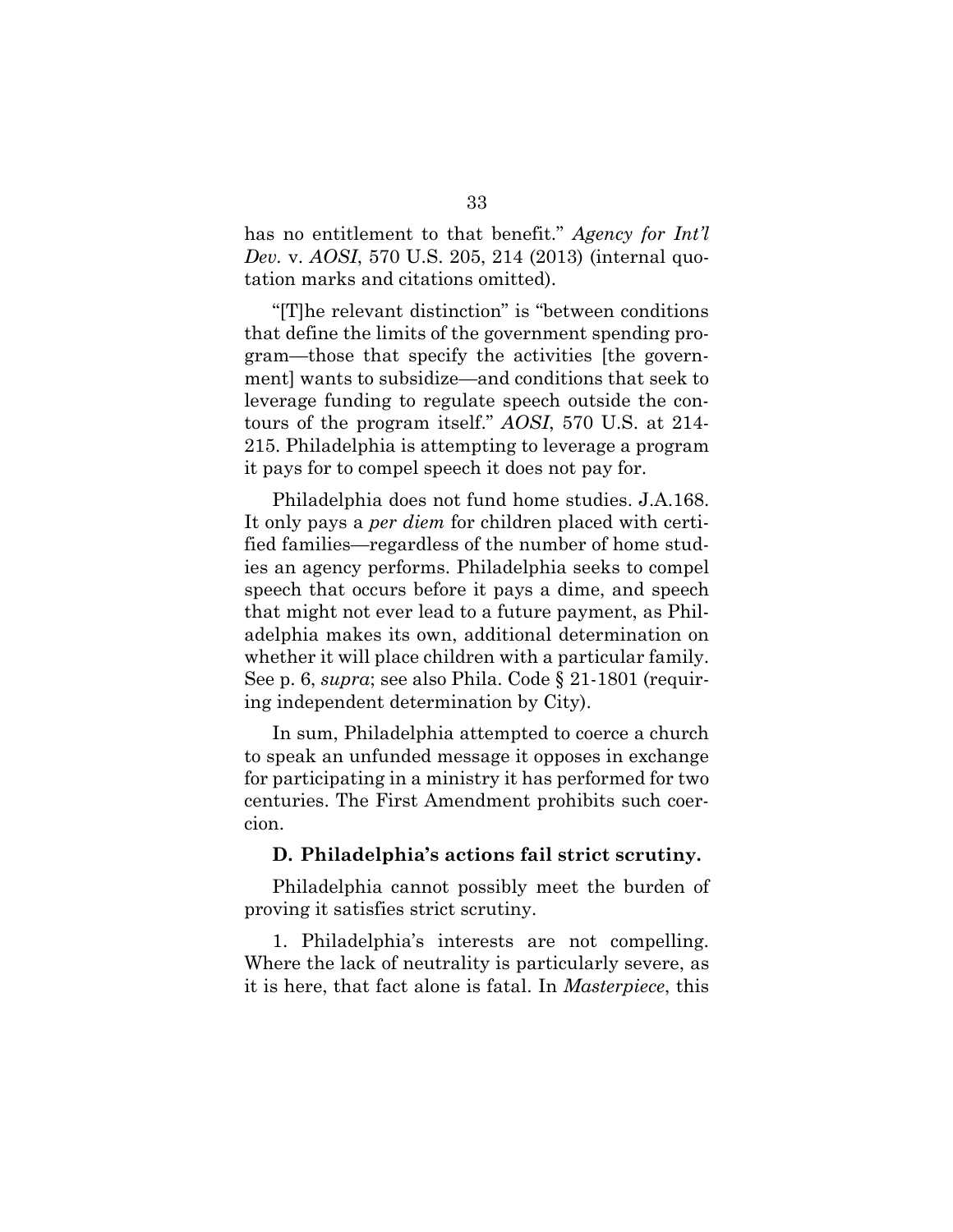Court did not engage in strict scrutiny analysis, determining that "[t]he official expressions of hostility to religion \* \* \* were inconsistent with what the Free Exercise Clause requires." *Masterpiece*, 138 S. Ct. at 1732. Similarly, in *Trinity Lutheran*, this Court addressed strict scrutiny only briefly, holding that "[i]n the face of the clear infringement on free exercise before us, that interest cannot qualify as compelling." 137 S. Ct. at 2024. Philadelphia's hostility towards CSS's religious exercise proves its interests cannot be compelling.

In its briefing, Philadelphia claims a "compelling, legitimate interest in prohibiting discrimination in its foster-care services program." Phila.BIO 27. But it previously admitted that this interest is "no stronger or no weaker than enforcing any other policy." J.A.148. This concession belies any claim to an interest "of the highest order." *Lukumi*, 508 U.S. at 547 (citation and internal quotation marks omitted). Further, "a law cannot be regarded as protecting an interest 'of the highest order' \*\*\* when it leaves appreciable damage to that supposedly vital interest unprohibited." *Ibid.* (citation omitted). Philadelphia's interest cannot be compelling because, as described above, its rules are honeycombed with exemptions.

The Third Circuit claimed "[i]t is black-letter law that 'eradicating discrimination' is a compelling interest." Pet.App.47a (citing *Roberts* v. *U.S. Jaycees*, 468 U.S. 609, 623 (1984)). But strict scrutiny requires more than just asserting a non-discrimination interest. See, *e.g.*, *Boy Scouts of Am.* v. *Dale*, 530 U.S. 640, 659 (2000) ("[S]tate interests embodied in New Jersey's public accommodations law do not justify such a severe intrusion on the Boy Scouts' rights to freedom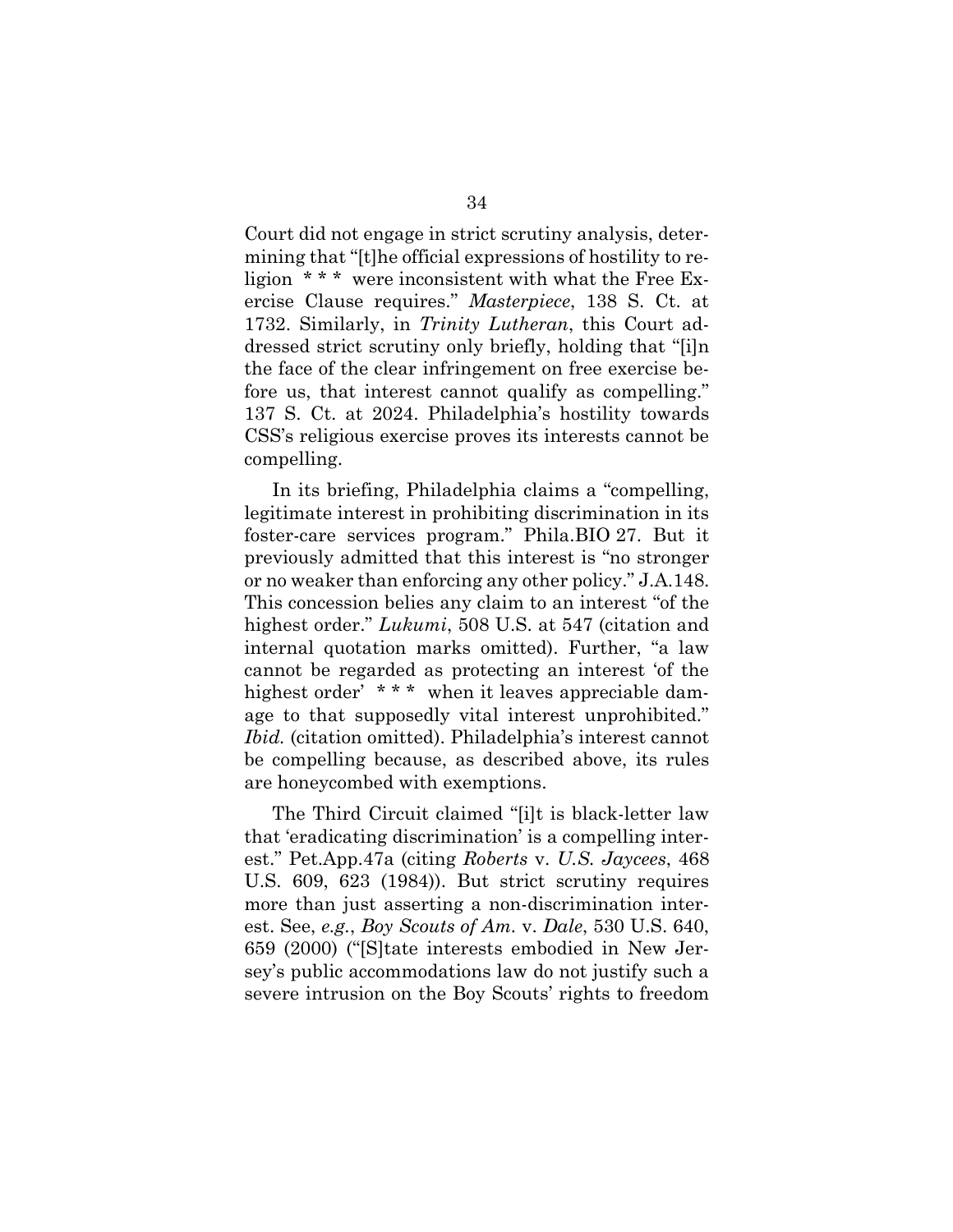of expressive association."). And as this Court recognized in *Obergefell*, the "First Amendment ensures that religious organizations and persons are given proper protection as they seek to teach the principles that are so fulfilling and so central to their lives and faiths." *Obergefell*, 135 S. Ct. at 2607. This Court later acknowledged that the inability to solemnize a samesex wedding is "well understood in our constitutional order as an exercise of religion, an exercise that gay persons could recognize and accept without serious diminishment to their own dignity and worth." *Masterpiece*, 138 S. Ct. at 1727. Particularly in this contested and sensitive context, government actors need to do more than merely assert a broad nondiscrimination interest if they wish to punish a church for its religious exercises concerning marriage.

Philadelphia fares no better by claiming that it is coercing CSS to make foster care endorsements as a way of sending a message to others. Phila.BIO 6. The government does not have a compelling interest in coercing a private, religious organization to send a particular message. See, *e.g.*, *Hurley*, 515 U.S. at 579 (government "is not free to interfere with speech for no better reason than promoting an approved message or discouraging a disfavored one, however enlightened either purpose may strike the government). As the dissent warned in *Obergefell*, "[t]hese apparent assaults on the character of fairminded people will have an effect, in society and in court," and it would be a mistake "to portray everyone who does not share the majority's 'better informed understanding' as bigoted." 135 S. Ct. at 2626 (Roberts, C.J., dissenting). Philadelphia's interest in sending a particular message is not enough to override First Amendment rights.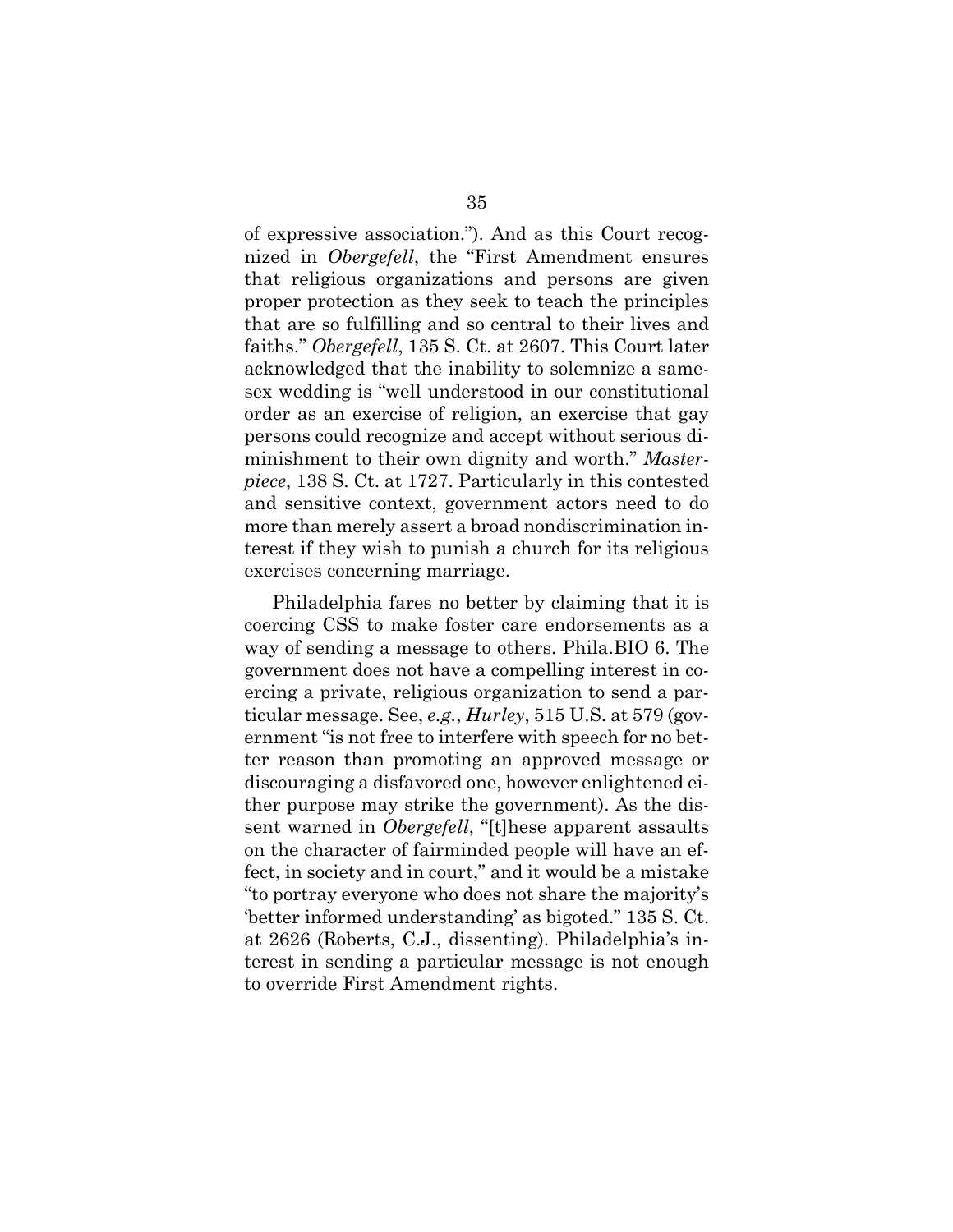2. Nor do Philadelphia's means further its ends. Even if it had a compelling interest in applying its nondiscrimination policy to CSS, Philadelphia did not just penalize CSS—it prohibited children from being placed in homes that had already been certified by CSS long before the controversy arose. Worse still, Philadelphia is undermining its interest in finding loving homes for foster children. Philadelphia chose to avoid placing more children with mothers like Sharonell Fulton, Cecelia Paul, and Toni Simms-Busch. It did so at a time when it acknowledged that it has 250 foster children who needed to move out of institutions and into loving family homes. A dozen CSS homes still await foster children.

3. Philadelphia did not use the least restrictive means available to further its interests. "[I]f a less restrictive means is available for the Government to achieve its goals, the Government must use it." *Holt* v. *Hobbs*, 574 U.S. 352, 365 (2015) (quoting *United States*  v. *Playboy Entm't Grp., Inc.,* 529 U.S. 803, 815 (2000)). CSS has a policy to refer same-sex couples to one of the 29 other agencies who can complete their home studies—including three who have received HRC's "Seal of Approval," for their excellence in serving LGBTQ families. Philadelphia has not attempted to prove that referring LGBTQ couples to such agencies would be ineffective. Multiple states and jurisdictions work with religious agencies while also protecting the rights of LGBTQ couples. At least ten states have explicitly adopted laws to protect religious child welfare agencies. See States Amicus Br. 3-7; see also *Holt*, 574 U.S. at 369 ("when so many" other jurisdictions "offer an accommodation, [respondent] must, at a minimum, offer persuasive reasons why it believes that it must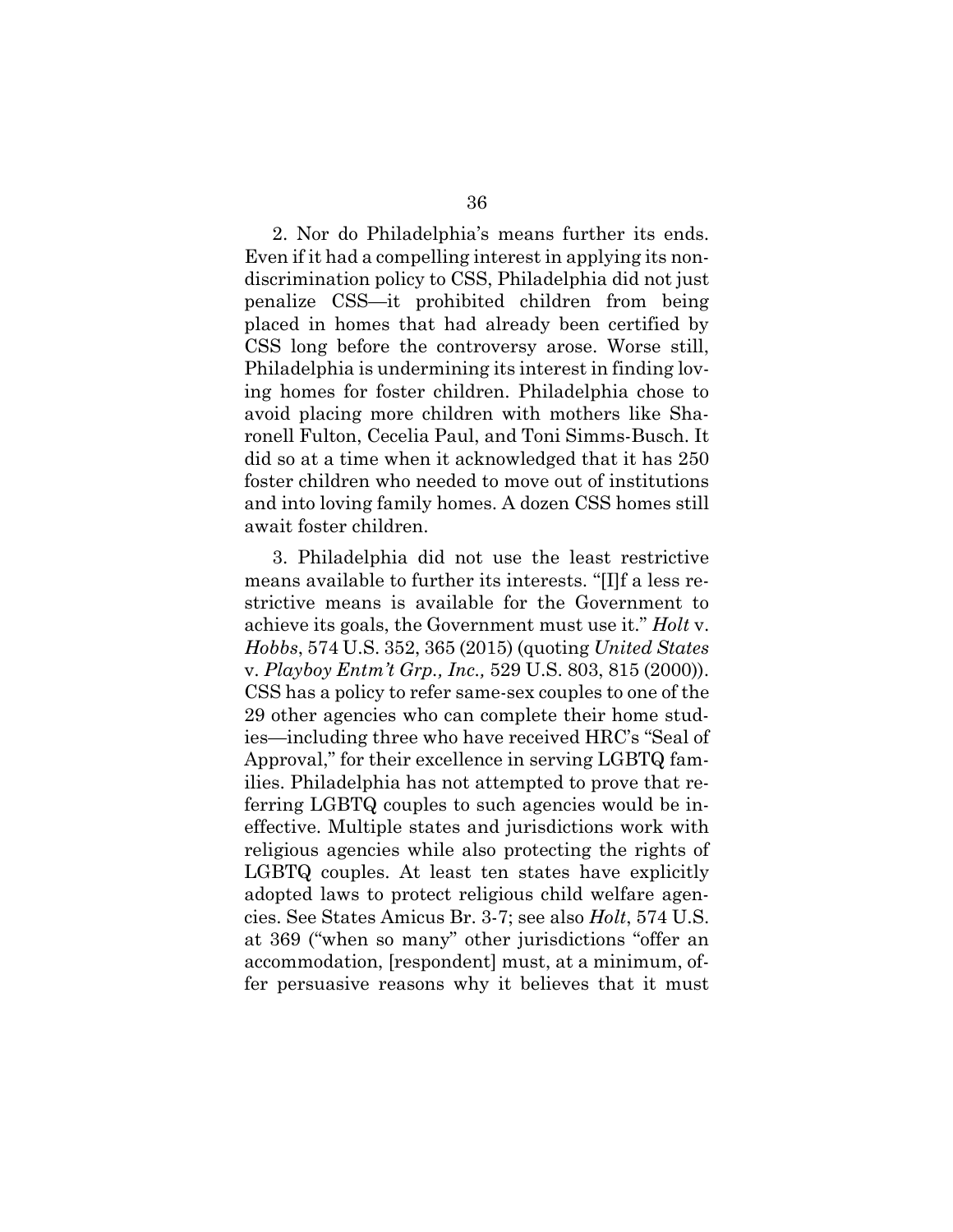take a different course."). The least restrictive alternative cannot be complete exclusion of religious agencies and the families they serve.

## **II.** *Smith* **should be replaced with a standard that reflects the text, history, and tradition of the Free Exercise Clause.**

This case never should have been decided under *Smith*. Yet the Third Circuit applied *Smith* and opined that *Smith* would be a "dead letter" if CSS prevailed. This Court can resolve this case by clarifying the limits of *Smith*, but the more straightforward way to clarify the law is to replace *Smith* with a free exercise standard that reflects the text, history, and tradition of the clause.

*Smith*'s predictions about the future of free exercise claims have proven incorrect. "[T]he quality of [*Smith*'s] reasoning; its consistency with related decisions; legal developments since the decision; and [lack of] reliance on" it confirm that *Smith* should be revisited and replaced. See *Franchise Tax Bd. of Cal.* v. *Hyatt*, 139 S. Ct. 1485, 1499 (2019) (slip op. 17). *Stare decisis*—which "applies with perhaps least force of all to decisions that wrongly denied First Amendment rights," *Janus* v. *AFSCME*, 138 S. Ct. 2448 (2018) doesn't require this Court to maintain *Smith*.

#### **A.** *Smith***'s predictions all proved wrong.**

*Smith* relied not on the text, history, or tradition of the Free Exercise Clause, but on several predictions about the outcome of its rule. Namely, *Smith* predicted that granting religious exemptions would be "courting anarchy," 494 U.S. at 888; that most free exercise claims would involve "laws" rather than administra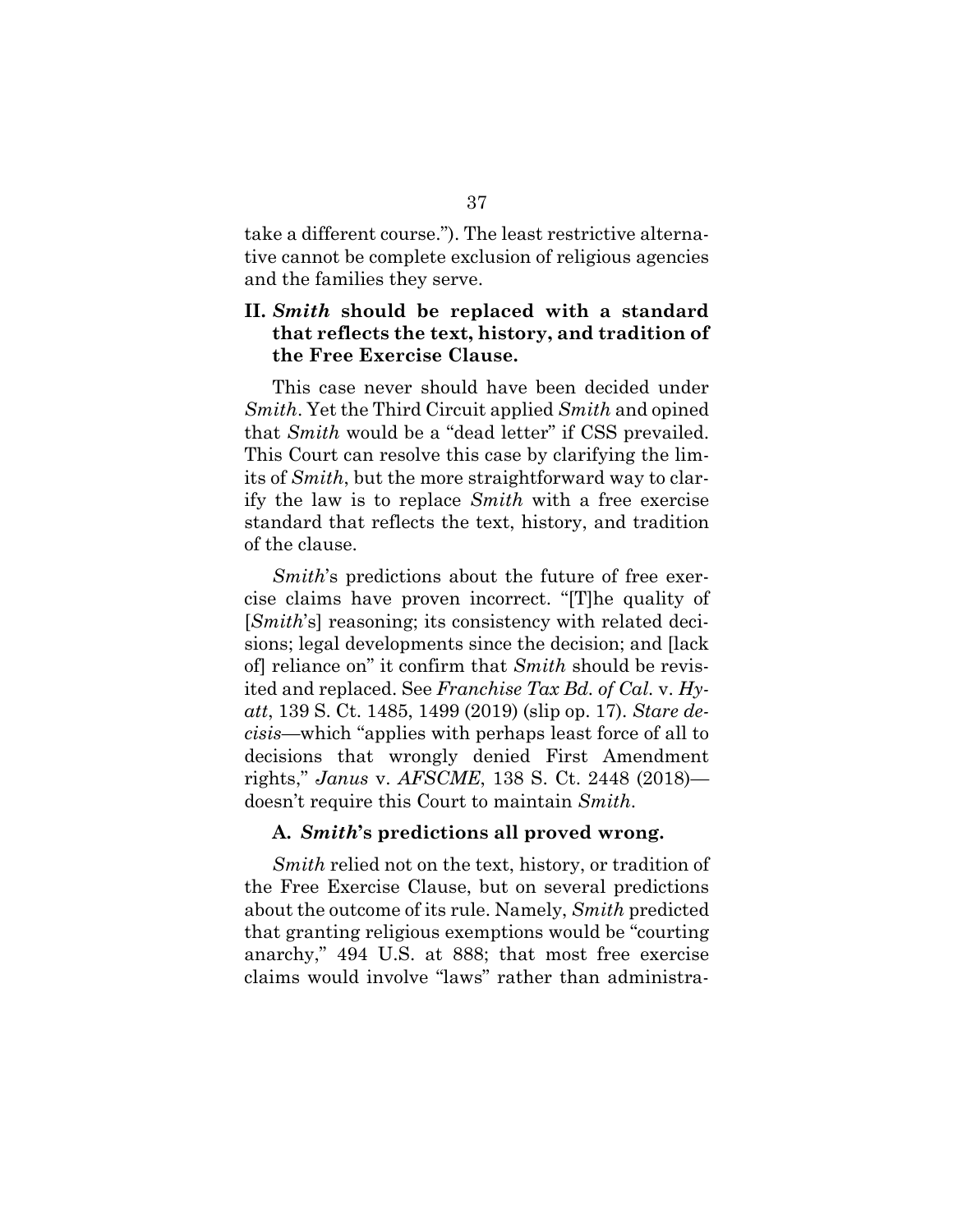tive rules or policies, see *id.* at 890; and that legislatures would be sufficiently "solicitous" of religious exemption requests, *ibid.* But in the ensuing years, these justifications have rung hollow. This case is Exhibit A.

First, subsequent history debunks *Smith*'s "courting anarchy" prediction. RFRA has now applied to federal law for twenty-seven years, and the Religious Land Use and Institutionalized Persons Act (RLUIPA) has been in place for twenty years. Contrary to *Smith*'s warnings, these statues prove that the judiciary is "up to the task" of determining when laws should trump free exercise rights. *Gonzales* v. *O Centro Espirita Beneficente Uniao do Vegetal*, 546 U.S. 418, 436 (2006).

Decades of experience show that, rather than opening the floodgates, claims under RFRA and RLUIPA have proven to be a small portion of the federal caseload, and only infrequently troubled this Court. See Luke W. Goodrich & Rachel N. Busick, *Sex, Drugs, and Eagle Feathers: An Empirical Study of Federal Religious Freedom Cases*, 48 Seton Hall L. Rev. 353 (2018); Douglas Laycock & Luke W. Goodrich, *RLUIPA: Necessary, Modest, and Under-Enforced*, 39 Fordham Urb. L.J. 1021 (2012). Outside the long-running dispute over the contraceptive mandate, decisions applying those laws have been unanimous. See *O Centro* (8-0); *Holt* (9-0).

This is to say nothing of state-level guarantees. More than half the states have either adopted statelevel RFRAs or applied a similar standard under their state constitutions. See Christopher C. Lund, *Religious Liberty After* Gonzales*: A Look at State RFRAs*, 55 S.D. L. Rev. 466 (2010). These laws have applied for years, with no evidence of a descent into anarchy. See *ibid*.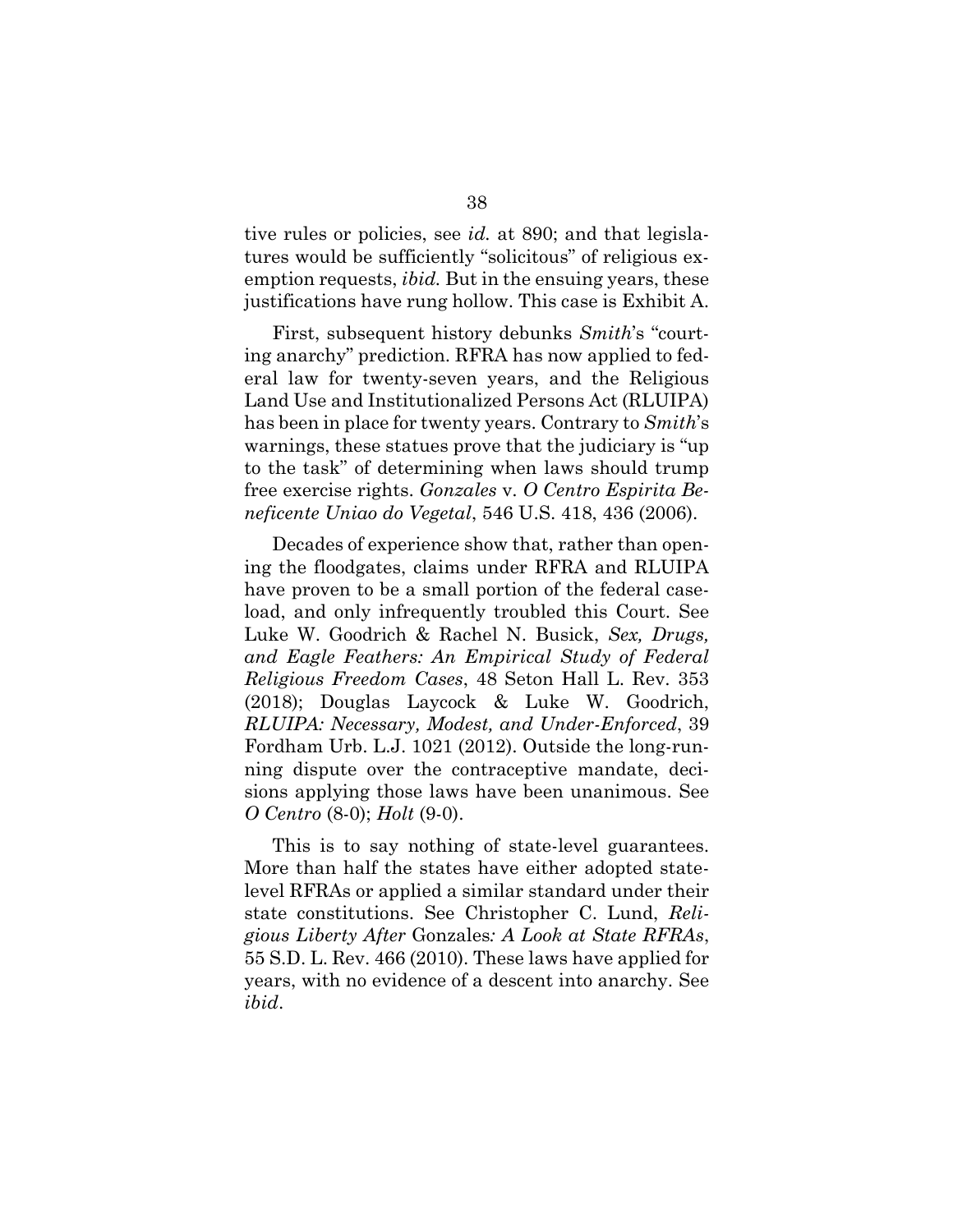RFRA, RLUIPA, and similar state standards—not *Smith*—have proven to be the more administrable rule. Courts have proven adept at resolving RFRA and RLUIPA claims. See, *e.g.*, *Cutter* v. *Wilkinson*, 544 U.S. 709, 722-723 (2005) ("no cause to believe" that the compelling-interest test could "not be applied in an appropriately balanced way"). By contrast, *Smith* led to a deep split over the meaning of neutrality and general applicability. *Smith* has not only created a circuit split over these terms, it has also had the counterintuitive effect of emphasizing the subjective motivations and legislative history behind government actions. See *Lukumi*, 508 U.S. at 558 (criticizing portion of opinion which "departs from the opinion's general focus on the object of the *laws* at issue to consider the subjective motivation of the *lawmakers*") (Scalia, J., concurring) (emphasis in original). Such history can at times be dispositive, as in *Masterpiece*. But *Smith* has incentivized free exercise claimants to peek behind the curtain of every governmental action. This cannot be what the *Smith* majority imagined.

RFRA, RLUIPA, and similar state laws have provided a clear test where *Smith* has failed. They also provide greater protection for religious exercise—that is their purpose. See, *e.g.*, 42 U.S.C. 2000bb(b) (purpose statement). Although these standards are widespread, they are not universal. Important religious exercise interests arise in areas that are not covered by such laws. See, *e.g.*, Douglas Laycock, *The Broader Implications of* Masterpiece Cakeshop, 2019 BYU L. Rev. 167, 203 (2019) (recounting cases). Or they may arise in states where, as in this case, the applicable state law has been narrowed to the point it does not apply. The result is that even with these protective statutes,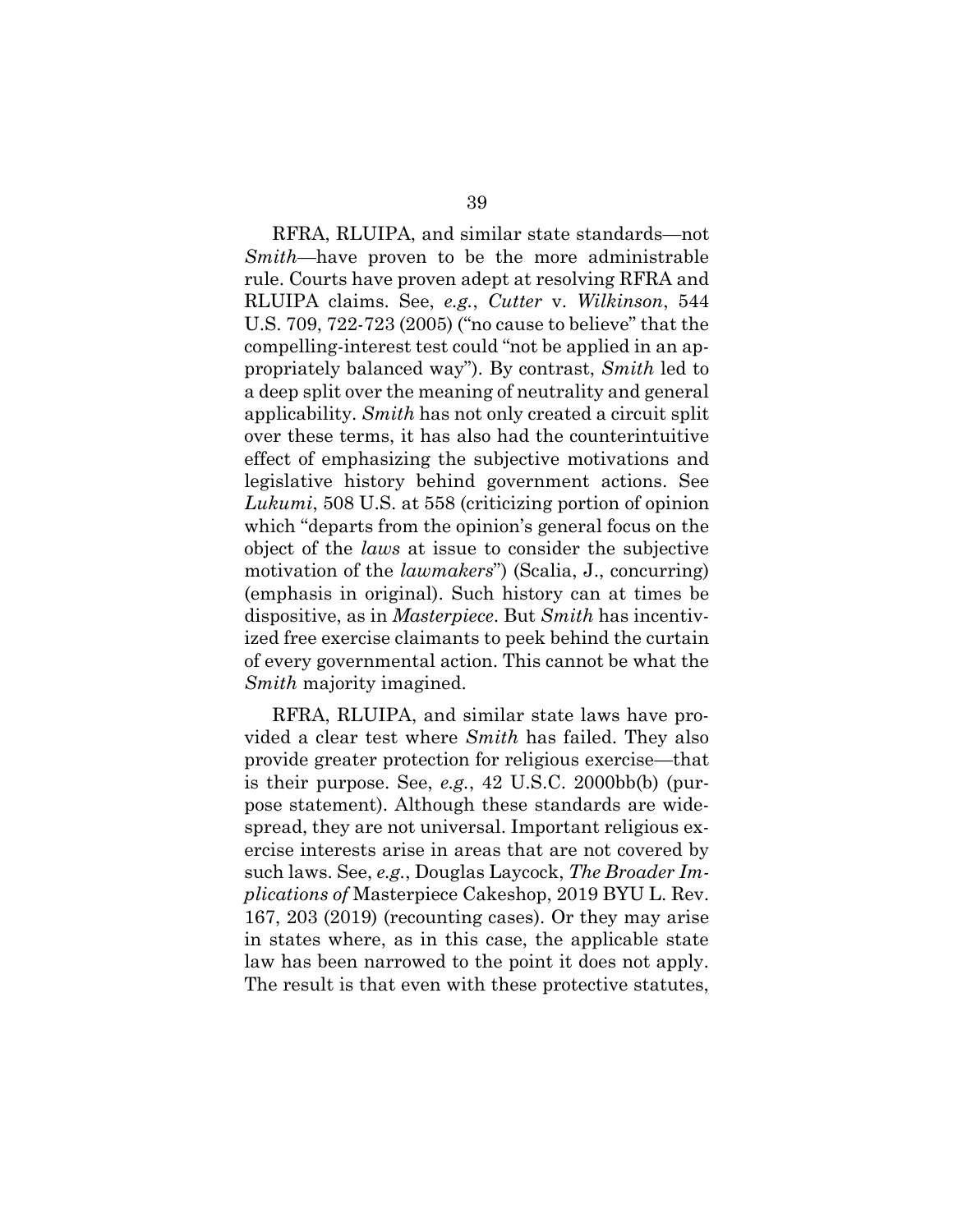important religious freedom cases fall through the cracks, where religious claimants may be punished for following their consciences. And *Smith* freely allows it.

Second, *Smith* presumed that future religious liberty claims would be against "laws"—a word it uses more than 20 times. See, *e.g.*, 494 U.S. at 888-890. That word is no accident; *Smith* "expected" a society "solicitous" of religion, where religious believers could make their cases in the give-and-take of democratic lawmaking. *Id.* at 890. But subsequent history shows that growing *regulatory* power—not democratic lawmaking—is the source of most religious liberty disputes today. Today, "the danger posed by the growing power of the administrative state cannot be dismissed." *City of Arlington* v. *FCC*, 569 U.S. 290, 315 (2013) (Roberts, C.J., dissenting).

Yet nothing in *Smith* contemplates government by regulation. See Laycock, *The Remnants of Free Exercise*, 1990 Sup. Ct. Rev. at 56 ("if churches are neutrally subjected to the full range of modern regulation, it is hard to see how they can sustain any distinctive social structure or witness"). Even one of *Smith*'s foremost academic proponents urges limiting its application in cases involving administrative actions. See Phillip P. Hamburger, *Exclusion and Equality: How Exclusion from the Political Process Renders Religious Liberty Unequal*, 90 Notre Dame L. Rev. 1919, 1938- 1940 (2015); see also *City of Boerne* v. *Flores*, 521 U.S. 507, 538, 540 (1997) (Scalia, J., concurring) (citing Hamburger's scholarship on *Smith*).

Third, and relatedly, *Smith*'s prediction of democratic "solicitude" toward religion has not been borne out in experience. Restrictions on religious freedom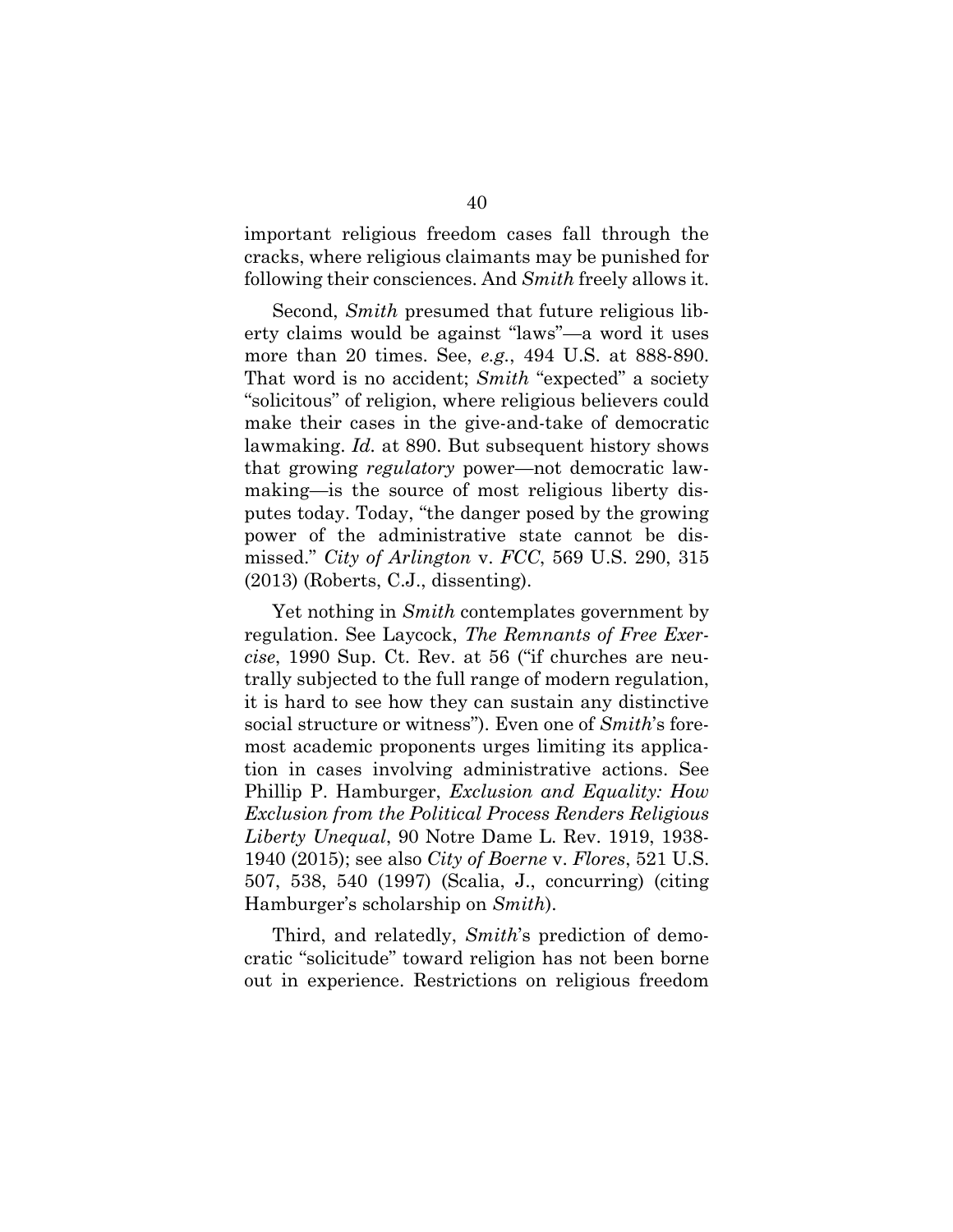have been imposed by unsolicitous and unelected administrative officials. See, *e.g., Trinity Lutheran*, 137 S. Ct. at 2017 (agency funding rule); *Holt*, 574 U.S. at 358 (department grooming policy); *Burwell* v. *Hobby Lobby Stores, Inc.*, 573 U.S. 682, 696-697 (2014) (agency-crafted mandate); *Stormans, Inc.* v. *Wiesman*, 136 S. Ct. 2433, 2434 (2016) (Alito, J., dissenting from denial) (state pharmacy board rules). Legislative accommodations, such as those for religious foster and adoption providers, are controversial and decried by public officials. See, *e.g.*, *Buck* v. *Gordon*, No. 1:19-CV-286, 2019 WL 4686425, at \*7 n.9 (W.D. Mich. Sept. 26, 2019) (attorney general candidate decried law exempting religious adoption agencies as a "victory for the hate-mongers" and reversed state's position after taking office). Even some who helped pass RFRA now repudiate it. See Louise Melling, *ACLU: Why we can no longer support the federal 'religious freedom' law*, Wash. Post (June 25, 2015). This Court has since recognized that it is the history and "text of the First Amendment itself," not the ebb and flow of politics, that "gives special solicitude to the rights of religious organizations." *Hosanna-Tabor*, 565 U.S. at 189.

This case confirms that none of *Smith*'s predictions came true. Philadelphia claimed that accommodating longstanding religious beliefs would produce "mayhem," despite the fact that no same-sex couple had even approached CSS. Phila.BIO 30. Nor is there a general law: CSS is being penalized even as Philadelphia's bureaucrats struggle to fashion new policies to come up with a violation. There neither was nor could be political solicitude: the City Council rushed to condemn "discrimination" under the "guise" of religion,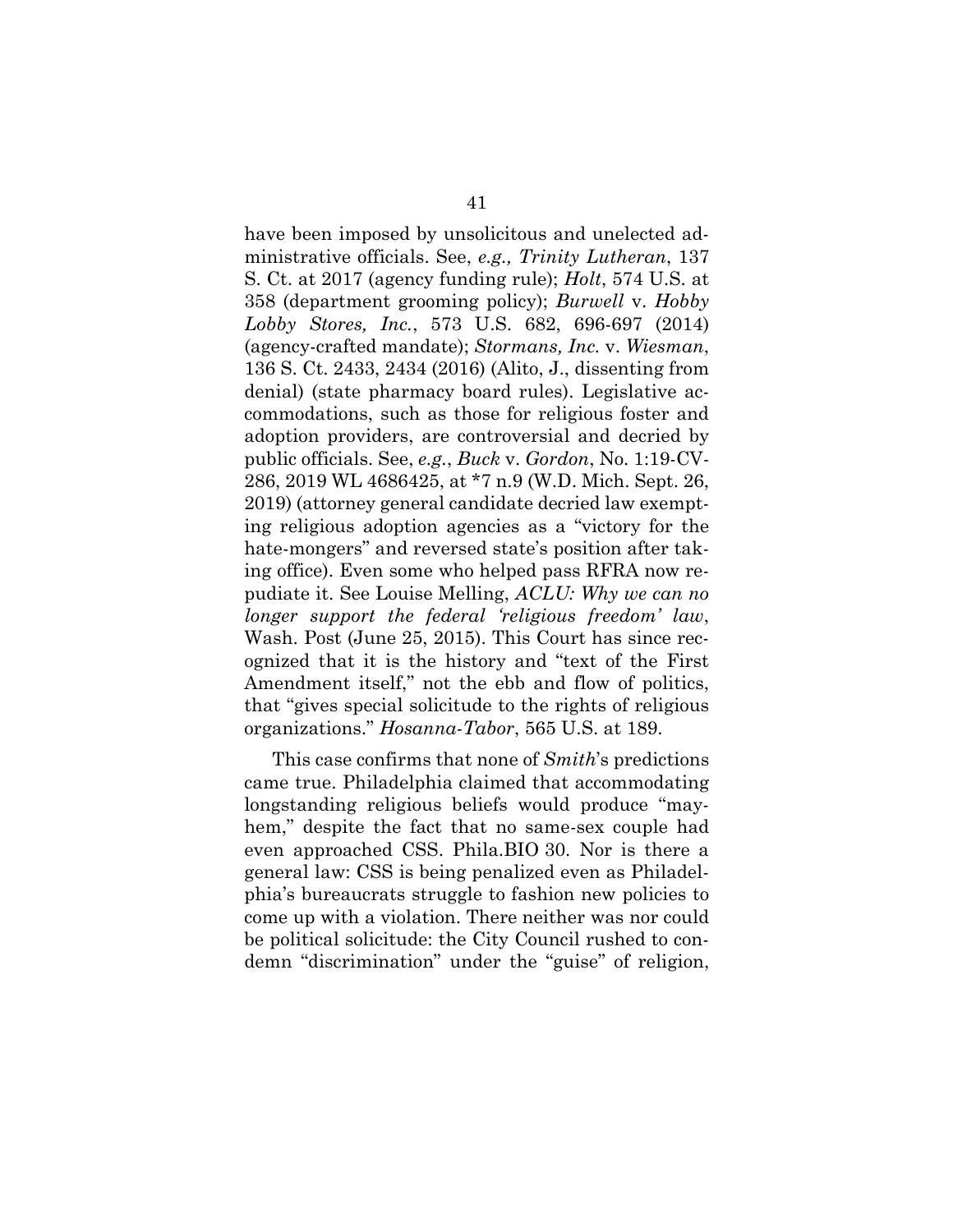and the Commissioner decided that CSS would be excluded unless its traditional religious views got with "the times." The Third Circuit had it almost right. *Smith* should become a "dead letter" because none of its premises have held.

#### **B.** *Smith* **is contrary to constitutional text and history.**

*Smith*'s take on the text, history, and tradition of the Free Exercise Clause also proved incorrect.

1. *Smith* reads the text too narrowly. The Free Exercise Clause safeguards an affirmative right for believers to *practice* their religion, not just hold particular religious beliefs. U.S. Const. amend. I. And on its face, the phrase "prohibiting the free exercise thereof" "does not distinguish between laws that are generally applicable and laws that target particular religious practices." *Smith*, 494 U.S. at 894 (O'Connor, J., concurring). If a law prohibits a religious practice (say, wearing a yarmulke in court), it does so regardless of whether it *also* prohibits all analogous secular activities ("no hats"). Indeed, just such a prohibition was what the Founders had in mind when crafting the Clause. See Michael W. McConnell, *The Origins and Historical Understanding of Free Exercise of Religion*, 103 Harv. L. Rev. 1409, 1471-1472 & n.320 (1990) (describing the infamous case of William Penn's hat and its effects on the debate over the Bill of Rights).

Nor does the First Amendment—unlike other portions of the Bill of Rights—contain textual limitations. Other amendments include limitations such as "but in a manner prescribed by law" (Third), "unreasonable" (Fourth), "without just compensation" (Fifth), "than according to the rules of the common law" (Seventh),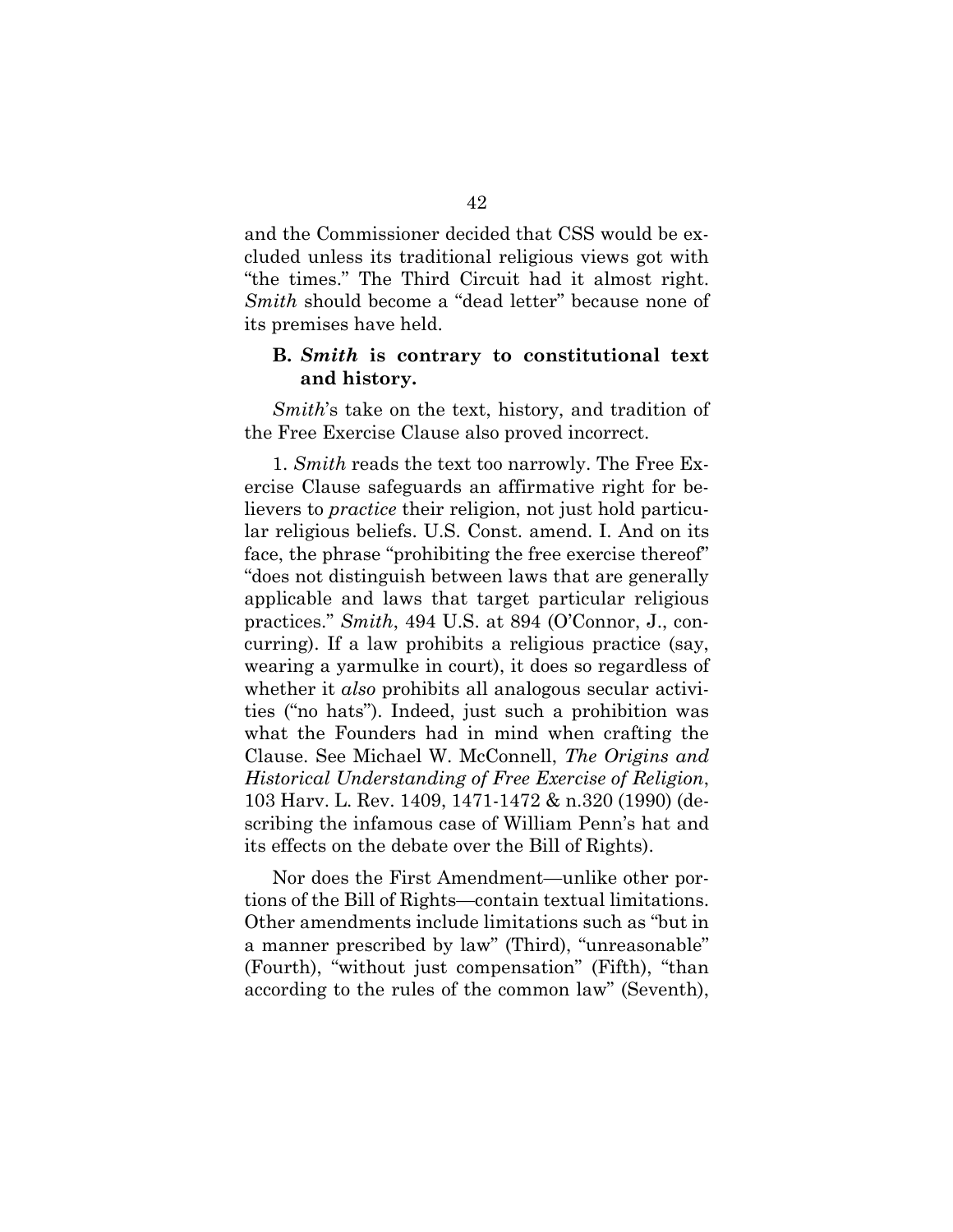or "excessive" (Eighth). But the First Amendment contains no such limitations, indicating a broad reservation of rights. That is why this Court applies the highest level of scrutiny to attempts to restrict those rights. "It is odd, given this text, to allow the limitations to swallow up so strongly worded a rule." Michael W. McConnell, *Free Exercise Revisionism and the Smith Decision*, 57 U. Chi. L. Rev. 1109, 1116 (1990).

Founding-era sources confirm that the Free Exercise Clause was meant to be just as restrictive on government as the Establishment, Speech, Press, and Assembly Clauses. When John Marshall suggested that government power over the press might be greater than that over religious establishment, he was refuted by no less than James Madison, who said: "[T]he liberty of conscience and the freedom of the press were *equally* and *completely* exempted from all authority whatever of the United States." McConnell, *Origins*, 103 Harv. L. Rev. at 1487-1488 (quoting James Madison, Report on the Virginia Resolutions (Jan. 18, 1800), reprinted in 5 The Founders Constitution 141, 146 (P. Kurland & R. Lerner eds. 1987)) (emphasis in original). *Smith* did not cite any contrary founding-era sources, yet its rule means that religious exercise receives lesser protection than other portions of the First Amendment.

Thus, "the most straightforward, plain-meaning interpretation of the text" is that it protects an affirmative freedom from government interference. Douglas Laycock, *Religious Liberty as Liberty*, 7 J. Contemp. Legal Issues 313, 337 (1996). *Smith* provides no textual support for its narrow reading, arguing only that it is a "permissible" reading. 494 U.S. at 878. But it is not the most natural one.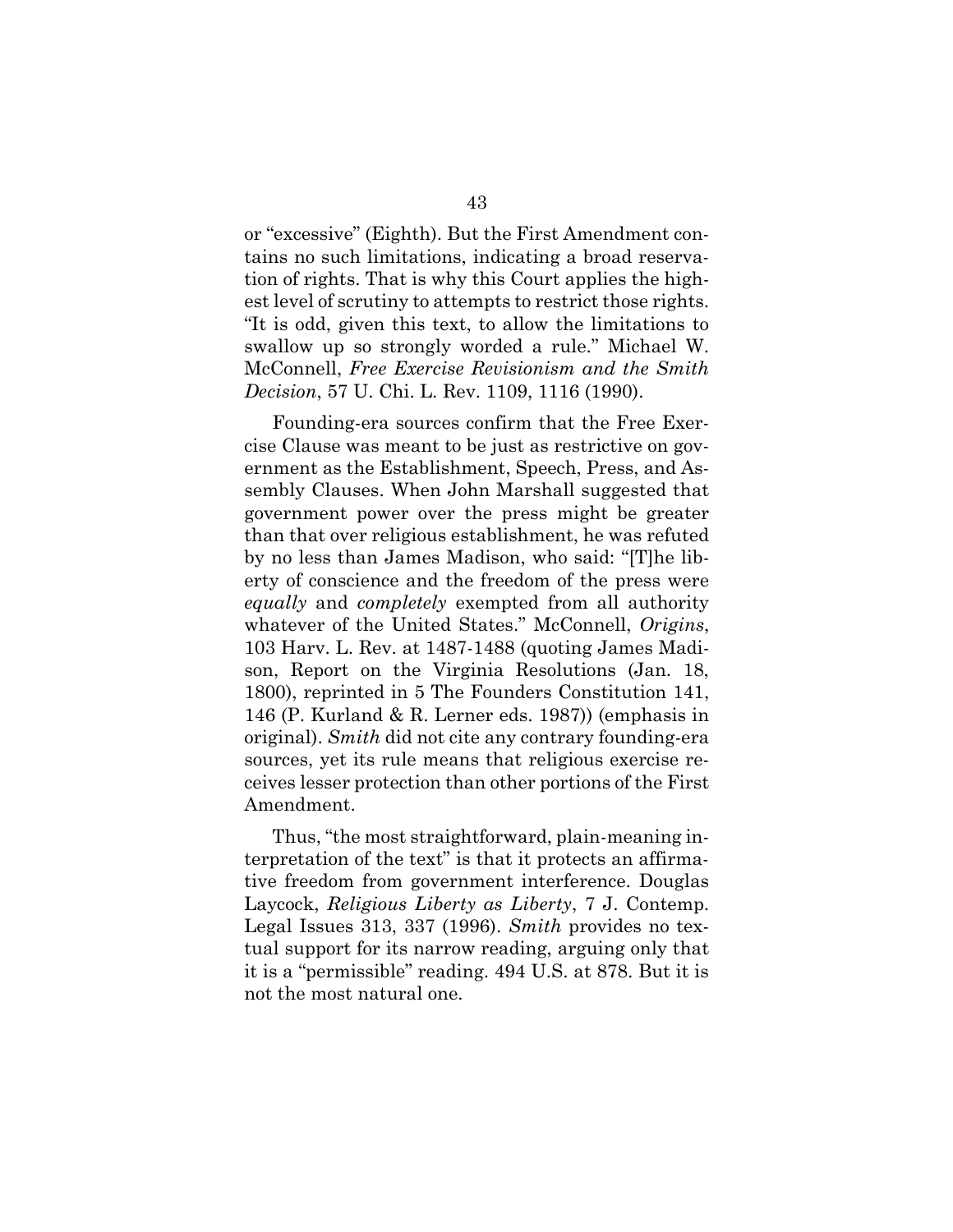2. What the text reflects, history confirms: the Free Exercise Clause embodied an affirmative freedom from government interference. Three data points confirm this reading.

First, "perhaps the best evidence of the original understanding of the" federal Free Exercise Clause is the language of the Clause's state forerunners. *Boerne*, 521 U.S. at 553 (O'Connor, J., dissenting); cf. *District of Columbia* v. *Heller*, 554 U.S. 570, 600-603 (2008) (looking to "analogous arms-bearing rights in state constitutions"). By 1789, most state constitutions contained "a broad guarantee of free exercise or liberty of conscience, coupled with a caveat or proviso limiting the scope of the freedom when it conflicts with laws protecting the peace and safety, and sometimes other interests, of the state." Michael W. McConnell, *Freedom from Persecution or Protection of the Rights of Conscience?: A Critique of Justice Scalia's Historical Arguments in* City of Boerne v. Flores, 39 Wm. & Mary L. Rev. 819, 833 (1998); see also Branton J. Nestor, *The Original Meaning and Significance of Early State Provisos to the Free Exercise of Religion*, 42 Harv. J.L. & Pub. Pol'y 971, 976 n.20 (2019) (collecting provisions in Table II).

These provisions show that believers could generally exercise their religion unless it conflicted with especially important state interests. *Boerne*, 521 U.S. at 554–55 (O'Connor, J., dissenting). Justice Scalia disputed this proposition, pointing to state constitutions which prohibited "action taken 'for,' 'in respect of,' or 'on account of' one's religion, or 'discriminatory' action." *Boerne*, 521 U.S. at 539 (Scalia, J., concurring). But even that defense was limited, arguing that history "is more supportive \* \* \* than destructive of"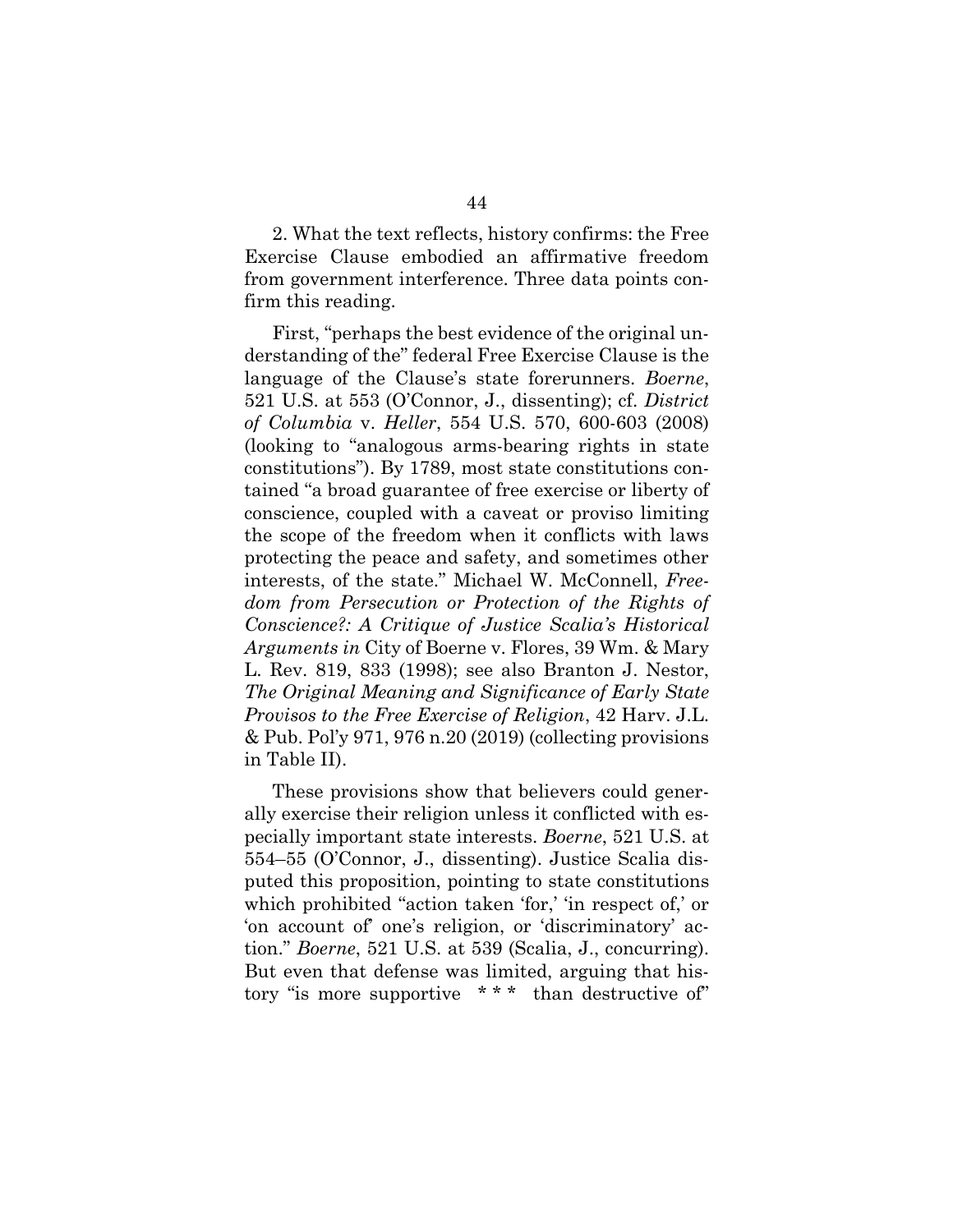*Smith*. *Boerne*, 521 U.S. at 544 (Scalia, J., concurring). A closer look at that language shows that these "for" or "respecting" clauses were followed by broader guarantees that were not limited to discriminatory laws. McConnell, *Freedom from Persecution*, 39 Wm. & Mary L. Rev. at 830. Thus, the best reading of state constitutions is that they contained broad protections of religious exercise.

The "peace and safety" provisos indicate that only particularly important state interests could override this broad protection. Justice Scalia argued that virtually any law would promote peace and safety. *Boerne*, 521 U.S. at 538 (Scalia, J., concurring) (citing Philip A. Hamburger, *A Constitutional Right of Religious Exemption: An Historical Perspective*, 60 Geo. Wash. Law Rev. 915, 918-919 (1992)). But this is inconsistent with the common-law understanding at the time. For example, Blackstone lists thirteen specific offenses as "offences against the public peace," indicating that "the words are confined to public disorder and violent or tortious injury to other persons." McConnell, *Freedom from Persecution*, 39 Wm. & Mary L. Rev. at 835-836; see also 4 William Blackstone, Commentaries \*142- 153 (including a "riotous assembly of twelve or more," an "affray," or "going armed with dangerous or unusual weaponry"). These definitions support the notion that only a subset of particularly compelling laws could override free exercise rights.

Second, *Smith* runs counter to historical treatment of religious dissenters. At the time of the founding, Quakers and other minority groups objected to swearing oaths and bearing arms. Such laws were generally enacted to further interests like truthful testimony and raising an army, not to target religious dissenters.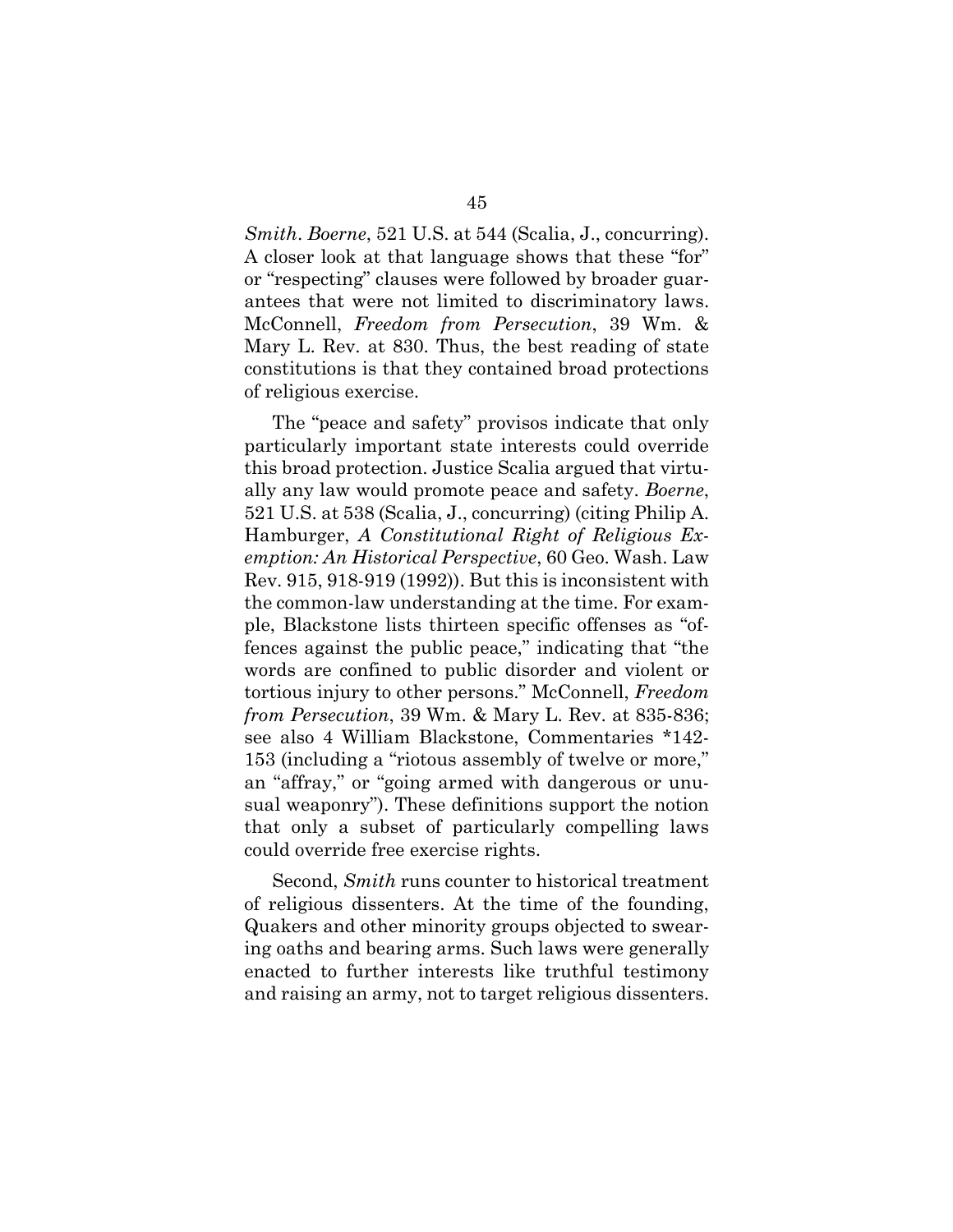Colonial and state governments nevertheless recognized that religious liberty required exemptions from these generally applicable laws. *Boerne*, 521 U.S. at 557-559 (O'Connor, J., dissenting); McConnell, *Origins*, 103 Harv. L. Rev. at 1466-1471.

Early state decisions also recognized exceptions to general laws. For example, in *People* v. *Phillips*, a New York court exempted a Catholic priest from a "general rule": complying with a subpoena that would require him to break the seal of confession. Court of General Sessions, City of New York (June 14, 1813) (described in McConnell, *Origins*, 103 Harv. L. Rev. at 1504). While early precedents are not unanimous, these decisions demonstrate that exemptions from general laws were historically accepted. See McConnell, *Origins*, 103 Harv. L. Rev at 1503-1511 (discussing cases). More recent scholarship has also demonstrated that founding-era courts created exemptions from statutes to protect a host of individual rights, including religious ones, and courts would carefully assess whether applying the law to a specific context would actually advance the government's interest. See Stephanie Barclay, *The Historical Origins of Judicial Religious Exemptions*, Notre Dame L. Rev. (forthcoming 2020) (manuscript at 67-72) [\(https://bit.ly/3b0btbv\)](https://bit.ly/3b0btbv). The mode of analysis they engaged in resembled important aspects of modern strict scrutiny. *Ibid*. Simply put, restrictions on religious exercise were permitted only where the government was advancing a particularly important interest.

This understanding was confirmed in the 19th century by the Fourteenth Amendment's framers. Kurt T. Lash, *The Second Adoption of the Free Exercise Clause:*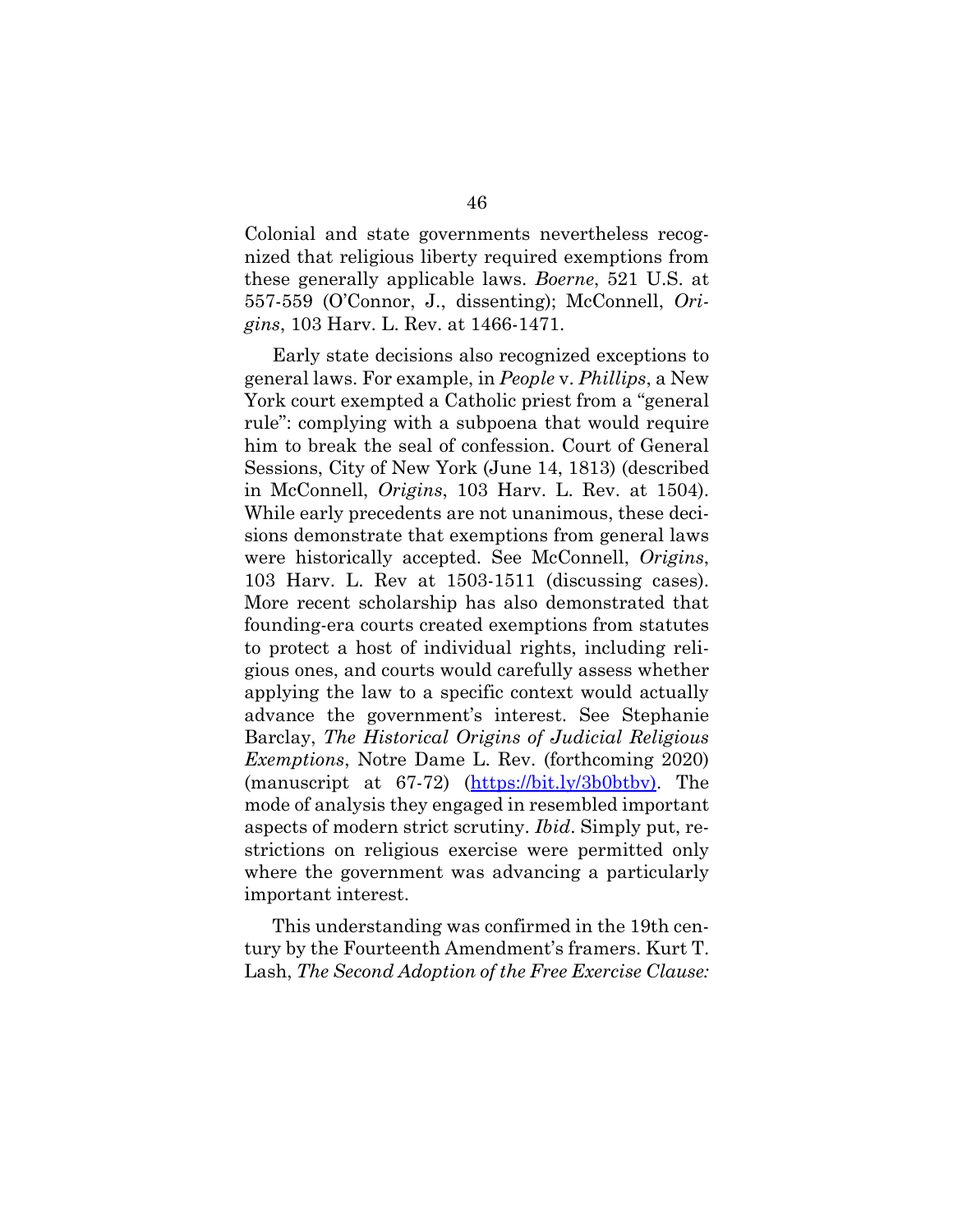*Religious Exemptions Under the Fourteenth Amendment*, 88 Nw. U. L. Rev. 1106 (1994). For instance, (religion-) neutral and generally applicable laws across the South had the effect of prohibiting the religious exercise of enslaved persons. The Fourteenth Amendment's framers "explicitly target[ed]" these laws "as examples of what would become unconstitutional" through incorporation. *Id.* at 1131-1137, 1149.

Finally, *Smith* is inconsistent with the theoretical foundations of religious liberty in founding-era thought. Madison argued that "the right of every man to exercise" his religion flowed from man's "duty towards the Creator"—a duty that "is precedent, both in order of time and in degree of obligation, to the claims of Civil Society." James Madison, *Memorial and Remonstrance Against Religious Assessments* (1785), National Archives, Library of Congress, Founders Online, [https://perma.cc/T6AR-JKJC.](https://perma.cc/T6AR-JKJC) Madison's argument is incompatible with *Smith*: if "the scope of religious liberty is defined by religious duty," then the focus must be on the religious duty, not the type of law that prohibits it. McConnell, *Origins*, 103 Harv. L. Rev. at 1453.

Thus, the historical evidence provides "powerful reason to interpret the [Free Exercise] Clause to accord with its natural reading, as applying to all laws prohibiting religious exercise in fact, not just those aimed at its prohibition." *Lukumi*, 508 U.S. at 576 (Souter, J., concurring).

#### **C.** *Smith* **is a law unto itself.**

*Smith* is also contrary to more recent precedent. "[W]hatever *Smith*'s virtues, they do not include a comfortable fit" with precedent. *Lukumi*, 508 U.S. at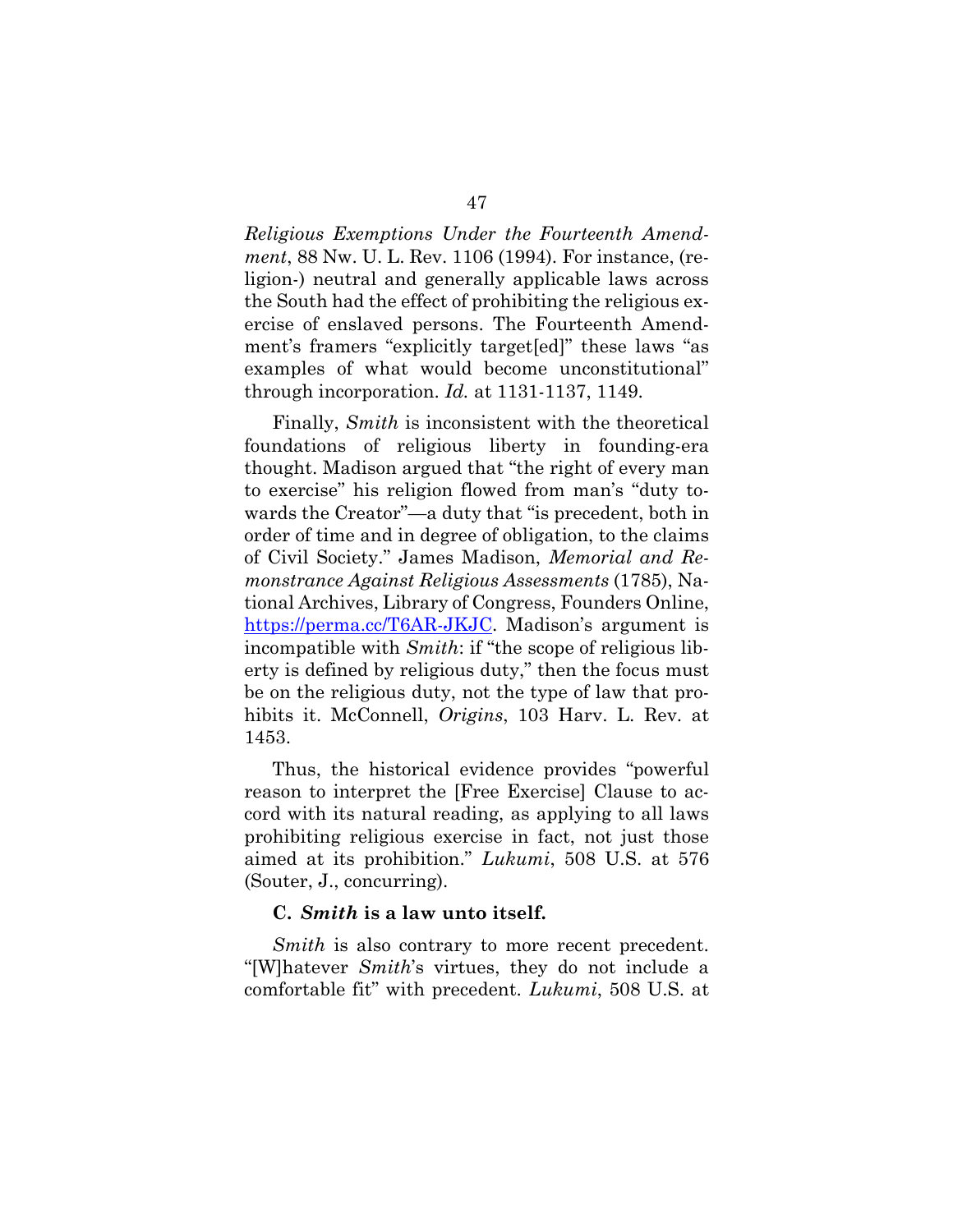570-571 (Souter, J., concurring). *Smith* limited prior cases by claiming that they either involved previously unrecognized "hybrid situations," or were unemployment compensation cases that merited strict scrutiny because of individualized government assessments. 494 U.S. at 879-883 (distinguishing *Yoder*, *Pierce*, *Sherbert*, and *Thomas*). Not even *Smith*'s defenders support these "fiction[s]." William P. Marshall, *In Defense of* Smith *and Free Exercise Revisionism*, 58 U. Chi. L. Rev. 308, 309 (1991); Richard W. Garnett, *The Political (and Other) Safeguards of Religious Freedom*, 32 Cardozo L. Rev. 1815, 1819 (2011) (*Smith*'s distinctions "make for some awkward moments"). The hybrid rights theory, in particular, has been criticized even by *Smith*'s proponents. See, *e.g.*, Marshall, *In Defense of* Smith, 58 U. Chi. L. Rev. at 309 n.3 ("The Court's claim that [*Yoder*] was decided on the basis of a 'hybrid' constitutional right \* \* \* is particularly illustrative of poetic license."). And lower courts have struggled to apply it. See, *e.g.*, *Combs* v*. Homer-Center Sch. Dist.*, 540 F.3d 231, 244 (3d Cir. 2008) ("*Smith*'s hybrid-rights theory has divided our sister circuits.").

*Smith* claimed the free-exercise mainstream was "described succinctly" by *Gobitis*—a decision overruled by *West Va. St. Bd. of Educ.* v*. Barnette*, 319 U.S. 624 (1943), just three years after it was decided. See 494 U.S. at 878-879 (discussing *Minersville Sch. Dist. Bd. of Educ.* v. *Gobitis*, 310 U.S. 586 (1940)). The only good law *Smith* cited for its rule is *Reynolds*. See 494 U.S. at 879 (discussing *Reynolds* v. *United States*, 98 U.S. 145 (1878)). But *Reynolds* was premised on the notion that the Free Exercise Clause protects only beliefs, not conduct, an idea flatly inconsistent with the Clause's text ("exercise") and with cases such as *Cantwell*,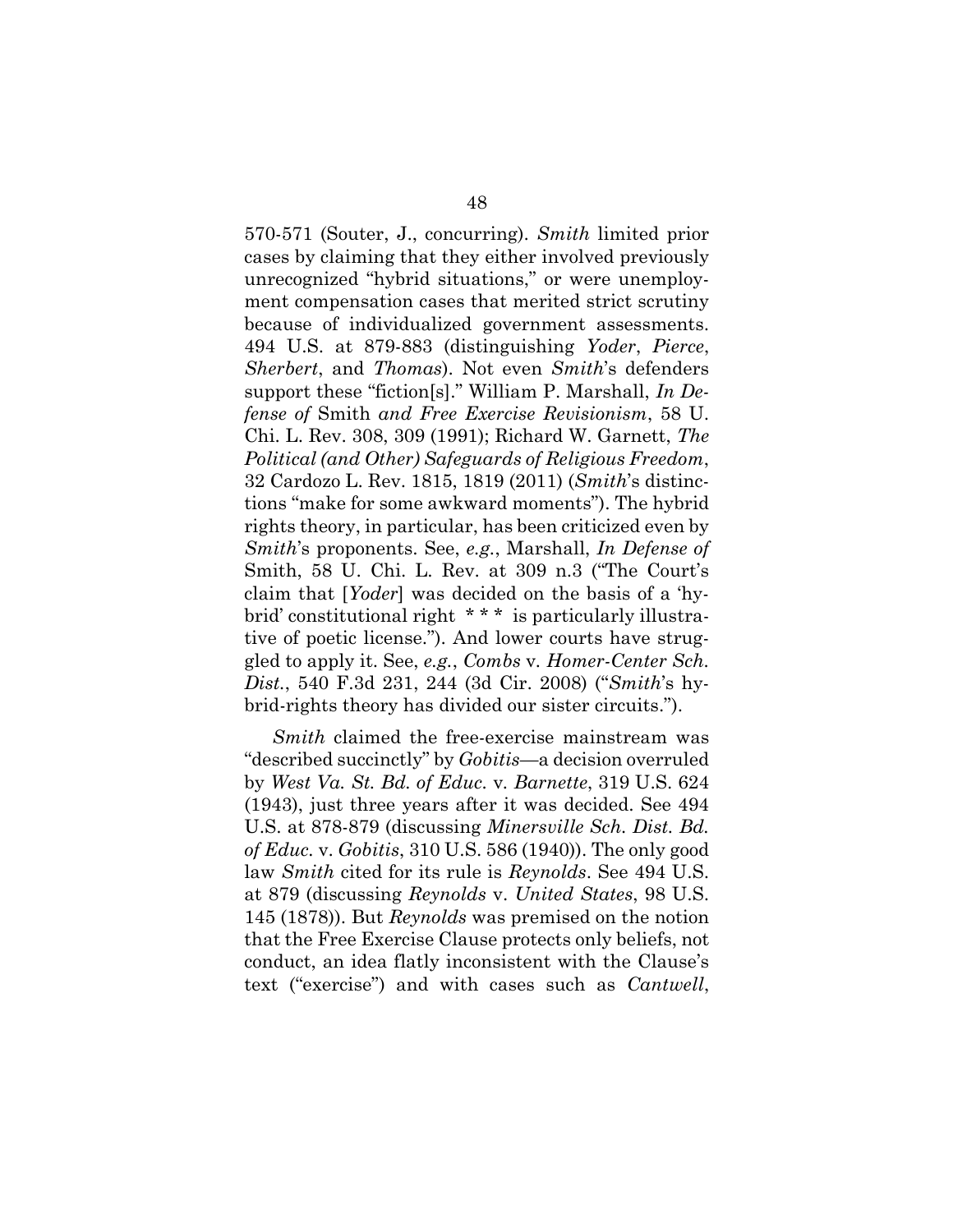*Lukumi* and *Yoder*. See *Reynolds*, 98 U.S. at 164. And *Reynolds*, unlike later cases, was analyzed as a request for an automatic exemption, regardless of any countervailing government interests. See *id.* at 150; *Sherbert*, 374 U.S. at 403 (distinguishing *Reynolds*).

A unanimous Court would later acknowledge that *Smith* "largely repudiated the method of analysis used in prior free exercise cases." *Holt*, 574 U.S. at 357. Ten Justices have joined opinions criticizing *Smith*, issued from the day it was decided to just last year. See *Kennedy* v. *Bremerton Sch. Dist.*, 139 S. Ct. 634 (2019) (Alito, J., concurring) (*Smith* "drastically cut back on the protection provided by the Free Exercise Clause"); *Boerne*, 521 U.S. at 566 (Breyer, J., dissenting); *Lukumi*, 508 U.S. at 559, 571-577 (Souter, J., concurring); *Smith*, 494 U.S. at 907 (Blackmun, J., dissenting). Their criticisms should be considered here.

*Smith*'s treatment of the Free Exercise Clause is also out of step with other First Amendment guarantees, where as-applied exemptions are the norm. See, *e.g.*, Stephanie Barclay & Mark Rienzi, *Constitutional Anomalies or As-Applied Challenges? A Defense of Religious Exemptions*, 59 B.C. L. Rev. 1595, 1643 (2018) (trend continuing after both *O Centro* and *Hobby Lobby*). Limited, as-applied relief is a "basic building block[] of constitutional adjudication." *Gonzales* v. *Carhart*, 550 U.S. 124, 167-168 (2007). Long experience proves that such exemptions are a workable way to safeguard fundamental rights.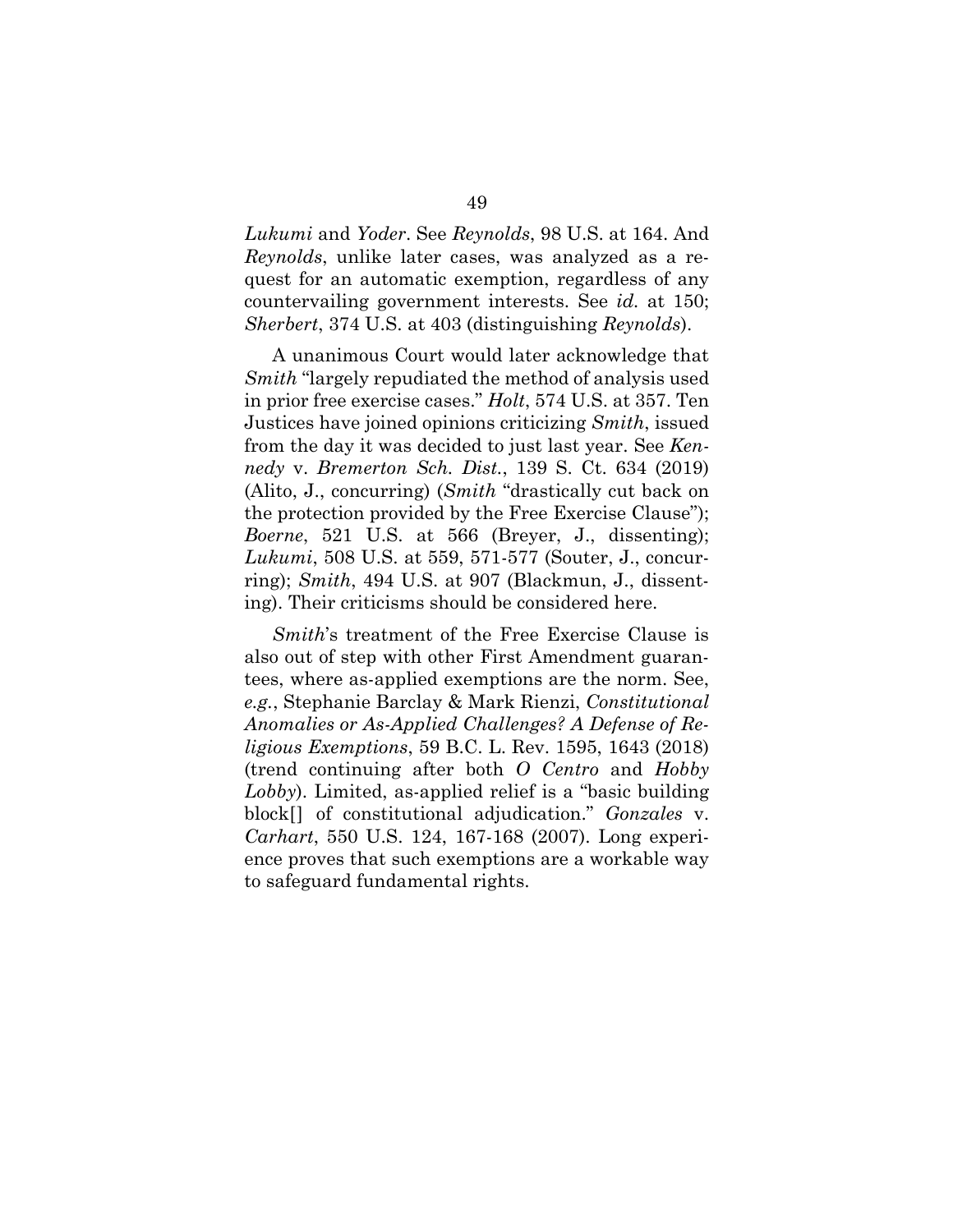## **D.** *Smith* **should be revisited and replaced with a standard that is true to the text, history, and tradition of the Free Exercise Clause.**

The text, history, and tradition of the First Amendment require broad protection for religious exercise, limited only by particularly important government interests. Longstanding precedent holds that, when the government seeks to restrict First Amendment rights, it must have a particularly important interest at stake. Modern experience with RFRA, RLUIPA, state RFRAs, and the *Sherbert/Yoder* line of cases demonstrates that this rule is workable, administrable, and familiar to governments and courts. Neither the quality of *Smith*'s reasoning, the workability of its rule, its consistency with other decisions, nor reliance interests support maintaining *Smith*. It should be replaced, and this Court should adopt the strict scrutiny test for laws which infringe upon religious exercise.

At a minimum, this Court should—as it has done with the Establishment Clause—look to purpose and history for guidance when interpreting the Free Exercise Clause. See *American Legion* v. *American Humanist Ass'n*, 139 S. Ct. 2067, 2087 (2019*)*. This Court has recognized the importance of "retaining established, religiously expressive \* \* \* practices," noting that the "passage of time gives rise to a strong presumption of constitutionality." *Id.* at 2085; see also *id.* at 2090- 2091 (interpreting circumstances "in light of the basic purposes that the Religion Clauses were meant to serve") (Breyer, J., concurring).

This Court has recognized that the Religion Clauses "radiate[] \* \* \* a spirit of freedom for religious organizations, an independence from secular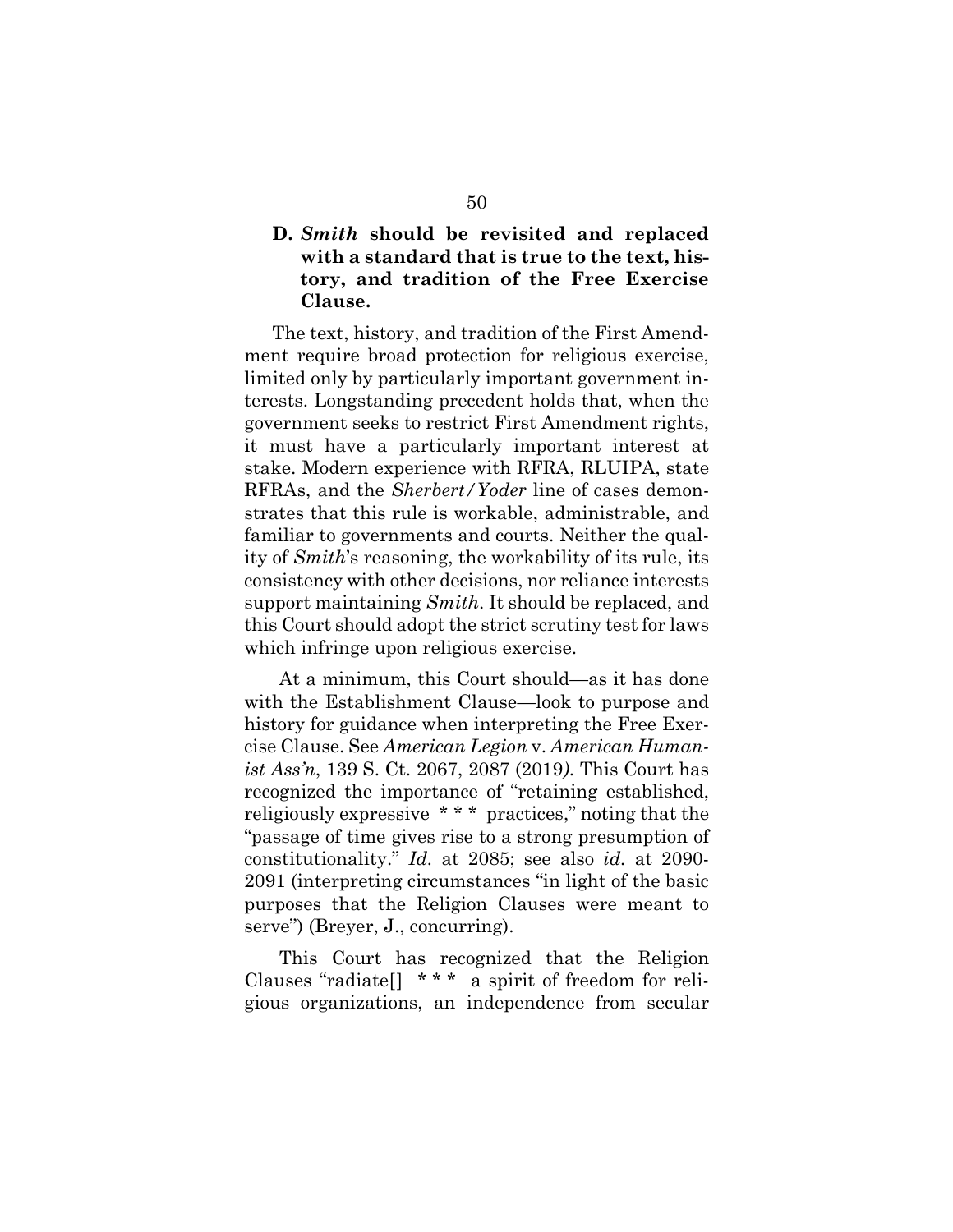control or manipulation—in short, power to decide for themselves, free from state interference, matters of church government as well as those of faith and doctrine." *Hosanna-Tabor*, 565 U.S. at 186 (quoting *Kedroff* v. *Saint Nicholas Cathedral of Russian Orthodox Church*, 344 U.S. 94, 116 (1952)). Leaving space for religious groups to live out their faith is central to the Religion Clauses' ability to "foster a society in which people of all beliefs can live together." *American Legion*, 139 S. Ct. at 2074.

Viewed through the lens of history, Philadelphia's actions cannot be constitutional. The City has attempted to interfere with the decision-making of a church, telling a Catholic ministry how to interpret Catholic doctrine, and penalizing the agency when it followed the Archbishop instead of the DHS Commissioner. This Court's precedents teach that government power is at its nadir when attempting to dictate the internal affairs of a church.

Philadelphia is also attempting to exclude CSS from its historical ministry of caring for foster children. This Court has recognized since *Pierce* that religious ministries engage in work "long regarded as useful and meritorious," and may assert constitutional claims to protect such work. 268 U.S. at 534. Philadelphia is using its licensing authority to restrict a disfavored religious practice, an action condemned since *Cantwell* and *Niemotko*. Philadelphia is insisting that CSS behave in accordance with the government's—not its own—beliefs about marriage and child-rearing, and attempting to use its licensing and funding authority to exclude a disfavored religious group from caring for Philadelphia foster children. But funding authority is not excluded from the Free Exercise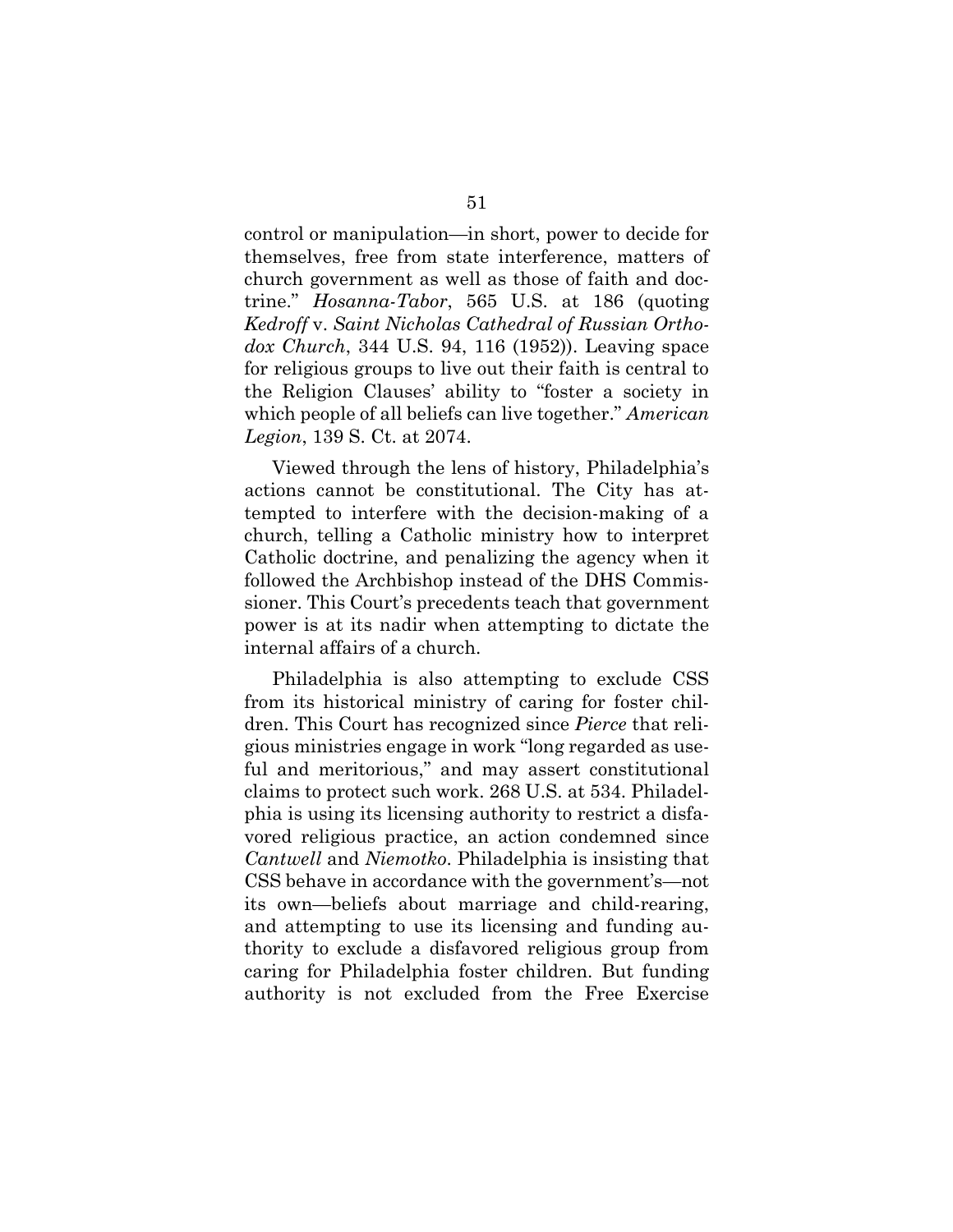Clause. See *Trinity Lutheran,* 137 S. Ct. at 2021. No historical reading of the Free Exercise Clause allows the government to usurp a field long ago developed by religious institutions, and then demand that those institutions abandon either their beliefs or their ministry.

\* \* \*

The Third Circuit misapplied the First Amendment. "The very purpose of a Bill of Rights was to withdraw certain subjects from the vicissitudes of political controversy, to place them beyond the reach of majorities and officials and to establish them as legal principles to be applied by the courts." *Barnette*, 319 U.S. at 638. Yet because of *Smith*, the Third Circuit subjected petitioners' religious exercise to the vicissitudes of Philadelphia politics. The decision below was wrong and should be reversed.

#### **CONCLUSION**

The decision below should be reversed.